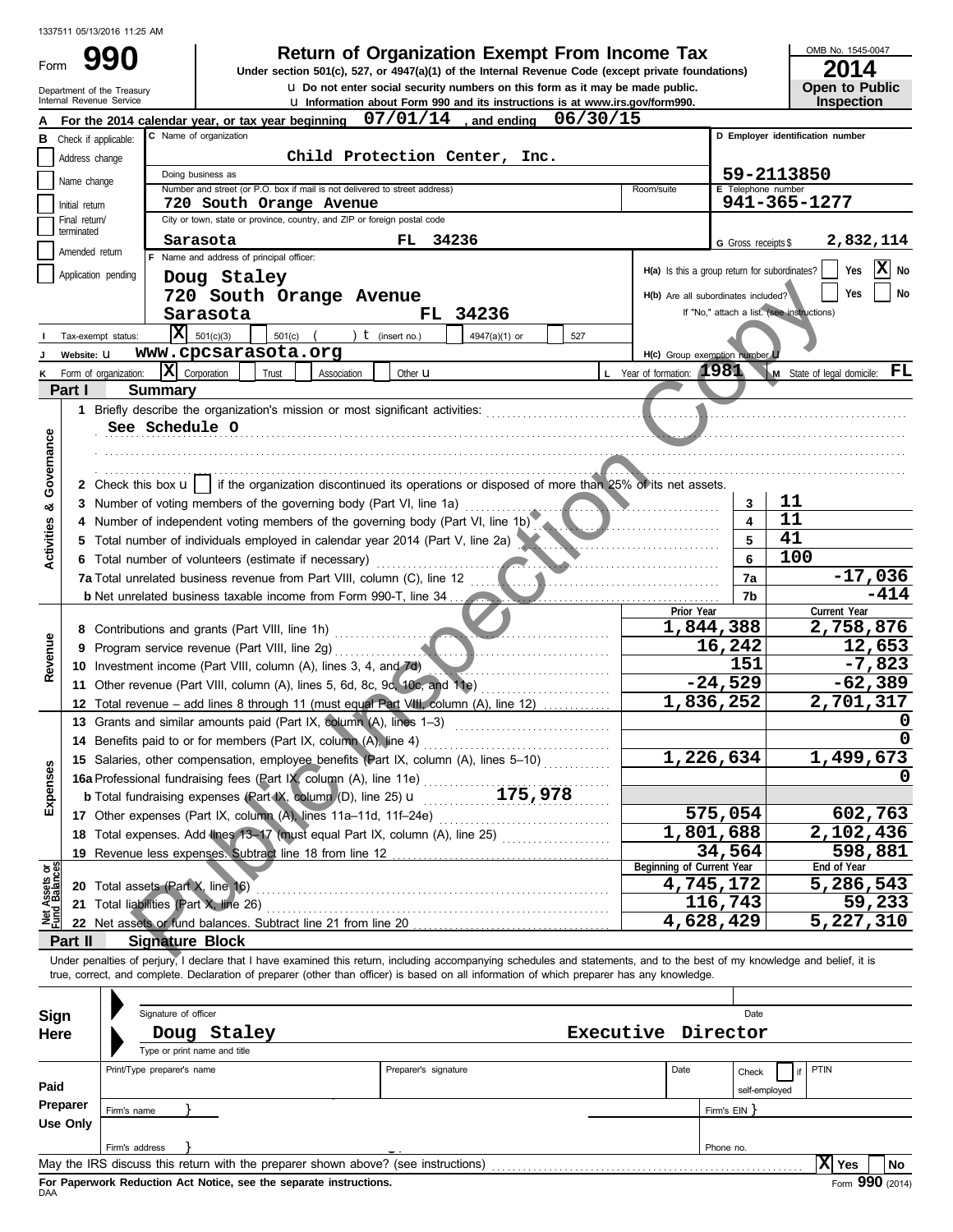|              | Form 990 (2014) $Child$ Protection Center, Inc.                                                                                    |                                                     | 59-2113850                | Page 2                                                                      |
|--------------|------------------------------------------------------------------------------------------------------------------------------------|-----------------------------------------------------|---------------------------|-----------------------------------------------------------------------------|
|              | Part III                                                                                                                           | <b>Statement of Program Service Accomplishments</b> |                           | $ \mathbf{X} $                                                              |
| $1 \quad$    | Briefly describe the organization's mission:                                                                                       |                                                     |                           |                                                                             |
|              | See Schedule O                                                                                                                     |                                                     |                           |                                                                             |
|              |                                                                                                                                    |                                                     |                           |                                                                             |
|              |                                                                                                                                    |                                                     |                           |                                                                             |
|              |                                                                                                                                    |                                                     |                           |                                                                             |
| $\mathbf{2}$ | Did the organization undertake any significant program services during the year which were not listed on the                       |                                                     |                           | Yes $ X $ No                                                                |
|              | prior Form 990 or 990-EZ?<br>If "Yes," describe these new services on Schedule O.                                                  |                                                     |                           |                                                                             |
| 3            | Did the organization cease conducting, or make significant changes in how it conducts, any program                                 |                                                     |                           |                                                                             |
|              | services?                                                                                                                          |                                                     |                           | Yes $ X $ No                                                                |
|              | If "Yes," describe these changes on Schedule O.                                                                                    |                                                     |                           |                                                                             |
| 4            | Describe the organization's program service accomplishments for each of its three largest program services, as measured by         |                                                     |                           |                                                                             |
|              | expenses. Section $501(c)(3)$ and $501(c)(4)$ organizations are required to report the amount of grants and allocations to others, |                                                     |                           |                                                                             |
|              | the total expenses, and revenue, if any, for each program service reported.                                                        |                                                     |                           |                                                                             |
|              |                                                                                                                                    | ) (Expenses $$1,736,472$ including grants of \$     |                           | 20,896                                                                      |
|              | 4a (Code:<br>The Child Protection Center operates five programs in the prevention,                                                 |                                                     |                           | ) (Revenue \$                                                               |
|              | intervention, & treatment of child abuse.                                                                                          |                                                     |                           | The prevention and education                                                |
|              |                                                                                                                                    |                                                     |                           | program educates children, teachers and community members about measures to |
|              | prevent and report child abuse (program expenses \$220,105). The                                                                   |                                                     |                           |                                                                             |
|              | intervention programs forensically assess allegations of child abuse,                                                              |                                                     |                           |                                                                             |
|              |                                                                                                                                    |                                                     |                           | and provide a safe place for children to visit parents who are in unhealthy |
|              | domestic relationships (program expenses \$922,239). The treatment programs                                                        |                                                     |                           |                                                                             |
|              |                                                                                                                                    |                                                     |                           | provide therapy to victims of sexual abuse and therapy for children who act |
|              | out on other children (program expenses \$594,128).                                                                                |                                                     |                           |                                                                             |
|              |                                                                                                                                    |                                                     |                           |                                                                             |
|              |                                                                                                                                    |                                                     |                           |                                                                             |
|              | ) (Expenses \$<br>4b (Code:                                                                                                        | including grants of \$                              | (Revenue \$) (Revenue \$) |                                                                             |
|              |                                                                                                                                    |                                                     |                           |                                                                             |
|              |                                                                                                                                    |                                                     |                           |                                                                             |
|              |                                                                                                                                    |                                                     |                           |                                                                             |
|              |                                                                                                                                    |                                                     |                           |                                                                             |
|              |                                                                                                                                    |                                                     |                           |                                                                             |
|              |                                                                                                                                    |                                                     |                           |                                                                             |
|              |                                                                                                                                    |                                                     |                           |                                                                             |
|              |                                                                                                                                    |                                                     |                           |                                                                             |
|              |                                                                                                                                    |                                                     |                           |                                                                             |
|              |                                                                                                                                    |                                                     |                           |                                                                             |
|              |                                                                                                                                    |                                                     |                           |                                                                             |
|              | 4c (Code:<br>(Expenses                                                                                                             | including grants of \$                              |                           | ) (Revenue \$                                                               |
|              |                                                                                                                                    |                                                     |                           |                                                                             |
|              |                                                                                                                                    |                                                     |                           |                                                                             |
|              |                                                                                                                                    |                                                     |                           |                                                                             |
|              |                                                                                                                                    |                                                     |                           |                                                                             |
|              |                                                                                                                                    |                                                     |                           |                                                                             |
|              |                                                                                                                                    |                                                     |                           |                                                                             |
|              |                                                                                                                                    |                                                     |                           |                                                                             |
|              |                                                                                                                                    |                                                     |                           |                                                                             |
|              |                                                                                                                                    |                                                     |                           |                                                                             |
|              |                                                                                                                                    |                                                     |                           |                                                                             |
|              |                                                                                                                                    |                                                     |                           |                                                                             |
|              | 4d Other program services (Describe in Schedule O.)                                                                                |                                                     |                           |                                                                             |
|              | (Expenses \$                                                                                                                       | including grants of \$                              | (Revenue \$               |                                                                             |
|              | 4e Total program service expenses u                                                                                                | 1,736,472                                           |                           |                                                                             |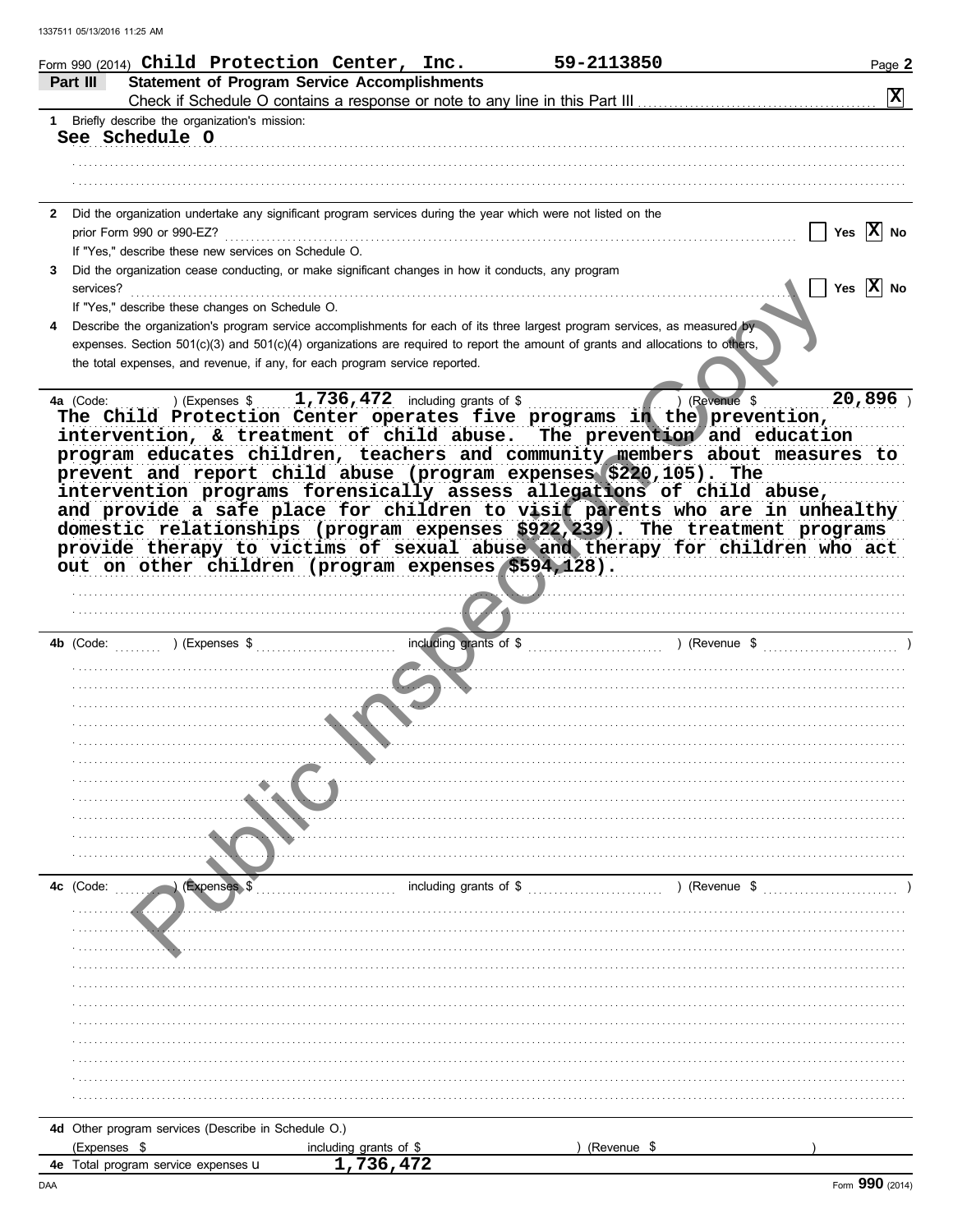|     | Form 990 (2014) Child Protection Center, Inc.<br>59-2113850                                                                |                 |             | Page 3      |
|-----|----------------------------------------------------------------------------------------------------------------------------|-----------------|-------------|-------------|
|     | <b>Checklist of Required Schedules</b><br>Part IV                                                                          |                 |             |             |
|     |                                                                                                                            |                 | Yes         | No          |
| 1   | Is the organization described in section $501(c)(3)$ or $4947(a)(1)$ (other than a private foundation)? If "Yes,"          |                 |             |             |
|     | complete Schedule A                                                                                                        | 1               | х           |             |
| 2   |                                                                                                                            | $\overline{2}$  | $\mathbf x$ |             |
| 3   | Did the organization engage in direct or indirect political campaign activities on behalf of or in opposition to           |                 |             |             |
|     | candidates for public office? If "Yes," complete Schedule C, Part I                                                        | 3               |             | X           |
| 4   | Section 501(c)(3) organizations. Did the organization engage in lobbying activities, or have a section 501(h)              |                 |             |             |
|     |                                                                                                                            | 4               |             | X           |
| 5   | Is the organization a section $501(c)(4)$ , $501(c)(5)$ , or $501(c)(6)$ organization that receives membership dues,       |                 |             |             |
|     | assessments, or similar amounts as defined in Revenue Procedure 98-19? If "Yes," complete Schedule C.                      |                 |             |             |
|     | Part III                                                                                                                   | 5               |             | X           |
| 6   | Did the organization maintain any donor advised funds or any similar funds or accounts for which donors                    |                 |             |             |
|     | have the right to provide advice on the distribution or investment of amounts in such funds or accounts? If                |                 |             |             |
|     | "Yes," complete Schedule D, Part I                                                                                         | 6               |             | X           |
| 7   | Did the organization receive or hold a conservation easement, including easements to preserve open space,                  |                 |             |             |
|     | the environment, historic land areas, or historic structures? If "Yes," complete Schedule D, Part II                       | $\overline{7}$  |             | X           |
| 8   | Did the organization maintain collections of works of art, historical treasures, or other similar assets? If "Yes,"        |                 |             |             |
|     | complete Schedule D, Part III                                                                                              | 8               |             | X           |
| 9   | Did the organization report an amount in Part X, line 21, for escrow or custodial account liability; serve as a            |                 |             |             |
|     | custodian for amounts not listed in Part X; or provide credit counseling, debt management, credit repair, or               |                 |             |             |
|     | debt negotiation services? If "Yes," complete Schedule D, Part IV                                                          | 9               |             | X           |
| 10  | Did the organization, directly or through a related organization, hold assets in temporarily restricted                    |                 |             |             |
|     | endowments, permanent endowments, or quasi-endowments? If "Yes," complete Schedule D, Part V"                              | 10              | x           |             |
| 11  | If the organization's answer to any of the following questions is "Yes," then complete Schedule D, Parts VI,               |                 |             |             |
|     | VII, VIII, IX, or X as applicable.                                                                                         |                 |             |             |
| а   | Did the organization report an amount for land, buildings, and equipment in Part X, line 10? If "Yes,"                     |                 |             |             |
|     | complete Schedule D, Part VI                                                                                               | 11a l           | x           |             |
| b   | Did the organization report an amount for investments-other securities in Part X, line 12 that is 5% or more               |                 |             |             |
|     | of its total assets reported in Part X, line 16? If "Yes," complete Schedule D, Part VII                                   | 11b             |             | X           |
| c   | Did the organization report an amount for investments—program related in Part X, line 13 that is 5% or more                |                 |             |             |
|     |                                                                                                                            | 11c             |             | X           |
| d   | Did the organization report an amount for other assets in Part X, line 15 that is 5% or more of its total assets           |                 |             |             |
|     | reported in Part X, line 16? If "Yes," complete Schedule D, Part IX                                                        | 11d             |             | x           |
|     | Did the organization report an amount for other liabilities in Part X, line 25? If "Yes," complete Schedule D, Part X      | 11e             |             | $\mathbf x$ |
|     | Did the organization's separate or consolidated financial statements for the tax year include a footnote that addresses    |                 |             |             |
|     |                                                                                                                            | 11f             |             | X.          |
| 12a | Did the organization obtain separate, independent audited financial statements for the tax year? If "Yes," complete        |                 |             |             |
|     |                                                                                                                            | 12a             | x           |             |
| b   | Was the organization included in consolidated, independent audited financial statements for the tax year? If "Yes," and if |                 |             |             |
|     |                                                                                                                            | 12b             |             | x           |
| 13  |                                                                                                                            | 13              |             | X           |
| 14a |                                                                                                                            | 14a             |             | $\mathbf x$ |
| b   | Did the organization have aggregate revenues or expenses of more than \$10,000 from grantmaking,                           |                 |             |             |
|     | fundraising, business, investment, and program service activities outside the United States, or aggregate                  |                 |             |             |
|     |                                                                                                                            | 14b             |             | x           |
| 15  | Did the organization report on Part IX, column (A), line 3, more than \$5,000 of grants or other assistance to or          |                 |             |             |
|     |                                                                                                                            | 15              |             | X           |
| 16  | Did the organization report on Part IX, column (A), line 3, more than \$5,000 of aggregate grants or other                 |                 |             |             |
|     |                                                                                                                            | 16              |             | x           |
| 17  | Did the organization report a total of more than \$15,000 of expenses for professional fundraising services on             |                 |             |             |
|     |                                                                                                                            | 17              |             | x           |
| 18  | Did the organization report more than \$15,000 total of fundraising event gross income and contributions on                |                 |             |             |
|     | Part VIII, lines 1c and 8a? If "Yes," complete Schedule G, Part II                                                         | 18              | x           |             |
| 19  | Did the organization report more than \$15,000 of gross income from gaming activities on Part VIII, line 9a?               |                 |             |             |
|     | If "Yes," complete Schedule G, Part III                                                                                    | 19              |             | x<br>X      |
| 20a |                                                                                                                            | 20a             |             |             |
| b   | If "Yes" to line 20a, did the organization attach a copy of its audited financial statements to this return?               | 20 <sub>b</sub> |             |             |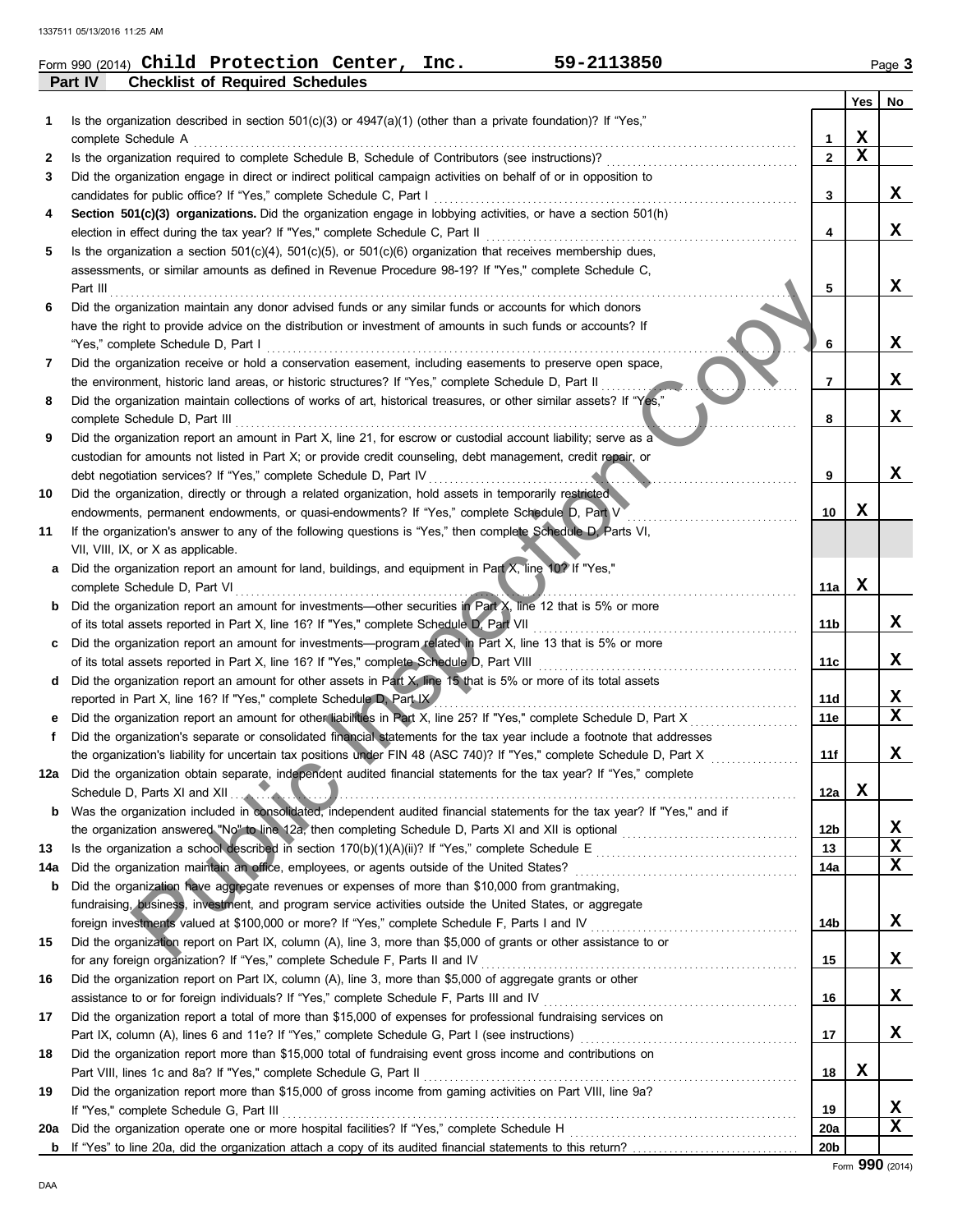| Part IV<br><b>Checklist of Required Schedules (continued)</b><br>Yes<br>No<br>Did the organization report more than \$5,000 of grants or other assistance to any domestic organization or<br>21<br>X<br>domestic government on Part IX, column (A), line 1? If "Yes," complete Schedule I, Parts I and II<br>21<br>Did the organization report more than \$5,000 of grants or other assistance to or for domestic individuals on<br>22<br>X<br>Part IX, column (A), line 2? If "Yes," complete Schedule I, Parts I and III<br>22<br>Did the organization answer "Yes" to Part VII, Section A, line 3, 4, or 5 about compensation of the<br>23<br>organization's current and former officers, directors, trustees, key employees, and highest compensated<br>X<br>employees? If "Yes," complete Schedule J<br>23<br>Did the organization have a tax-exempt bond issue with an outstanding principal amount of more than<br>24a<br>\$100,000 as of the last day of the year, that was issued after December 31, 2002? If "Yes," answer lines 24b<br>x<br>through 24d and complete Schedule K. If "No," go to line 25a<br>24a<br>Did the organization invest any proceeds of tax-exempt bonds beyond a temporary period exception?<br>24b<br>b<br>Did the organization maintain an escrow account other than a refunding escrow at any time during the year<br>c<br>24c<br>to defease any tax-exempt bonds?<br>Did the organization act as an "on behalf of" issuer for bonds outstanding at any time during the year?<br>24d<br>d<br>Section 501(c)(3), 501(c)(4), and 501(c)(29) organizations. Did the organization engage in an excess benefit<br>25а<br>x<br>transaction with a disqualified person during the year? If "Yes," complete Schedule L, Part I<br>25a<br>Is the organization aware that it engaged in an excess benefit transaction with a disqualified person in a prior<br>b<br>year, and that the transaction has not been reported on any of the organization's prior Forms 990 or 990-EZ?<br>X<br>If "Yes," complete Schedule L, Part I<br>25b<br>Did the organization report any amount on Part X, line 5, 6, or 22 for receivables from or payables to any<br>26<br>current or former officers, directors, trustees, key employees, highest compensated employees, or<br>X<br>disqualified persons? If "Yes," complete Schedule L, Part II<br>26<br>Did the organization provide a grant or other assistance to an officer, director, trustee, key employée,<br>27<br>substantial contributor or employee thereof, a grant selection committee member, or to a 35% controlled<br>x<br>entity or family member of any of these persons? If "Yes," complete Schedule L, Part III<br>27<br>Was the organization a party to a business transaction with one of the following parties (see Schedule L,<br>28<br>Part IV instructions for applicable filing thresholds, conditions, and exceptions).<br>X<br>A current or former officer, director, trustee, or key employee? If "Yes," complete Schedule L, Part IV<br>28a<br>а<br>A family member of a current or former officer, director, trustee, or key employee? If "Yes," complete<br>b<br>x<br>Schedule L, Part IV<br>28b<br>An entity of which a current or former officer, director, trustee, or key employee (or a family member thereof)<br>c<br>x<br>was an officer, director, trustee, or direct or indirect owner? If "Yes," complete Schedule L, Part IV<br>28c<br>X<br>Did the organization receive more than \$25,000 in non-cash contributions? If "Yes," complete Schedule M<br>29<br>29<br>Did the organization receive contributions of art, historical treasures, or other similar assets, or qualified<br>30<br>conservation contributions? If "Yes," complete Schedule M<br>30<br>A<br>Did the organization liquidate, terminate, or dissolve and cease operations? If "Yes," complete Schedule N,<br>31<br>x<br>Part I<br>31<br>Did the organization sell, exchange, dispose of, or transfer more than 25% of its net assets? If "Yes,"<br>32<br>X<br>complete Schedule N, Part II<br>32<br>Did the organization own 100% of an entity disregarded as separate from the organization under Regulations<br>33<br>sections 301.7701-2 and 301.7701-3? If "Yes," complete Schedule R, Part I<br>X<br>33<br>Was the organization related to any tax-exempt or taxable entity? If "Yes," complete Schedule R, Parts II, III,<br>34<br>X<br>or IV, and Part V, line 1<br>34<br>X<br>Did the organization have a controlled entity within the meaning of section 512(b)(13)?<br>35a<br>35a<br>If "Yes" to line 35a, did the organization receive any payment from or engage in any transaction with a<br>b<br>35b<br>Section 501(c)(3) organizations. Did the organization make any transfers to an exempt non-charitable<br>36<br>X<br>related organization? If "Yes," complete Schedule R, Part V, line 2<br>36<br>Did the organization conduct more than 5% of its activities through an entity that is not a related organization<br>37<br>and that is treated as a partnership for federal income tax purposes? If "Yes," complete Schedule R,<br>x<br>Part VI<br>37<br>Did the organization complete Schedule O and provide explanations in Schedule O for Part VI, lines 11b and<br>38<br>$\mathbf x$<br>38 | 59-2113850<br>Form 990 (2014) Child Protection Center, Inc. |  | Page 4 |
|-------------------------------------------------------------------------------------------------------------------------------------------------------------------------------------------------------------------------------------------------------------------------------------------------------------------------------------------------------------------------------------------------------------------------------------------------------------------------------------------------------------------------------------------------------------------------------------------------------------------------------------------------------------------------------------------------------------------------------------------------------------------------------------------------------------------------------------------------------------------------------------------------------------------------------------------------------------------------------------------------------------------------------------------------------------------------------------------------------------------------------------------------------------------------------------------------------------------------------------------------------------------------------------------------------------------------------------------------------------------------------------------------------------------------------------------------------------------------------------------------------------------------------------------------------------------------------------------------------------------------------------------------------------------------------------------------------------------------------------------------------------------------------------------------------------------------------------------------------------------------------------------------------------------------------------------------------------------------------------------------------------------------------------------------------------------------------------------------------------------------------------------------------------------------------------------------------------------------------------------------------------------------------------------------------------------------------------------------------------------------------------------------------------------------------------------------------------------------------------------------------------------------------------------------------------------------------------------------------------------------------------------------------------------------------------------------------------------------------------------------------------------------------------------------------------------------------------------------------------------------------------------------------------------------------------------------------------------------------------------------------------------------------------------------------------------------------------------------------------------------------------------------------------------------------------------------------------------------------------------------------------------------------------------------------------------------------------------------------------------------------------------------------------------------------------------------------------------------------------------------------------------------------------------------------------------------------------------------------------------------------------------------------------------------------------------------------------------------------------------------------------------------------------------------------------------------------------------------------------------------------------------------------------------------------------------------------------------------------------------------------------------------------------------------------------------------------------------------------------------------------------------------------------------------------------------------------------------------------------------------------------------------------------------------------------------------------------------------------------------------------------------------------------------------------------------------------------------------------------------------------------------------------------------------------------------------------------------------------------------------------------------------------------------------------------------------------------------------------------------------------------------------------------------------------------------------------------------------------------------------------------------------------------------------------------------------------------------------------------------------------------------------------------------------------------------------------------------------------------------------------------------------------------------------------------------------------------------------------------------------------------------------------------------------------|-------------------------------------------------------------|--|--------|
|                                                                                                                                                                                                                                                                                                                                                                                                                                                                                                                                                                                                                                                                                                                                                                                                                                                                                                                                                                                                                                                                                                                                                                                                                                                                                                                                                                                                                                                                                                                                                                                                                                                                                                                                                                                                                                                                                                                                                                                                                                                                                                                                                                                                                                                                                                                                                                                                                                                                                                                                                                                                                                                                                                                                                                                                                                                                                                                                                                                                                                                                                                                                                                                                                                                                                                                                                                                                                                                                                                                                                                                                                                                                                                                                                                                                                                                                                                                                                                                                                                                                                                                                                                                                                                                                                                                                                                                                                                                                                                                                                                                                                                                                                                                                                                                                                                                                                                                                                                                                                                                                                                                                                                                                                                                                                                       |                                                             |  |        |
|                                                                                                                                                                                                                                                                                                                                                                                                                                                                                                                                                                                                                                                                                                                                                                                                                                                                                                                                                                                                                                                                                                                                                                                                                                                                                                                                                                                                                                                                                                                                                                                                                                                                                                                                                                                                                                                                                                                                                                                                                                                                                                                                                                                                                                                                                                                                                                                                                                                                                                                                                                                                                                                                                                                                                                                                                                                                                                                                                                                                                                                                                                                                                                                                                                                                                                                                                                                                                                                                                                                                                                                                                                                                                                                                                                                                                                                                                                                                                                                                                                                                                                                                                                                                                                                                                                                                                                                                                                                                                                                                                                                                                                                                                                                                                                                                                                                                                                                                                                                                                                                                                                                                                                                                                                                                                                       |                                                             |  |        |
|                                                                                                                                                                                                                                                                                                                                                                                                                                                                                                                                                                                                                                                                                                                                                                                                                                                                                                                                                                                                                                                                                                                                                                                                                                                                                                                                                                                                                                                                                                                                                                                                                                                                                                                                                                                                                                                                                                                                                                                                                                                                                                                                                                                                                                                                                                                                                                                                                                                                                                                                                                                                                                                                                                                                                                                                                                                                                                                                                                                                                                                                                                                                                                                                                                                                                                                                                                                                                                                                                                                                                                                                                                                                                                                                                                                                                                                                                                                                                                                                                                                                                                                                                                                                                                                                                                                                                                                                                                                                                                                                                                                                                                                                                                                                                                                                                                                                                                                                                                                                                                                                                                                                                                                                                                                                                                       |                                                             |  |        |
|                                                                                                                                                                                                                                                                                                                                                                                                                                                                                                                                                                                                                                                                                                                                                                                                                                                                                                                                                                                                                                                                                                                                                                                                                                                                                                                                                                                                                                                                                                                                                                                                                                                                                                                                                                                                                                                                                                                                                                                                                                                                                                                                                                                                                                                                                                                                                                                                                                                                                                                                                                                                                                                                                                                                                                                                                                                                                                                                                                                                                                                                                                                                                                                                                                                                                                                                                                                                                                                                                                                                                                                                                                                                                                                                                                                                                                                                                                                                                                                                                                                                                                                                                                                                                                                                                                                                                                                                                                                                                                                                                                                                                                                                                                                                                                                                                                                                                                                                                                                                                                                                                                                                                                                                                                                                                                       |                                                             |  |        |
|                                                                                                                                                                                                                                                                                                                                                                                                                                                                                                                                                                                                                                                                                                                                                                                                                                                                                                                                                                                                                                                                                                                                                                                                                                                                                                                                                                                                                                                                                                                                                                                                                                                                                                                                                                                                                                                                                                                                                                                                                                                                                                                                                                                                                                                                                                                                                                                                                                                                                                                                                                                                                                                                                                                                                                                                                                                                                                                                                                                                                                                                                                                                                                                                                                                                                                                                                                                                                                                                                                                                                                                                                                                                                                                                                                                                                                                                                                                                                                                                                                                                                                                                                                                                                                                                                                                                                                                                                                                                                                                                                                                                                                                                                                                                                                                                                                                                                                                                                                                                                                                                                                                                                                                                                                                                                                       |                                                             |  |        |
|                                                                                                                                                                                                                                                                                                                                                                                                                                                                                                                                                                                                                                                                                                                                                                                                                                                                                                                                                                                                                                                                                                                                                                                                                                                                                                                                                                                                                                                                                                                                                                                                                                                                                                                                                                                                                                                                                                                                                                                                                                                                                                                                                                                                                                                                                                                                                                                                                                                                                                                                                                                                                                                                                                                                                                                                                                                                                                                                                                                                                                                                                                                                                                                                                                                                                                                                                                                                                                                                                                                                                                                                                                                                                                                                                                                                                                                                                                                                                                                                                                                                                                                                                                                                                                                                                                                                                                                                                                                                                                                                                                                                                                                                                                                                                                                                                                                                                                                                                                                                                                                                                                                                                                                                                                                                                                       |                                                             |  |        |
|                                                                                                                                                                                                                                                                                                                                                                                                                                                                                                                                                                                                                                                                                                                                                                                                                                                                                                                                                                                                                                                                                                                                                                                                                                                                                                                                                                                                                                                                                                                                                                                                                                                                                                                                                                                                                                                                                                                                                                                                                                                                                                                                                                                                                                                                                                                                                                                                                                                                                                                                                                                                                                                                                                                                                                                                                                                                                                                                                                                                                                                                                                                                                                                                                                                                                                                                                                                                                                                                                                                                                                                                                                                                                                                                                                                                                                                                                                                                                                                                                                                                                                                                                                                                                                                                                                                                                                                                                                                                                                                                                                                                                                                                                                                                                                                                                                                                                                                                                                                                                                                                                                                                                                                                                                                                                                       |                                                             |  |        |
|                                                                                                                                                                                                                                                                                                                                                                                                                                                                                                                                                                                                                                                                                                                                                                                                                                                                                                                                                                                                                                                                                                                                                                                                                                                                                                                                                                                                                                                                                                                                                                                                                                                                                                                                                                                                                                                                                                                                                                                                                                                                                                                                                                                                                                                                                                                                                                                                                                                                                                                                                                                                                                                                                                                                                                                                                                                                                                                                                                                                                                                                                                                                                                                                                                                                                                                                                                                                                                                                                                                                                                                                                                                                                                                                                                                                                                                                                                                                                                                                                                                                                                                                                                                                                                                                                                                                                                                                                                                                                                                                                                                                                                                                                                                                                                                                                                                                                                                                                                                                                                                                                                                                                                                                                                                                                                       |                                                             |  |        |
|                                                                                                                                                                                                                                                                                                                                                                                                                                                                                                                                                                                                                                                                                                                                                                                                                                                                                                                                                                                                                                                                                                                                                                                                                                                                                                                                                                                                                                                                                                                                                                                                                                                                                                                                                                                                                                                                                                                                                                                                                                                                                                                                                                                                                                                                                                                                                                                                                                                                                                                                                                                                                                                                                                                                                                                                                                                                                                                                                                                                                                                                                                                                                                                                                                                                                                                                                                                                                                                                                                                                                                                                                                                                                                                                                                                                                                                                                                                                                                                                                                                                                                                                                                                                                                                                                                                                                                                                                                                                                                                                                                                                                                                                                                                                                                                                                                                                                                                                                                                                                                                                                                                                                                                                                                                                                                       |                                                             |  |        |
|                                                                                                                                                                                                                                                                                                                                                                                                                                                                                                                                                                                                                                                                                                                                                                                                                                                                                                                                                                                                                                                                                                                                                                                                                                                                                                                                                                                                                                                                                                                                                                                                                                                                                                                                                                                                                                                                                                                                                                                                                                                                                                                                                                                                                                                                                                                                                                                                                                                                                                                                                                                                                                                                                                                                                                                                                                                                                                                                                                                                                                                                                                                                                                                                                                                                                                                                                                                                                                                                                                                                                                                                                                                                                                                                                                                                                                                                                                                                                                                                                                                                                                                                                                                                                                                                                                                                                                                                                                                                                                                                                                                                                                                                                                                                                                                                                                                                                                                                                                                                                                                                                                                                                                                                                                                                                                       |                                                             |  |        |
|                                                                                                                                                                                                                                                                                                                                                                                                                                                                                                                                                                                                                                                                                                                                                                                                                                                                                                                                                                                                                                                                                                                                                                                                                                                                                                                                                                                                                                                                                                                                                                                                                                                                                                                                                                                                                                                                                                                                                                                                                                                                                                                                                                                                                                                                                                                                                                                                                                                                                                                                                                                                                                                                                                                                                                                                                                                                                                                                                                                                                                                                                                                                                                                                                                                                                                                                                                                                                                                                                                                                                                                                                                                                                                                                                                                                                                                                                                                                                                                                                                                                                                                                                                                                                                                                                                                                                                                                                                                                                                                                                                                                                                                                                                                                                                                                                                                                                                                                                                                                                                                                                                                                                                                                                                                                                                       |                                                             |  |        |
|                                                                                                                                                                                                                                                                                                                                                                                                                                                                                                                                                                                                                                                                                                                                                                                                                                                                                                                                                                                                                                                                                                                                                                                                                                                                                                                                                                                                                                                                                                                                                                                                                                                                                                                                                                                                                                                                                                                                                                                                                                                                                                                                                                                                                                                                                                                                                                                                                                                                                                                                                                                                                                                                                                                                                                                                                                                                                                                                                                                                                                                                                                                                                                                                                                                                                                                                                                                                                                                                                                                                                                                                                                                                                                                                                                                                                                                                                                                                                                                                                                                                                                                                                                                                                                                                                                                                                                                                                                                                                                                                                                                                                                                                                                                                                                                                                                                                                                                                                                                                                                                                                                                                                                                                                                                                                                       |                                                             |  |        |
|                                                                                                                                                                                                                                                                                                                                                                                                                                                                                                                                                                                                                                                                                                                                                                                                                                                                                                                                                                                                                                                                                                                                                                                                                                                                                                                                                                                                                                                                                                                                                                                                                                                                                                                                                                                                                                                                                                                                                                                                                                                                                                                                                                                                                                                                                                                                                                                                                                                                                                                                                                                                                                                                                                                                                                                                                                                                                                                                                                                                                                                                                                                                                                                                                                                                                                                                                                                                                                                                                                                                                                                                                                                                                                                                                                                                                                                                                                                                                                                                                                                                                                                                                                                                                                                                                                                                                                                                                                                                                                                                                                                                                                                                                                                                                                                                                                                                                                                                                                                                                                                                                                                                                                                                                                                                                                       |                                                             |  |        |
|                                                                                                                                                                                                                                                                                                                                                                                                                                                                                                                                                                                                                                                                                                                                                                                                                                                                                                                                                                                                                                                                                                                                                                                                                                                                                                                                                                                                                                                                                                                                                                                                                                                                                                                                                                                                                                                                                                                                                                                                                                                                                                                                                                                                                                                                                                                                                                                                                                                                                                                                                                                                                                                                                                                                                                                                                                                                                                                                                                                                                                                                                                                                                                                                                                                                                                                                                                                                                                                                                                                                                                                                                                                                                                                                                                                                                                                                                                                                                                                                                                                                                                                                                                                                                                                                                                                                                                                                                                                                                                                                                                                                                                                                                                                                                                                                                                                                                                                                                                                                                                                                                                                                                                                                                                                                                                       |                                                             |  |        |
|                                                                                                                                                                                                                                                                                                                                                                                                                                                                                                                                                                                                                                                                                                                                                                                                                                                                                                                                                                                                                                                                                                                                                                                                                                                                                                                                                                                                                                                                                                                                                                                                                                                                                                                                                                                                                                                                                                                                                                                                                                                                                                                                                                                                                                                                                                                                                                                                                                                                                                                                                                                                                                                                                                                                                                                                                                                                                                                                                                                                                                                                                                                                                                                                                                                                                                                                                                                                                                                                                                                                                                                                                                                                                                                                                                                                                                                                                                                                                                                                                                                                                                                                                                                                                                                                                                                                                                                                                                                                                                                                                                                                                                                                                                                                                                                                                                                                                                                                                                                                                                                                                                                                                                                                                                                                                                       |                                                             |  |        |
|                                                                                                                                                                                                                                                                                                                                                                                                                                                                                                                                                                                                                                                                                                                                                                                                                                                                                                                                                                                                                                                                                                                                                                                                                                                                                                                                                                                                                                                                                                                                                                                                                                                                                                                                                                                                                                                                                                                                                                                                                                                                                                                                                                                                                                                                                                                                                                                                                                                                                                                                                                                                                                                                                                                                                                                                                                                                                                                                                                                                                                                                                                                                                                                                                                                                                                                                                                                                                                                                                                                                                                                                                                                                                                                                                                                                                                                                                                                                                                                                                                                                                                                                                                                                                                                                                                                                                                                                                                                                                                                                                                                                                                                                                                                                                                                                                                                                                                                                                                                                                                                                                                                                                                                                                                                                                                       |                                                             |  |        |
|                                                                                                                                                                                                                                                                                                                                                                                                                                                                                                                                                                                                                                                                                                                                                                                                                                                                                                                                                                                                                                                                                                                                                                                                                                                                                                                                                                                                                                                                                                                                                                                                                                                                                                                                                                                                                                                                                                                                                                                                                                                                                                                                                                                                                                                                                                                                                                                                                                                                                                                                                                                                                                                                                                                                                                                                                                                                                                                                                                                                                                                                                                                                                                                                                                                                                                                                                                                                                                                                                                                                                                                                                                                                                                                                                                                                                                                                                                                                                                                                                                                                                                                                                                                                                                                                                                                                                                                                                                                                                                                                                                                                                                                                                                                                                                                                                                                                                                                                                                                                                                                                                                                                                                                                                                                                                                       |                                                             |  |        |
|                                                                                                                                                                                                                                                                                                                                                                                                                                                                                                                                                                                                                                                                                                                                                                                                                                                                                                                                                                                                                                                                                                                                                                                                                                                                                                                                                                                                                                                                                                                                                                                                                                                                                                                                                                                                                                                                                                                                                                                                                                                                                                                                                                                                                                                                                                                                                                                                                                                                                                                                                                                                                                                                                                                                                                                                                                                                                                                                                                                                                                                                                                                                                                                                                                                                                                                                                                                                                                                                                                                                                                                                                                                                                                                                                                                                                                                                                                                                                                                                                                                                                                                                                                                                                                                                                                                                                                                                                                                                                                                                                                                                                                                                                                                                                                                                                                                                                                                                                                                                                                                                                                                                                                                                                                                                                                       |                                                             |  |        |
|                                                                                                                                                                                                                                                                                                                                                                                                                                                                                                                                                                                                                                                                                                                                                                                                                                                                                                                                                                                                                                                                                                                                                                                                                                                                                                                                                                                                                                                                                                                                                                                                                                                                                                                                                                                                                                                                                                                                                                                                                                                                                                                                                                                                                                                                                                                                                                                                                                                                                                                                                                                                                                                                                                                                                                                                                                                                                                                                                                                                                                                                                                                                                                                                                                                                                                                                                                                                                                                                                                                                                                                                                                                                                                                                                                                                                                                                                                                                                                                                                                                                                                                                                                                                                                                                                                                                                                                                                                                                                                                                                                                                                                                                                                                                                                                                                                                                                                                                                                                                                                                                                                                                                                                                                                                                                                       |                                                             |  |        |
|                                                                                                                                                                                                                                                                                                                                                                                                                                                                                                                                                                                                                                                                                                                                                                                                                                                                                                                                                                                                                                                                                                                                                                                                                                                                                                                                                                                                                                                                                                                                                                                                                                                                                                                                                                                                                                                                                                                                                                                                                                                                                                                                                                                                                                                                                                                                                                                                                                                                                                                                                                                                                                                                                                                                                                                                                                                                                                                                                                                                                                                                                                                                                                                                                                                                                                                                                                                                                                                                                                                                                                                                                                                                                                                                                                                                                                                                                                                                                                                                                                                                                                                                                                                                                                                                                                                                                                                                                                                                                                                                                                                                                                                                                                                                                                                                                                                                                                                                                                                                                                                                                                                                                                                                                                                                                                       |                                                             |  |        |
|                                                                                                                                                                                                                                                                                                                                                                                                                                                                                                                                                                                                                                                                                                                                                                                                                                                                                                                                                                                                                                                                                                                                                                                                                                                                                                                                                                                                                                                                                                                                                                                                                                                                                                                                                                                                                                                                                                                                                                                                                                                                                                                                                                                                                                                                                                                                                                                                                                                                                                                                                                                                                                                                                                                                                                                                                                                                                                                                                                                                                                                                                                                                                                                                                                                                                                                                                                                                                                                                                                                                                                                                                                                                                                                                                                                                                                                                                                                                                                                                                                                                                                                                                                                                                                                                                                                                                                                                                                                                                                                                                                                                                                                                                                                                                                                                                                                                                                                                                                                                                                                                                                                                                                                                                                                                                                       |                                                             |  |        |
|                                                                                                                                                                                                                                                                                                                                                                                                                                                                                                                                                                                                                                                                                                                                                                                                                                                                                                                                                                                                                                                                                                                                                                                                                                                                                                                                                                                                                                                                                                                                                                                                                                                                                                                                                                                                                                                                                                                                                                                                                                                                                                                                                                                                                                                                                                                                                                                                                                                                                                                                                                                                                                                                                                                                                                                                                                                                                                                                                                                                                                                                                                                                                                                                                                                                                                                                                                                                                                                                                                                                                                                                                                                                                                                                                                                                                                                                                                                                                                                                                                                                                                                                                                                                                                                                                                                                                                                                                                                                                                                                                                                                                                                                                                                                                                                                                                                                                                                                                                                                                                                                                                                                                                                                                                                                                                       |                                                             |  |        |
|                                                                                                                                                                                                                                                                                                                                                                                                                                                                                                                                                                                                                                                                                                                                                                                                                                                                                                                                                                                                                                                                                                                                                                                                                                                                                                                                                                                                                                                                                                                                                                                                                                                                                                                                                                                                                                                                                                                                                                                                                                                                                                                                                                                                                                                                                                                                                                                                                                                                                                                                                                                                                                                                                                                                                                                                                                                                                                                                                                                                                                                                                                                                                                                                                                                                                                                                                                                                                                                                                                                                                                                                                                                                                                                                                                                                                                                                                                                                                                                                                                                                                                                                                                                                                                                                                                                                                                                                                                                                                                                                                                                                                                                                                                                                                                                                                                                                                                                                                                                                                                                                                                                                                                                                                                                                                                       |                                                             |  |        |
|                                                                                                                                                                                                                                                                                                                                                                                                                                                                                                                                                                                                                                                                                                                                                                                                                                                                                                                                                                                                                                                                                                                                                                                                                                                                                                                                                                                                                                                                                                                                                                                                                                                                                                                                                                                                                                                                                                                                                                                                                                                                                                                                                                                                                                                                                                                                                                                                                                                                                                                                                                                                                                                                                                                                                                                                                                                                                                                                                                                                                                                                                                                                                                                                                                                                                                                                                                                                                                                                                                                                                                                                                                                                                                                                                                                                                                                                                                                                                                                                                                                                                                                                                                                                                                                                                                                                                                                                                                                                                                                                                                                                                                                                                                                                                                                                                                                                                                                                                                                                                                                                                                                                                                                                                                                                                                       |                                                             |  |        |
|                                                                                                                                                                                                                                                                                                                                                                                                                                                                                                                                                                                                                                                                                                                                                                                                                                                                                                                                                                                                                                                                                                                                                                                                                                                                                                                                                                                                                                                                                                                                                                                                                                                                                                                                                                                                                                                                                                                                                                                                                                                                                                                                                                                                                                                                                                                                                                                                                                                                                                                                                                                                                                                                                                                                                                                                                                                                                                                                                                                                                                                                                                                                                                                                                                                                                                                                                                                                                                                                                                                                                                                                                                                                                                                                                                                                                                                                                                                                                                                                                                                                                                                                                                                                                                                                                                                                                                                                                                                                                                                                                                                                                                                                                                                                                                                                                                                                                                                                                                                                                                                                                                                                                                                                                                                                                                       |                                                             |  |        |
|                                                                                                                                                                                                                                                                                                                                                                                                                                                                                                                                                                                                                                                                                                                                                                                                                                                                                                                                                                                                                                                                                                                                                                                                                                                                                                                                                                                                                                                                                                                                                                                                                                                                                                                                                                                                                                                                                                                                                                                                                                                                                                                                                                                                                                                                                                                                                                                                                                                                                                                                                                                                                                                                                                                                                                                                                                                                                                                                                                                                                                                                                                                                                                                                                                                                                                                                                                                                                                                                                                                                                                                                                                                                                                                                                                                                                                                                                                                                                                                                                                                                                                                                                                                                                                                                                                                                                                                                                                                                                                                                                                                                                                                                                                                                                                                                                                                                                                                                                                                                                                                                                                                                                                                                                                                                                                       |                                                             |  |        |
|                                                                                                                                                                                                                                                                                                                                                                                                                                                                                                                                                                                                                                                                                                                                                                                                                                                                                                                                                                                                                                                                                                                                                                                                                                                                                                                                                                                                                                                                                                                                                                                                                                                                                                                                                                                                                                                                                                                                                                                                                                                                                                                                                                                                                                                                                                                                                                                                                                                                                                                                                                                                                                                                                                                                                                                                                                                                                                                                                                                                                                                                                                                                                                                                                                                                                                                                                                                                                                                                                                                                                                                                                                                                                                                                                                                                                                                                                                                                                                                                                                                                                                                                                                                                                                                                                                                                                                                                                                                                                                                                                                                                                                                                                                                                                                                                                                                                                                                                                                                                                                                                                                                                                                                                                                                                                                       |                                                             |  |        |
|                                                                                                                                                                                                                                                                                                                                                                                                                                                                                                                                                                                                                                                                                                                                                                                                                                                                                                                                                                                                                                                                                                                                                                                                                                                                                                                                                                                                                                                                                                                                                                                                                                                                                                                                                                                                                                                                                                                                                                                                                                                                                                                                                                                                                                                                                                                                                                                                                                                                                                                                                                                                                                                                                                                                                                                                                                                                                                                                                                                                                                                                                                                                                                                                                                                                                                                                                                                                                                                                                                                                                                                                                                                                                                                                                                                                                                                                                                                                                                                                                                                                                                                                                                                                                                                                                                                                                                                                                                                                                                                                                                                                                                                                                                                                                                                                                                                                                                                                                                                                                                                                                                                                                                                                                                                                                                       |                                                             |  |        |
|                                                                                                                                                                                                                                                                                                                                                                                                                                                                                                                                                                                                                                                                                                                                                                                                                                                                                                                                                                                                                                                                                                                                                                                                                                                                                                                                                                                                                                                                                                                                                                                                                                                                                                                                                                                                                                                                                                                                                                                                                                                                                                                                                                                                                                                                                                                                                                                                                                                                                                                                                                                                                                                                                                                                                                                                                                                                                                                                                                                                                                                                                                                                                                                                                                                                                                                                                                                                                                                                                                                                                                                                                                                                                                                                                                                                                                                                                                                                                                                                                                                                                                                                                                                                                                                                                                                                                                                                                                                                                                                                                                                                                                                                                                                                                                                                                                                                                                                                                                                                                                                                                                                                                                                                                                                                                                       |                                                             |  |        |
|                                                                                                                                                                                                                                                                                                                                                                                                                                                                                                                                                                                                                                                                                                                                                                                                                                                                                                                                                                                                                                                                                                                                                                                                                                                                                                                                                                                                                                                                                                                                                                                                                                                                                                                                                                                                                                                                                                                                                                                                                                                                                                                                                                                                                                                                                                                                                                                                                                                                                                                                                                                                                                                                                                                                                                                                                                                                                                                                                                                                                                                                                                                                                                                                                                                                                                                                                                                                                                                                                                                                                                                                                                                                                                                                                                                                                                                                                                                                                                                                                                                                                                                                                                                                                                                                                                                                                                                                                                                                                                                                                                                                                                                                                                                                                                                                                                                                                                                                                                                                                                                                                                                                                                                                                                                                                                       |                                                             |  |        |
|                                                                                                                                                                                                                                                                                                                                                                                                                                                                                                                                                                                                                                                                                                                                                                                                                                                                                                                                                                                                                                                                                                                                                                                                                                                                                                                                                                                                                                                                                                                                                                                                                                                                                                                                                                                                                                                                                                                                                                                                                                                                                                                                                                                                                                                                                                                                                                                                                                                                                                                                                                                                                                                                                                                                                                                                                                                                                                                                                                                                                                                                                                                                                                                                                                                                                                                                                                                                                                                                                                                                                                                                                                                                                                                                                                                                                                                                                                                                                                                                                                                                                                                                                                                                                                                                                                                                                                                                                                                                                                                                                                                                                                                                                                                                                                                                                                                                                                                                                                                                                                                                                                                                                                                                                                                                                                       |                                                             |  |        |
|                                                                                                                                                                                                                                                                                                                                                                                                                                                                                                                                                                                                                                                                                                                                                                                                                                                                                                                                                                                                                                                                                                                                                                                                                                                                                                                                                                                                                                                                                                                                                                                                                                                                                                                                                                                                                                                                                                                                                                                                                                                                                                                                                                                                                                                                                                                                                                                                                                                                                                                                                                                                                                                                                                                                                                                                                                                                                                                                                                                                                                                                                                                                                                                                                                                                                                                                                                                                                                                                                                                                                                                                                                                                                                                                                                                                                                                                                                                                                                                                                                                                                                                                                                                                                                                                                                                                                                                                                                                                                                                                                                                                                                                                                                                                                                                                                                                                                                                                                                                                                                                                                                                                                                                                                                                                                                       |                                                             |  |        |
|                                                                                                                                                                                                                                                                                                                                                                                                                                                                                                                                                                                                                                                                                                                                                                                                                                                                                                                                                                                                                                                                                                                                                                                                                                                                                                                                                                                                                                                                                                                                                                                                                                                                                                                                                                                                                                                                                                                                                                                                                                                                                                                                                                                                                                                                                                                                                                                                                                                                                                                                                                                                                                                                                                                                                                                                                                                                                                                                                                                                                                                                                                                                                                                                                                                                                                                                                                                                                                                                                                                                                                                                                                                                                                                                                                                                                                                                                                                                                                                                                                                                                                                                                                                                                                                                                                                                                                                                                                                                                                                                                                                                                                                                                                                                                                                                                                                                                                                                                                                                                                                                                                                                                                                                                                                                                                       |                                                             |  |        |
|                                                                                                                                                                                                                                                                                                                                                                                                                                                                                                                                                                                                                                                                                                                                                                                                                                                                                                                                                                                                                                                                                                                                                                                                                                                                                                                                                                                                                                                                                                                                                                                                                                                                                                                                                                                                                                                                                                                                                                                                                                                                                                                                                                                                                                                                                                                                                                                                                                                                                                                                                                                                                                                                                                                                                                                                                                                                                                                                                                                                                                                                                                                                                                                                                                                                                                                                                                                                                                                                                                                                                                                                                                                                                                                                                                                                                                                                                                                                                                                                                                                                                                                                                                                                                                                                                                                                                                                                                                                                                                                                                                                                                                                                                                                                                                                                                                                                                                                                                                                                                                                                                                                                                                                                                                                                                                       |                                                             |  |        |
|                                                                                                                                                                                                                                                                                                                                                                                                                                                                                                                                                                                                                                                                                                                                                                                                                                                                                                                                                                                                                                                                                                                                                                                                                                                                                                                                                                                                                                                                                                                                                                                                                                                                                                                                                                                                                                                                                                                                                                                                                                                                                                                                                                                                                                                                                                                                                                                                                                                                                                                                                                                                                                                                                                                                                                                                                                                                                                                                                                                                                                                                                                                                                                                                                                                                                                                                                                                                                                                                                                                                                                                                                                                                                                                                                                                                                                                                                                                                                                                                                                                                                                                                                                                                                                                                                                                                                                                                                                                                                                                                                                                                                                                                                                                                                                                                                                                                                                                                                                                                                                                                                                                                                                                                                                                                                                       |                                                             |  |        |
|                                                                                                                                                                                                                                                                                                                                                                                                                                                                                                                                                                                                                                                                                                                                                                                                                                                                                                                                                                                                                                                                                                                                                                                                                                                                                                                                                                                                                                                                                                                                                                                                                                                                                                                                                                                                                                                                                                                                                                                                                                                                                                                                                                                                                                                                                                                                                                                                                                                                                                                                                                                                                                                                                                                                                                                                                                                                                                                                                                                                                                                                                                                                                                                                                                                                                                                                                                                                                                                                                                                                                                                                                                                                                                                                                                                                                                                                                                                                                                                                                                                                                                                                                                                                                                                                                                                                                                                                                                                                                                                                                                                                                                                                                                                                                                                                                                                                                                                                                                                                                                                                                                                                                                                                                                                                                                       |                                                             |  |        |
|                                                                                                                                                                                                                                                                                                                                                                                                                                                                                                                                                                                                                                                                                                                                                                                                                                                                                                                                                                                                                                                                                                                                                                                                                                                                                                                                                                                                                                                                                                                                                                                                                                                                                                                                                                                                                                                                                                                                                                                                                                                                                                                                                                                                                                                                                                                                                                                                                                                                                                                                                                                                                                                                                                                                                                                                                                                                                                                                                                                                                                                                                                                                                                                                                                                                                                                                                                                                                                                                                                                                                                                                                                                                                                                                                                                                                                                                                                                                                                                                                                                                                                                                                                                                                                                                                                                                                                                                                                                                                                                                                                                                                                                                                                                                                                                                                                                                                                                                                                                                                                                                                                                                                                                                                                                                                                       |                                                             |  |        |
|                                                                                                                                                                                                                                                                                                                                                                                                                                                                                                                                                                                                                                                                                                                                                                                                                                                                                                                                                                                                                                                                                                                                                                                                                                                                                                                                                                                                                                                                                                                                                                                                                                                                                                                                                                                                                                                                                                                                                                                                                                                                                                                                                                                                                                                                                                                                                                                                                                                                                                                                                                                                                                                                                                                                                                                                                                                                                                                                                                                                                                                                                                                                                                                                                                                                                                                                                                                                                                                                                                                                                                                                                                                                                                                                                                                                                                                                                                                                                                                                                                                                                                                                                                                                                                                                                                                                                                                                                                                                                                                                                                                                                                                                                                                                                                                                                                                                                                                                                                                                                                                                                                                                                                                                                                                                                                       |                                                             |  |        |
|                                                                                                                                                                                                                                                                                                                                                                                                                                                                                                                                                                                                                                                                                                                                                                                                                                                                                                                                                                                                                                                                                                                                                                                                                                                                                                                                                                                                                                                                                                                                                                                                                                                                                                                                                                                                                                                                                                                                                                                                                                                                                                                                                                                                                                                                                                                                                                                                                                                                                                                                                                                                                                                                                                                                                                                                                                                                                                                                                                                                                                                                                                                                                                                                                                                                                                                                                                                                                                                                                                                                                                                                                                                                                                                                                                                                                                                                                                                                                                                                                                                                                                                                                                                                                                                                                                                                                                                                                                                                                                                                                                                                                                                                                                                                                                                                                                                                                                                                                                                                                                                                                                                                                                                                                                                                                                       |                                                             |  |        |
|                                                                                                                                                                                                                                                                                                                                                                                                                                                                                                                                                                                                                                                                                                                                                                                                                                                                                                                                                                                                                                                                                                                                                                                                                                                                                                                                                                                                                                                                                                                                                                                                                                                                                                                                                                                                                                                                                                                                                                                                                                                                                                                                                                                                                                                                                                                                                                                                                                                                                                                                                                                                                                                                                                                                                                                                                                                                                                                                                                                                                                                                                                                                                                                                                                                                                                                                                                                                                                                                                                                                                                                                                                                                                                                                                                                                                                                                                                                                                                                                                                                                                                                                                                                                                                                                                                                                                                                                                                                                                                                                                                                                                                                                                                                                                                                                                                                                                                                                                                                                                                                                                                                                                                                                                                                                                                       |                                                             |  |        |
|                                                                                                                                                                                                                                                                                                                                                                                                                                                                                                                                                                                                                                                                                                                                                                                                                                                                                                                                                                                                                                                                                                                                                                                                                                                                                                                                                                                                                                                                                                                                                                                                                                                                                                                                                                                                                                                                                                                                                                                                                                                                                                                                                                                                                                                                                                                                                                                                                                                                                                                                                                                                                                                                                                                                                                                                                                                                                                                                                                                                                                                                                                                                                                                                                                                                                                                                                                                                                                                                                                                                                                                                                                                                                                                                                                                                                                                                                                                                                                                                                                                                                                                                                                                                                                                                                                                                                                                                                                                                                                                                                                                                                                                                                                                                                                                                                                                                                                                                                                                                                                                                                                                                                                                                                                                                                                       |                                                             |  |        |
|                                                                                                                                                                                                                                                                                                                                                                                                                                                                                                                                                                                                                                                                                                                                                                                                                                                                                                                                                                                                                                                                                                                                                                                                                                                                                                                                                                                                                                                                                                                                                                                                                                                                                                                                                                                                                                                                                                                                                                                                                                                                                                                                                                                                                                                                                                                                                                                                                                                                                                                                                                                                                                                                                                                                                                                                                                                                                                                                                                                                                                                                                                                                                                                                                                                                                                                                                                                                                                                                                                                                                                                                                                                                                                                                                                                                                                                                                                                                                                                                                                                                                                                                                                                                                                                                                                                                                                                                                                                                                                                                                                                                                                                                                                                                                                                                                                                                                                                                                                                                                                                                                                                                                                                                                                                                                                       |                                                             |  |        |
|                                                                                                                                                                                                                                                                                                                                                                                                                                                                                                                                                                                                                                                                                                                                                                                                                                                                                                                                                                                                                                                                                                                                                                                                                                                                                                                                                                                                                                                                                                                                                                                                                                                                                                                                                                                                                                                                                                                                                                                                                                                                                                                                                                                                                                                                                                                                                                                                                                                                                                                                                                                                                                                                                                                                                                                                                                                                                                                                                                                                                                                                                                                                                                                                                                                                                                                                                                                                                                                                                                                                                                                                                                                                                                                                                                                                                                                                                                                                                                                                                                                                                                                                                                                                                                                                                                                                                                                                                                                                                                                                                                                                                                                                                                                                                                                                                                                                                                                                                                                                                                                                                                                                                                                                                                                                                                       |                                                             |  |        |
|                                                                                                                                                                                                                                                                                                                                                                                                                                                                                                                                                                                                                                                                                                                                                                                                                                                                                                                                                                                                                                                                                                                                                                                                                                                                                                                                                                                                                                                                                                                                                                                                                                                                                                                                                                                                                                                                                                                                                                                                                                                                                                                                                                                                                                                                                                                                                                                                                                                                                                                                                                                                                                                                                                                                                                                                                                                                                                                                                                                                                                                                                                                                                                                                                                                                                                                                                                                                                                                                                                                                                                                                                                                                                                                                                                                                                                                                                                                                                                                                                                                                                                                                                                                                                                                                                                                                                                                                                                                                                                                                                                                                                                                                                                                                                                                                                                                                                                                                                                                                                                                                                                                                                                                                                                                                                                       |                                                             |  |        |
|                                                                                                                                                                                                                                                                                                                                                                                                                                                                                                                                                                                                                                                                                                                                                                                                                                                                                                                                                                                                                                                                                                                                                                                                                                                                                                                                                                                                                                                                                                                                                                                                                                                                                                                                                                                                                                                                                                                                                                                                                                                                                                                                                                                                                                                                                                                                                                                                                                                                                                                                                                                                                                                                                                                                                                                                                                                                                                                                                                                                                                                                                                                                                                                                                                                                                                                                                                                                                                                                                                                                                                                                                                                                                                                                                                                                                                                                                                                                                                                                                                                                                                                                                                                                                                                                                                                                                                                                                                                                                                                                                                                                                                                                                                                                                                                                                                                                                                                                                                                                                                                                                                                                                                                                                                                                                                       |                                                             |  |        |
|                                                                                                                                                                                                                                                                                                                                                                                                                                                                                                                                                                                                                                                                                                                                                                                                                                                                                                                                                                                                                                                                                                                                                                                                                                                                                                                                                                                                                                                                                                                                                                                                                                                                                                                                                                                                                                                                                                                                                                                                                                                                                                                                                                                                                                                                                                                                                                                                                                                                                                                                                                                                                                                                                                                                                                                                                                                                                                                                                                                                                                                                                                                                                                                                                                                                                                                                                                                                                                                                                                                                                                                                                                                                                                                                                                                                                                                                                                                                                                                                                                                                                                                                                                                                                                                                                                                                                                                                                                                                                                                                                                                                                                                                                                                                                                                                                                                                                                                                                                                                                                                                                                                                                                                                                                                                                                       |                                                             |  |        |
|                                                                                                                                                                                                                                                                                                                                                                                                                                                                                                                                                                                                                                                                                                                                                                                                                                                                                                                                                                                                                                                                                                                                                                                                                                                                                                                                                                                                                                                                                                                                                                                                                                                                                                                                                                                                                                                                                                                                                                                                                                                                                                                                                                                                                                                                                                                                                                                                                                                                                                                                                                                                                                                                                                                                                                                                                                                                                                                                                                                                                                                                                                                                                                                                                                                                                                                                                                                                                                                                                                                                                                                                                                                                                                                                                                                                                                                                                                                                                                                                                                                                                                                                                                                                                                                                                                                                                                                                                                                                                                                                                                                                                                                                                                                                                                                                                                                                                                                                                                                                                                                                                                                                                                                                                                                                                                       |                                                             |  |        |
|                                                                                                                                                                                                                                                                                                                                                                                                                                                                                                                                                                                                                                                                                                                                                                                                                                                                                                                                                                                                                                                                                                                                                                                                                                                                                                                                                                                                                                                                                                                                                                                                                                                                                                                                                                                                                                                                                                                                                                                                                                                                                                                                                                                                                                                                                                                                                                                                                                                                                                                                                                                                                                                                                                                                                                                                                                                                                                                                                                                                                                                                                                                                                                                                                                                                                                                                                                                                                                                                                                                                                                                                                                                                                                                                                                                                                                                                                                                                                                                                                                                                                                                                                                                                                                                                                                                                                                                                                                                                                                                                                                                                                                                                                                                                                                                                                                                                                                                                                                                                                                                                                                                                                                                                                                                                                                       |                                                             |  |        |
|                                                                                                                                                                                                                                                                                                                                                                                                                                                                                                                                                                                                                                                                                                                                                                                                                                                                                                                                                                                                                                                                                                                                                                                                                                                                                                                                                                                                                                                                                                                                                                                                                                                                                                                                                                                                                                                                                                                                                                                                                                                                                                                                                                                                                                                                                                                                                                                                                                                                                                                                                                                                                                                                                                                                                                                                                                                                                                                                                                                                                                                                                                                                                                                                                                                                                                                                                                                                                                                                                                                                                                                                                                                                                                                                                                                                                                                                                                                                                                                                                                                                                                                                                                                                                                                                                                                                                                                                                                                                                                                                                                                                                                                                                                                                                                                                                                                                                                                                                                                                                                                                                                                                                                                                                                                                                                       |                                                             |  |        |
|                                                                                                                                                                                                                                                                                                                                                                                                                                                                                                                                                                                                                                                                                                                                                                                                                                                                                                                                                                                                                                                                                                                                                                                                                                                                                                                                                                                                                                                                                                                                                                                                                                                                                                                                                                                                                                                                                                                                                                                                                                                                                                                                                                                                                                                                                                                                                                                                                                                                                                                                                                                                                                                                                                                                                                                                                                                                                                                                                                                                                                                                                                                                                                                                                                                                                                                                                                                                                                                                                                                                                                                                                                                                                                                                                                                                                                                                                                                                                                                                                                                                                                                                                                                                                                                                                                                                                                                                                                                                                                                                                                                                                                                                                                                                                                                                                                                                                                                                                                                                                                                                                                                                                                                                                                                                                                       |                                                             |  |        |
|                                                                                                                                                                                                                                                                                                                                                                                                                                                                                                                                                                                                                                                                                                                                                                                                                                                                                                                                                                                                                                                                                                                                                                                                                                                                                                                                                                                                                                                                                                                                                                                                                                                                                                                                                                                                                                                                                                                                                                                                                                                                                                                                                                                                                                                                                                                                                                                                                                                                                                                                                                                                                                                                                                                                                                                                                                                                                                                                                                                                                                                                                                                                                                                                                                                                                                                                                                                                                                                                                                                                                                                                                                                                                                                                                                                                                                                                                                                                                                                                                                                                                                                                                                                                                                                                                                                                                                                                                                                                                                                                                                                                                                                                                                                                                                                                                                                                                                                                                                                                                                                                                                                                                                                                                                                                                                       |                                                             |  |        |
|                                                                                                                                                                                                                                                                                                                                                                                                                                                                                                                                                                                                                                                                                                                                                                                                                                                                                                                                                                                                                                                                                                                                                                                                                                                                                                                                                                                                                                                                                                                                                                                                                                                                                                                                                                                                                                                                                                                                                                                                                                                                                                                                                                                                                                                                                                                                                                                                                                                                                                                                                                                                                                                                                                                                                                                                                                                                                                                                                                                                                                                                                                                                                                                                                                                                                                                                                                                                                                                                                                                                                                                                                                                                                                                                                                                                                                                                                                                                                                                                                                                                                                                                                                                                                                                                                                                                                                                                                                                                                                                                                                                                                                                                                                                                                                                                                                                                                                                                                                                                                                                                                                                                                                                                                                                                                                       |                                                             |  |        |
|                                                                                                                                                                                                                                                                                                                                                                                                                                                                                                                                                                                                                                                                                                                                                                                                                                                                                                                                                                                                                                                                                                                                                                                                                                                                                                                                                                                                                                                                                                                                                                                                                                                                                                                                                                                                                                                                                                                                                                                                                                                                                                                                                                                                                                                                                                                                                                                                                                                                                                                                                                                                                                                                                                                                                                                                                                                                                                                                                                                                                                                                                                                                                                                                                                                                                                                                                                                                                                                                                                                                                                                                                                                                                                                                                                                                                                                                                                                                                                                                                                                                                                                                                                                                                                                                                                                                                                                                                                                                                                                                                                                                                                                                                                                                                                                                                                                                                                                                                                                                                                                                                                                                                                                                                                                                                                       |                                                             |  |        |
|                                                                                                                                                                                                                                                                                                                                                                                                                                                                                                                                                                                                                                                                                                                                                                                                                                                                                                                                                                                                                                                                                                                                                                                                                                                                                                                                                                                                                                                                                                                                                                                                                                                                                                                                                                                                                                                                                                                                                                                                                                                                                                                                                                                                                                                                                                                                                                                                                                                                                                                                                                                                                                                                                                                                                                                                                                                                                                                                                                                                                                                                                                                                                                                                                                                                                                                                                                                                                                                                                                                                                                                                                                                                                                                                                                                                                                                                                                                                                                                                                                                                                                                                                                                                                                                                                                                                                                                                                                                                                                                                                                                                                                                                                                                                                                                                                                                                                                                                                                                                                                                                                                                                                                                                                                                                                                       |                                                             |  |        |
|                                                                                                                                                                                                                                                                                                                                                                                                                                                                                                                                                                                                                                                                                                                                                                                                                                                                                                                                                                                                                                                                                                                                                                                                                                                                                                                                                                                                                                                                                                                                                                                                                                                                                                                                                                                                                                                                                                                                                                                                                                                                                                                                                                                                                                                                                                                                                                                                                                                                                                                                                                                                                                                                                                                                                                                                                                                                                                                                                                                                                                                                                                                                                                                                                                                                                                                                                                                                                                                                                                                                                                                                                                                                                                                                                                                                                                                                                                                                                                                                                                                                                                                                                                                                                                                                                                                                                                                                                                                                                                                                                                                                                                                                                                                                                                                                                                                                                                                                                                                                                                                                                                                                                                                                                                                                                                       |                                                             |  |        |

Form **990** (2014)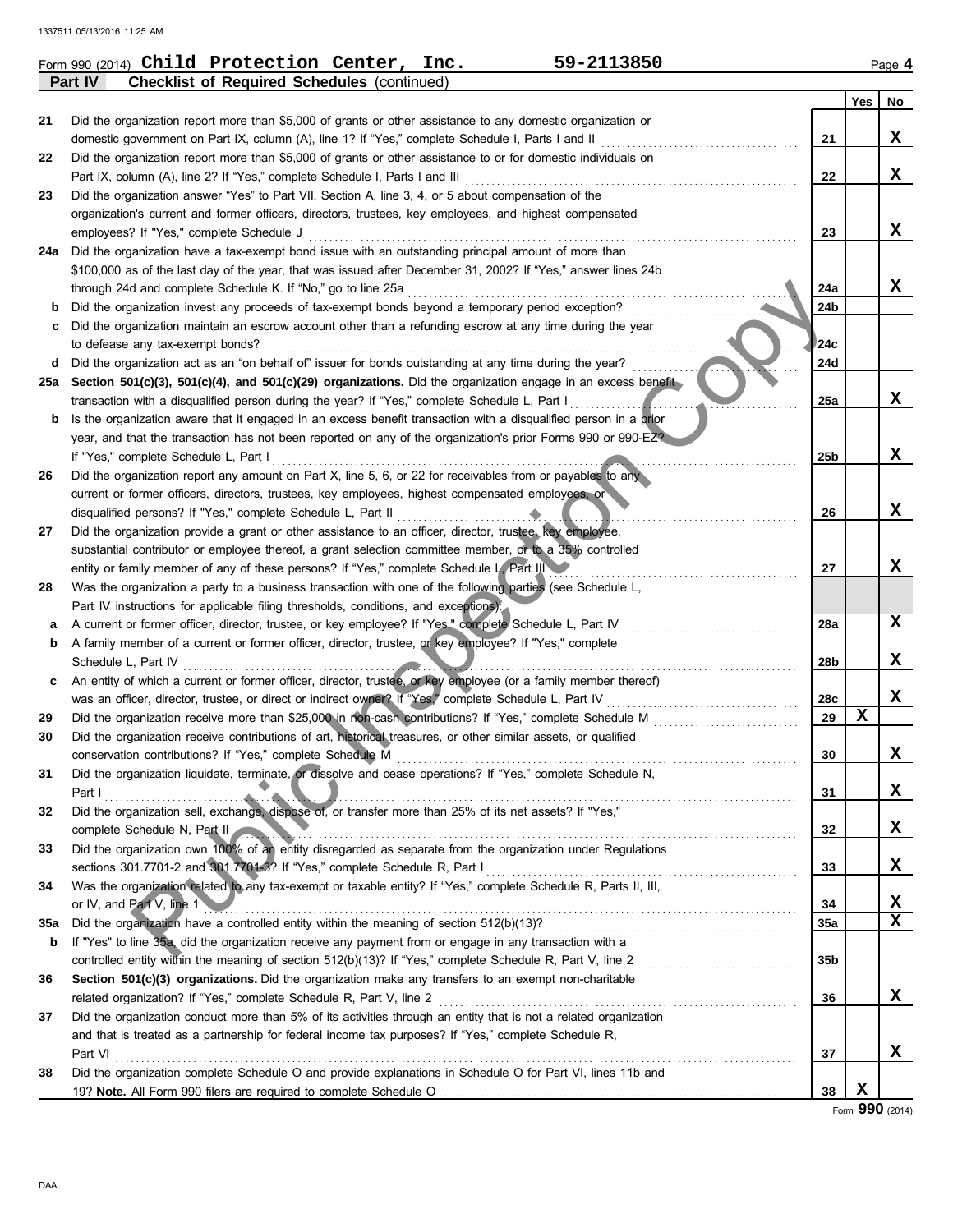|     | 59-2113850<br>Form 990 (2014) Child Protection Center, Inc.                                                                        |                 |                |                      |             | Page 5 |
|-----|------------------------------------------------------------------------------------------------------------------------------------|-----------------|----------------|----------------------|-------------|--------|
|     | Statements Regarding Other IRS Filings and Tax Compliance<br>Part V                                                                |                 |                |                      |             |        |
|     | Check if Schedule O contains a response or note to any line in this Part V                                                         |                 |                |                      |             |        |
|     |                                                                                                                                    |                 |                |                      | Yes         | No     |
| 1a  | Enter the number reported in Box 3 of Form 1096. Enter -0- if not applicable                                                       | 1a              | 10<br>$\Omega$ |                      |             |        |
| b   | Enter the number of Forms W-2G included in line 1a. Enter -0- if not applicable                                                    | 1 <sub>b</sub>  |                |                      |             |        |
| c   | Did the organization comply with backup withholding rules for reportable payments to vendors and                                   |                 |                |                      |             |        |
|     | reportable gaming (gambling) winnings to prize winners?                                                                            |                 |                | 1c                   | х           |        |
| 2a  | Enter the number of employees reported on Form W-3, Transmittal of Wage and Tax                                                    |                 |                |                      |             |        |
|     | Statements, filed for the calendar year ending with or within the year covered by this return                                      | 2a              | 41             |                      | X           |        |
| b   | If at least one is reported on line 2a, did the organization file all required federal employment tax returns?                     |                 |                | 2b                   |             |        |
|     | Note. If the sum of lines 1a and 2a is greater than 250, you may be required to e-file (see instructions)                          |                 |                |                      |             | x      |
| за  | Did the organization have unrelated business gross income of \$1,000 or more during the year?                                      |                 |                | За<br>3 <sub>b</sub> |             |        |
| b   | If "Yes," has it filed a Form 990-T for this year? If "No" to line 3b, provide an explanation in Schedule O                        |                 |                |                      |             |        |
| 4a  | At any time during the calendar year, did the organization have an interest in, or a signature or other authority                  |                 |                |                      |             |        |
|     | over, a financial account in a foreign country (such as a bank account, securities account, or other financial                     |                 |                | 4a                   |             | x      |
|     | account)?<br>If "Yes," enter the name of the foreign country: u                                                                    |                 |                |                      |             |        |
| b   | See instructions for filing requirements for FinCEN Form 114, Report of Foreign Bank and Financial Accounts                        |                 |                |                      |             |        |
|     | (FBAR).                                                                                                                            |                 |                |                      |             |        |
| 5a  | Was the organization a party to a prohibited tax shelter transaction at any time during the tax year?                              |                 |                | 5а                   |             | X      |
|     | Did any taxable party notify the organization that it was or is a party to a prohibited tax shelter transaction?                   |                 |                | 5b                   |             | x      |
|     | If "Yes" to line 5a or 5b, did the organization file Form 8886-T?                                                                  |                 |                | 5c                   |             |        |
| 6a  | Does the organization have annual gross receipts that are normally greater than \$100,000, and did the                             |                 |                |                      |             |        |
|     | organization solicit any contributions that were not tax deductible as charitable contributions?                                   |                 |                | 6a                   |             | x      |
| b   | If "Yes," did the organization include with every solicitation an express statement that such contributions or                     |                 |                |                      |             |        |
|     | gifts were not tax deductible?                                                                                                     |                 |                | 6b                   |             |        |
| 7   | Organizations that may receive deductible contributions under section 170(c).                                                      |                 |                |                      |             |        |
| а   | Did the organization receive a payment in excess of \$75 made partly as a contribution and partly for goods                        |                 |                |                      |             |        |
|     | and services provided to the payor?                                                                                                |                 |                | 7a                   | X           |        |
|     | If "Yes," did the organization notify the donor of the value of the goods or services provided?                                    |                 |                | 7b                   | X           |        |
| c   | Did the organization sell, exchange, or otherwise dispose of tangible personal property for which it was                           |                 |                |                      |             |        |
|     | required to file Form 8282?                                                                                                        |                 |                | 7с                   | х           |        |
| d   | If "Yes," indicate the number of Forms 8282 filed during the year                                                                  | 7d              | 1              |                      |             |        |
|     | Did the organization receive any funds, directly or indirectly, to pay premiums on a personal benefit contract?                    |                 |                | 7e                   |             | X      |
|     | Did the organization, during the year, pay premiums, directly or indirectly, on a personal benefit contract?                       |                 |                | 7f                   |             | x      |
|     | If the organization received a contribution of qualified intellectual property, did the organization file Form 8899 as required?   |                 |                | 7g                   |             |        |
| h   | If the organization received a contribution of cars, boats, airplanes, or other vehicles, did the organization file a Form 1098-C? |                 |                | 7 <sub>h</sub>       | $\mathbf x$ |        |
| 8   | Sponsoring organizations maintaining donor advised funds. Did a donor advised fund maintained by the                               |                 |                |                      |             |        |
|     | sponsoring organization have excess business holdings at any time during the year?                                                 |                 |                | 8                    |             |        |
| 9   | Sponsoring organizations maintaining donor advised funds.                                                                          |                 |                |                      |             |        |
| a   | Did the sponsoring organization make any taxable distributions under section 4966?                                                 |                 |                | 9a                   |             |        |
| b   |                                                                                                                                    |                 |                | 9b                   |             |        |
| 10  | Section 501(c)(7) organizations. Enter:                                                                                            |                 |                |                      |             |        |
| а   |                                                                                                                                    | 10a             |                |                      |             |        |
| b   | Gross receipts, included on Form 990, Part VIII, line 12, for public use of club facilities                                        | 10 <sub>b</sub> |                |                      |             |        |
| 11  | Section 501(c)(12) organizations. Enter:                                                                                           |                 |                |                      |             |        |
| a   | Gross income from members or shareholders                                                                                          | 11a             |                |                      |             |        |
| b   | Gross income from other sources (Do not net amounts due or paid to other sources                                                   |                 |                |                      |             |        |
|     | against amounts due or received from them.)                                                                                        | 11 <sub>b</sub> |                |                      |             |        |
| 12a | Section 4947(a)(1) non-exempt charitable trusts. Is the organization filing Form 990 in lieu of Form 1041?                         |                 |                | 12a                  |             |        |
| b   | If "Yes," enter the amount of tax-exempt interest received or accrued during the year <i>manuform</i>                              | 12 <sub>b</sub> |                |                      |             |        |
| 13  | Section 501(c)(29) qualified nonprofit health insurance issuers.                                                                   |                 |                |                      |             |        |
| а   | Is the organization licensed to issue qualified health plans in more than one state?                                               |                 |                | 13а                  |             |        |
|     | Note. See the instructions for additional information the organization must report on Schedule O.                                  |                 |                |                      |             |        |
| b   | Enter the amount of reserves the organization is required to maintain by the states in which                                       |                 |                |                      |             |        |
|     |                                                                                                                                    | 13b             |                |                      |             |        |
| c   | Enter the amount of reserves on hand                                                                                               | 13c             |                | 14a                  |             | x      |
| 14a | Did the organization receive any payments for indoor tanning services during the tax year?                                         |                 |                | 14 <sub>b</sub>      |             |        |
| b   |                                                                                                                                    |                 |                |                      |             |        |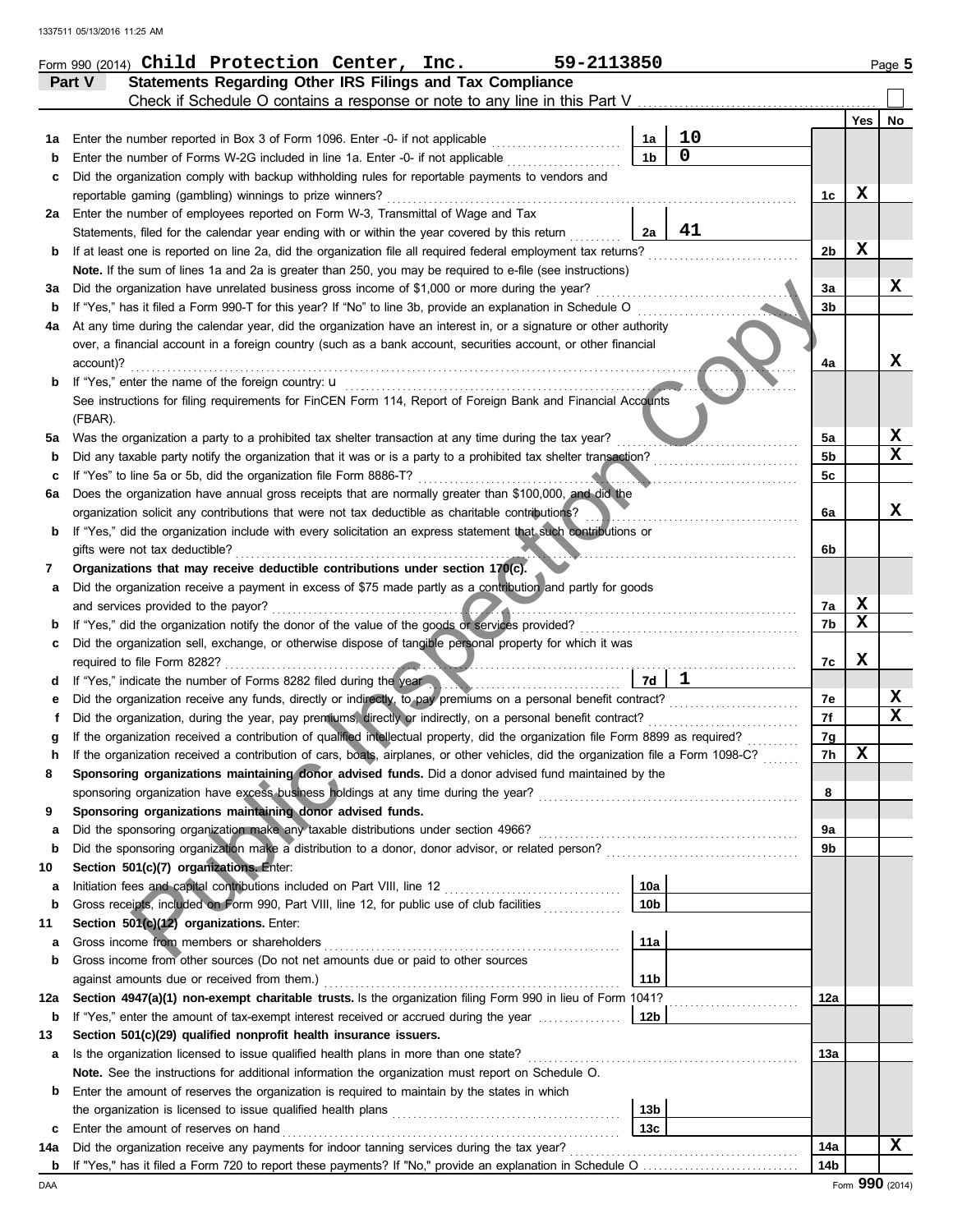|        | 59-2113850<br>Form 990 (2014) $Child$ Protection Center, Inc.                                                                                                                                                                  |              |                 | Page 6 |
|--------|--------------------------------------------------------------------------------------------------------------------------------------------------------------------------------------------------------------------------------|--------------|-----------------|--------|
|        | Governance, Management, and Disclosure For each "Yes" response to lines 2 through 7b below, and for a "No"<br><b>Part VI</b>                                                                                                   |              |                 |        |
|        | response to line 8a, 8b, or 10b below, describe the circumstances, processes, or changes in Schedule O. See instructions.                                                                                                      |              |                 |        |
|        | Check if Schedule O contains a response or note to any line in this Part VI.                                                                                                                                                   |              |                 | ΙX     |
|        | Section A. Governing Body and Management                                                                                                                                                                                       |              |                 |        |
|        |                                                                                                                                                                                                                                |              | Yes             | No     |
| 1а     | 11<br>1a<br>Enter the number of voting members of the governing body at the end of the tax year                                                                                                                                |              |                 |        |
|        | If there are material differences in voting rights among members of the governing body, or                                                                                                                                     |              |                 |        |
|        | if the governing body delegated broad authority to an executive committee or similar                                                                                                                                           |              |                 |        |
|        | committee, explain in Schedule O.                                                                                                                                                                                              |              |                 |        |
| b      | 11<br>1b<br>Enter the number of voting members included in line 1a, above, who are independent                                                                                                                                 |              |                 |        |
| 2      | Did any officer, director, trustee, or key employee have a family relationship or a business relationship with                                                                                                                 |              |                 |        |
|        | any other officer, director, trustee, or key employee?                                                                                                                                                                         | 2            |                 | X      |
| 3      | Did the organization delegate control over management duties customarily performed by or under the direct                                                                                                                      |              |                 | X      |
| 4      | supervision of officers, directors, or trustees, or key employees to a management company or other person?<br>Did the organization make any significant changes to its governing documents since the prior Form 990 was filed? | 3<br>4       |                 | X      |
| 5      | Did the organization become aware during the year of a significant diversion of the organization's assets?                                                                                                                     | 5            |                 | X      |
| 6      | Did the organization have members or stockholders?                                                                                                                                                                             | 6            |                 | x      |
| 7a     | Did the organization have members, stockholders, or other persons who had the power to elect or appoint                                                                                                                        |              |                 |        |
|        | one or more members of the governing body?                                                                                                                                                                                     | 7а           |                 | x      |
| b      | Are any governance decisions of the organization reserved to (or subject to approval by) members,                                                                                                                              |              |                 |        |
|        | stockholders, or persons other than the governing body?                                                                                                                                                                        | 7b           |                 | x      |
| 8      | Did the organization contemporaneously document the meetings held or written actions undertaken during the year by the following:                                                                                              |              |                 |        |
| а      | The governing body?                                                                                                                                                                                                            | 8a           | X               |        |
| b      | Each committee with authority to act on behalf of the governing body?                                                                                                                                                          | 8b           | x               |        |
| 9      | Is there any officer, director, trustee, or key employee listed in Part VII, Section A, who cannot be reached at                                                                                                               |              |                 |        |
|        | the organization's mailing address? If "Yes," provide the names and addresses in Schedule O                                                                                                                                    | 9            |                 | x      |
|        | Section B. Policies (This Section B requests information about policies not required by the Internal Revenue Code.)                                                                                                            |              |                 |        |
|        |                                                                                                                                                                                                                                |              | Yes             | No     |
| 10a    | Did the organization have local chapters, branches, or affiliates?                                                                                                                                                             | 10a          |                 | X      |
| b      | If "Yes," did the organization have written policies and procedures governing the activities of such chapters,                                                                                                                 |              |                 |        |
|        | affiliates, and branches to ensure their operations are consistent with the organization's exempt purposes?                                                                                                                    | 10b          |                 |        |
| 11a    | Has the organization provided a complete copy of this Form 990 to all members of its governing body before filing the form?                                                                                                    | 11a          | х               |        |
| b      | Describe in Schedule O the process, if any, used by the organization to review this Form 990.                                                                                                                                  |              |                 |        |
| 12a    | Did the organization have a written conflict of interest policy? If "No," go to line 13                                                                                                                                        | 12a          | X               |        |
| b      | Were officers, directors, or trustees, and key employees required to disclose annually interests that could give rise to conflicts?                                                                                            | 12b          | X               |        |
| c      | Did the organization regularly and consistently monitor and enforce compliance with the policy? If "Yes,"                                                                                                                      |              |                 |        |
|        | describe in Schedule O how this was done                                                                                                                                                                                       | 12c          | X               |        |
| 13     | Did the organization have a written whistleblower policy?                                                                                                                                                                      | 13           | X               |        |
| 14     | Did the organization have a written document retention and destruction policy?                                                                                                                                                 | 14           | x               |        |
| 15     | Did the process for determining compensation of the following persons include a review and approval by                                                                                                                         |              |                 |        |
|        | independent persons, comparability data, and contemporaneous substantiation of the deliberation and decision?                                                                                                                  | 15a          | X               |        |
| a<br>b | Other officers or key employees of the organization                                                                                                                                                                            | 15b          | х               |        |
|        | If "Yes" to line 15a or 15b, describe the process in Schedule O (see instructions).                                                                                                                                            |              |                 |        |
| 16a    | Did the organization invest in, contribute assets to, or participate in a joint venture or similar arrangement                                                                                                                 |              |                 |        |
|        | with a taxable entity during the year?                                                                                                                                                                                         | 16a          |                 | x      |
| b      | If "Yes," did the organization follow a written policy or procedure requiring the organization to evaluate its                                                                                                                 |              |                 |        |
|        | participation in joint venture arrangements under applicable federal tax law, and take steps to safeguard the                                                                                                                  |              |                 |        |
|        |                                                                                                                                                                                                                                | 16b          |                 |        |
|        | <b>Section C. Disclosure</b>                                                                                                                                                                                                   |              |                 |        |
| 17     | List the states with which a copy of this Form 990 is required to be filed $\mathbf u$<br>FL                                                                                                                                   |              |                 |        |
| 18     | Section 6104 requires an organization to make its Forms 1023 (or 1024 if applicable), 990, and 990-T (Section 501(c)(3)s only)                                                                                                 |              |                 |        |
|        | available for public inspection. Indicate how you made these available. Check all that apply.                                                                                                                                  |              |                 |        |
|        | $ \mathbf{X} $ Another's website $ \mathbf{X} $ Upon request<br> X <br>Own website<br>Other (explain in Schedule O)                                                                                                            |              |                 |        |
| 19     | Describe in Schedule O whether (and if so, how) the organization made its governing documents, conflict of interest policy, and                                                                                                |              |                 |        |
|        | financial statements available to the public during the tax year.                                                                                                                                                              |              |                 |        |
| 20     | State the name, address, and telephone number of the person who possesses the organization's books and records: u                                                                                                              |              |                 |        |
|        | Suzanne Takerian<br>720 South Orange Avenue                                                                                                                                                                                    |              |                 |        |
|        | FL 34236<br>Sarasota                                                                                                                                                                                                           | 941-365-1277 |                 |        |
| DAA    |                                                                                                                                                                                                                                |              | Form 990 (2014) |        |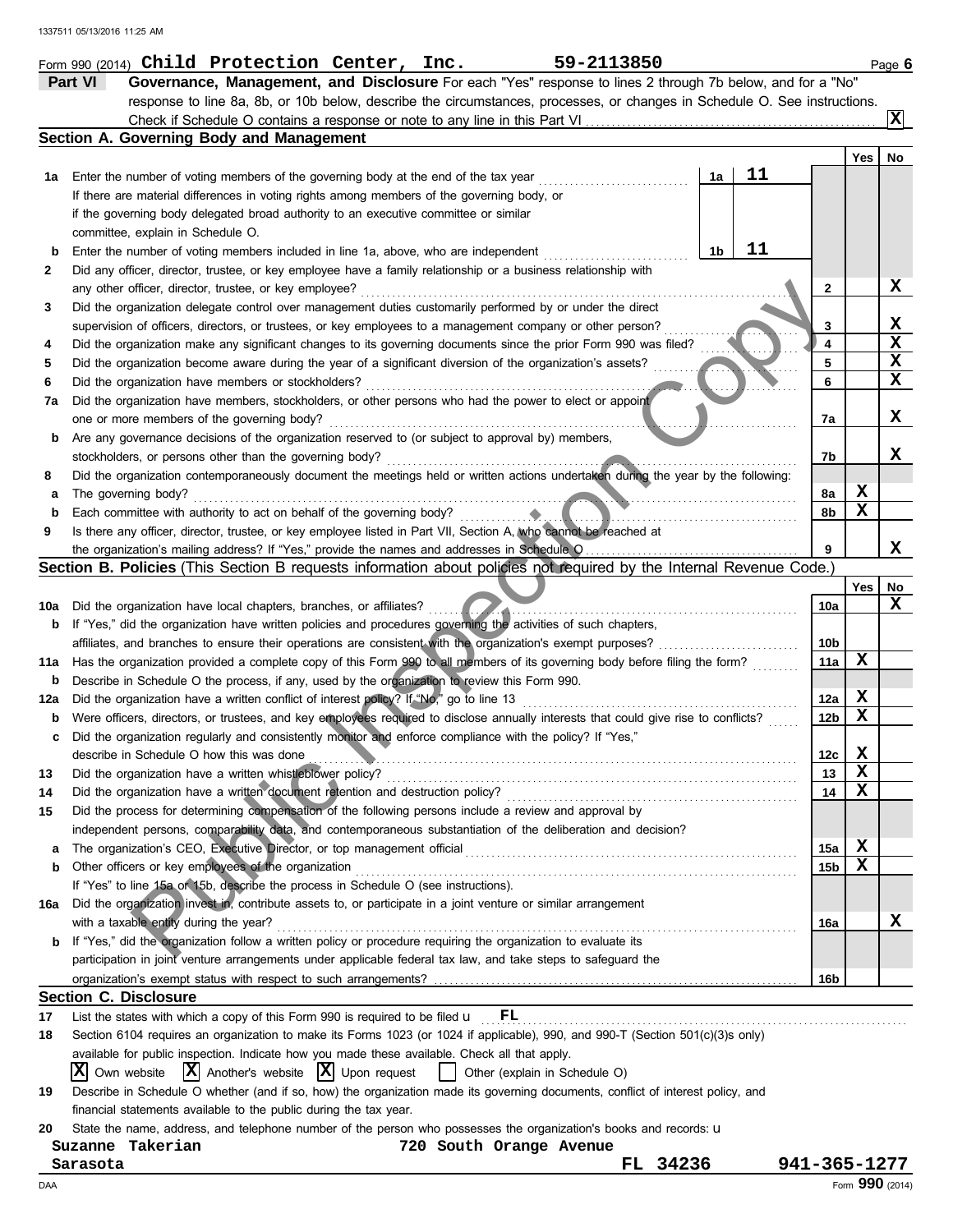| Form 990 (2014) Child Protection Center, Inc.                                                                                                                                                                                                           |                       |                                   |              |             |              |                                                              |        | 59-2113850                                                                      |                                                                                                  | Page 7                   |  |  |  |
|---------------------------------------------------------------------------------------------------------------------------------------------------------------------------------------------------------------------------------------------------------|-----------------------|-----------------------------------|--------------|-------------|--------------|--------------------------------------------------------------|--------|---------------------------------------------------------------------------------|--------------------------------------------------------------------------------------------------|--------------------------|--|--|--|
| Part VII                                                                                                                                                                                                                                                |                       |                                   |              |             |              |                                                              |        |                                                                                 | Compensation of Officers, Directors, Trustees, Key Employees, Highest Compensated Employees, and |                          |  |  |  |
| <b>Independent Contractors</b>                                                                                                                                                                                                                          |                       |                                   |              |             |              |                                                              |        |                                                                                 |                                                                                                  |                          |  |  |  |
|                                                                                                                                                                                                                                                         |                       |                                   |              |             |              |                                                              |        | Check if Schedule O contains a response or note to any line in this Part VII    |                                                                                                  |                          |  |  |  |
| Section A.                                                                                                                                                                                                                                              |                       |                                   |              |             |              |                                                              |        | Officers, Directors, Trustees, Key Employees, and Highest Compensated Employees |                                                                                                  |                          |  |  |  |
| 1a Complete this table for all persons required to be listed. Report compensation for the calendar year ending with or within the<br>organization's tax year.                                                                                           |                       |                                   |              |             |              |                                                              |        |                                                                                 |                                                                                                  |                          |  |  |  |
| List all of the organization's current officers, directors, trustees (whether individuals or organizations), regardless of amount of                                                                                                                    |                       |                                   |              |             |              |                                                              |        |                                                                                 |                                                                                                  |                          |  |  |  |
| compensation. Enter -0- in columns (D), (E), and (F) if no compensation was paid.<br>• List all of the organization's current key employees, if any. See instructions for definition of "key employee."                                                 |                       |                                   |              |             |              |                                                              |        |                                                                                 |                                                                                                  |                          |  |  |  |
| • List the organization's five current highest compensated employees (other than an officer, director, trustee, or key employee)                                                                                                                        |                       |                                   |              |             |              |                                                              |        |                                                                                 |                                                                                                  |                          |  |  |  |
| who received reportable compensation (Box 5 of Form W-2 and/or Box 7 of Form 1099-MISC) of more than \$100,000 from the<br>organization and any related organizations.                                                                                  |                       |                                   |              |             |              |                                                              |        |                                                                                 |                                                                                                  |                          |  |  |  |
| • List all of the organization's former officers, key employees, and highest compensated employees who received more than                                                                                                                               |                       |                                   |              |             |              |                                                              |        |                                                                                 |                                                                                                  |                          |  |  |  |
| \$100,000 of reportable compensation from the organization and any related organizations.                                                                                                                                                               |                       |                                   |              |             |              |                                                              |        |                                                                                 |                                                                                                  |                          |  |  |  |
| • List all of the organization's former directors or trustees that received, in the capacity as a former director or trustee of the<br>organization, more than \$10,000 of reportable compensation from the organization and any related organizations. |                       |                                   |              |             |              |                                                              |        |                                                                                 |                                                                                                  |                          |  |  |  |
| List persons in the following order: individual trustees or directors; institutional trustees; officers; key employees; highest<br>compensated employees; and former such persons.                                                                      |                       |                                   |              |             |              |                                                              |        |                                                                                 |                                                                                                  |                          |  |  |  |
| Check this box if neither the organization nor any related organization compensated any current officer, director, or trustee.                                                                                                                          |                       |                                   |              |             |              |                                                              |        |                                                                                 |                                                                                                  |                          |  |  |  |
| (A)                                                                                                                                                                                                                                                     | (B)                   |                                   |              |             | (C)          |                                                              |        | (D)                                                                             | (E).                                                                                             | (F)                      |  |  |  |
| Name and Title                                                                                                                                                                                                                                          | Average               |                                   |              | Position    |              |                                                              |        | Reportable                                                                      | Reportable                                                                                       | Estimated                |  |  |  |
|                                                                                                                                                                                                                                                         | hours per<br>week     |                                   |              |             |              | (do not check more than one<br>box, unless person is both an |        | compensation<br>from                                                            | compensation from<br>related                                                                     | amount of<br>other       |  |  |  |
|                                                                                                                                                                                                                                                         | (list any             |                                   |              |             |              | officer and a director/trustee)                              |        | the                                                                             | organizations                                                                                    | compensation             |  |  |  |
|                                                                                                                                                                                                                                                         | hours for<br>related  |                                   |              | Officer     |              |                                                              |        | organization<br>(W-2/1099-MISC)                                                 | (W-2/1099-MISC)                                                                                  | from the<br>organization |  |  |  |
|                                                                                                                                                                                                                                                         | organizations         |                                   | nstitutional |             |              |                                                              | Former |                                                                                 |                                                                                                  | and related              |  |  |  |
|                                                                                                                                                                                                                                                         | below dotted<br>line) | Individual trustee<br>or director |              |             | Key employee | Highest compensated<br>employee                              |        |                                                                                 |                                                                                                  | organizations            |  |  |  |
|                                                                                                                                                                                                                                                         |                       |                                   | trustee      |             |              |                                                              |        |                                                                                 |                                                                                                  |                          |  |  |  |
|                                                                                                                                                                                                                                                         |                       |                                   |              |             |              |                                                              |        |                                                                                 |                                                                                                  |                          |  |  |  |
| $(1)$ Aimee Cogan                                                                                                                                                                                                                                       |                       |                                   |              |             |              |                                                              |        |                                                                                 |                                                                                                  |                          |  |  |  |
|                                                                                                                                                                                                                                                         | 1.00                  |                                   |              |             |              |                                                              |        |                                                                                 |                                                                                                  |                          |  |  |  |
| Director                                                                                                                                                                                                                                                | 0.00                  | $\mathbf x$                       |              |             |              |                                                              |        | 0                                                                               | 0                                                                                                | 0                        |  |  |  |
| Schaeffer<br>$(2)$ Craig                                                                                                                                                                                                                                |                       |                                   |              |             |              |                                                              |        |                                                                                 |                                                                                                  |                          |  |  |  |
|                                                                                                                                                                                                                                                         | 1.00                  |                                   |              |             |              |                                                              |        |                                                                                 |                                                                                                  |                          |  |  |  |
| Director                                                                                                                                                                                                                                                | 0.00                  | X                                 |              |             |              |                                                              |        | 0                                                                               | 0                                                                                                | 0                        |  |  |  |
| (3) Elaine Crouse                                                                                                                                                                                                                                       |                       |                                   |              |             |              |                                                              |        |                                                                                 |                                                                                                  |                          |  |  |  |
|                                                                                                                                                                                                                                                         | 1.00                  |                                   |              |             |              |                                                              |        |                                                                                 |                                                                                                  |                          |  |  |  |
| Director                                                                                                                                                                                                                                                | 0.00                  | $\mathbf x$                       |              |             |              |                                                              |        | 0                                                                               | 0                                                                                                | 0                        |  |  |  |
| (4) Melissa Kelley                                                                                                                                                                                                                                      |                       |                                   |              |             |              |                                                              |        |                                                                                 |                                                                                                  |                          |  |  |  |
|                                                                                                                                                                                                                                                         | 1.00                  |                                   |              |             |              |                                                              |        |                                                                                 |                                                                                                  |                          |  |  |  |
| Director                                                                                                                                                                                                                                                | 0.00                  | $\mathbf X$                       |              |             |              |                                                              |        | 0                                                                               | 0                                                                                                | $\mathbf 0$              |  |  |  |
| (5) Scott Anderson                                                                                                                                                                                                                                      |                       |                                   |              |             |              |                                                              |        |                                                                                 |                                                                                                  |                          |  |  |  |
|                                                                                                                                                                                                                                                         | 1.00<br>0.00          | $\mathbf x$                       |              |             |              |                                                              |        |                                                                                 |                                                                                                  |                          |  |  |  |
| Director<br>(6) Graci McGillicuddy                                                                                                                                                                                                                      |                       |                                   |              |             |              |                                                              |        | 0                                                                               | 0                                                                                                | $\pmb{0}$                |  |  |  |
|                                                                                                                                                                                                                                                         | 1.00                  |                                   |              |             |              |                                                              |        |                                                                                 |                                                                                                  |                          |  |  |  |
| Chair                                                                                                                                                                                                                                                   | 0.00                  | X                                 |              | X           |              |                                                              |        | 0                                                                               | 0                                                                                                | $\pmb{0}$                |  |  |  |
| (7) Anne Garlington                                                                                                                                                                                                                                     |                       |                                   |              |             |              |                                                              |        |                                                                                 |                                                                                                  |                          |  |  |  |
|                                                                                                                                                                                                                                                         | 1.00                  |                                   |              |             |              |                                                              |        |                                                                                 |                                                                                                  |                          |  |  |  |
| Secretary                                                                                                                                                                                                                                               | 0.00                  | $\mathbf X$                       |              | X           |              |                                                              |        | 0                                                                               | 0                                                                                                | $\pmb{0}$                |  |  |  |
| (8) Veronica Miller                                                                                                                                                                                                                                     |                       |                                   |              |             |              |                                                              |        |                                                                                 |                                                                                                  |                          |  |  |  |
|                                                                                                                                                                                                                                                         | 1.00                  |                                   |              |             |              |                                                              |        |                                                                                 |                                                                                                  |                          |  |  |  |
| Vice Chair                                                                                                                                                                                                                                              | 0.00                  | X                                 |              | $\mathbf x$ |              |                                                              |        | 0                                                                               | 0                                                                                                | $\pmb{0}$                |  |  |  |
| (9) Laura Bauman                                                                                                                                                                                                                                        |                       |                                   |              |             |              |                                                              |        |                                                                                 |                                                                                                  |                          |  |  |  |
|                                                                                                                                                                                                                                                         | 1.00                  |                                   |              |             |              |                                                              |        |                                                                                 |                                                                                                  |                          |  |  |  |
| Director                                                                                                                                                                                                                                                | 0.00                  | $\mathbf x$                       |              |             |              |                                                              |        | 0                                                                               | 0                                                                                                | $\pmb{0}$                |  |  |  |
| (10) Millard Martin,                                                                                                                                                                                                                                    | <b>CPA</b>            |                                   |              |             |              |                                                              |        |                                                                                 |                                                                                                  |                          |  |  |  |
|                                                                                                                                                                                                                                                         | 1.00                  |                                   |              |             |              |                                                              |        |                                                                                 |                                                                                                  |                          |  |  |  |
| Treasurer                                                                                                                                                                                                                                               | 0.00                  | X                                 |              | X           |              |                                                              |        | 0                                                                               | 0                                                                                                | $\pmb{0}$                |  |  |  |
| (11) Karen Valentino                                                                                                                                                                                                                                    |                       |                                   |              |             |              |                                                              |        |                                                                                 |                                                                                                  |                          |  |  |  |
|                                                                                                                                                                                                                                                         | 1.00                  |                                   |              |             |              |                                                              |        |                                                                                 |                                                                                                  |                          |  |  |  |
| Director                                                                                                                                                                                                                                                | 0.00                  | $\mathbf x$                       |              |             |              |                                                              |        | 0                                                                               | 0                                                                                                | 0                        |  |  |  |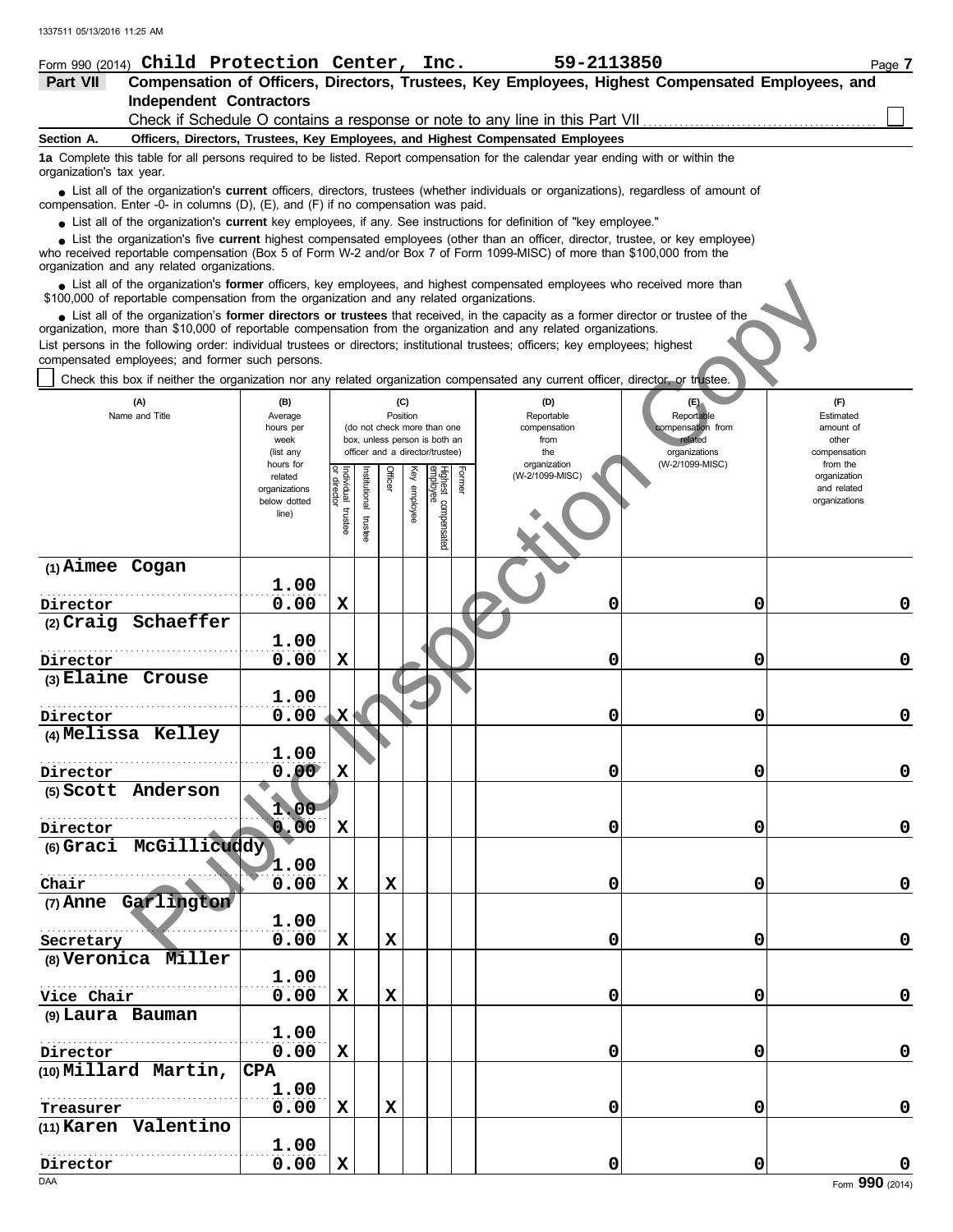| 1337511 05/13/2016 11:25 AM<br>Form 990 (2014) Child Protection Center, Inc.                                                                                                                                              |                                                               |                                   |                         |                 |              |                                                                                                 |                   | 59-2113850                                                                                             |                                                                                       |                                                                    | Page 8 |
|---------------------------------------------------------------------------------------------------------------------------------------------------------------------------------------------------------------------------|---------------------------------------------------------------|-----------------------------------|-------------------------|-----------------|--------------|-------------------------------------------------------------------------------------------------|-------------------|--------------------------------------------------------------------------------------------------------|---------------------------------------------------------------------------------------|--------------------------------------------------------------------|--------|
| Part VII                                                                                                                                                                                                                  |                                                               |                                   |                         |                 |              |                                                                                                 |                   | Section A. Officers, Directors, Trustees, Key Employees, and Highest Compensated Employees (continued) |                                                                                       |                                                                    |        |
| (A)<br>Name and title                                                                                                                                                                                                     | (B)<br>Average<br>hours per<br>week<br>(list any<br>hours for |                                   |                         | (C)<br>Position |              | (do not check more than one<br>box, unless person is both an<br>officer and a director/trustee) |                   | (D)<br>Reportable<br>compensation<br>from<br>the<br>organization                                       | (F)<br>Reportable<br>compensation from<br>related<br>organizations<br>(W-2/1099-MISC) | (F)<br>Estimated<br>amount of<br>other<br>compensation<br>from the |        |
|                                                                                                                                                                                                                           | related<br>organizations<br>below dotted<br>line)             | Individual trustee<br>or director | nstitutional<br>trustee | Officer         | Key employee | Highest compensated<br>employee                                                                 | Former            | (W-2/1099-MISC)                                                                                        |                                                                                       | organization<br>and related<br>organizations                       |        |
| (12) Doug Staley                                                                                                                                                                                                          | 40.00                                                         |                                   |                         |                 |              |                                                                                                 |                   |                                                                                                        |                                                                                       |                                                                    |        |
| Excutive Director                                                                                                                                                                                                         | 0.00                                                          |                                   |                         | X               |              |                                                                                                 |                   | 102,251                                                                                                | 0                                                                                     |                                                                    | 23,589 |
| (13) Suzanne Takerian                                                                                                                                                                                                     |                                                               |                                   |                         |                 |              |                                                                                                 |                   |                                                                                                        |                                                                                       |                                                                    |        |
| CFO                                                                                                                                                                                                                       | 40.00<br>0.00                                                 |                                   |                         | X               |              |                                                                                                 |                   | 68,425                                                                                                 | 0                                                                                     |                                                                    | 12,335 |
| (14)                                                                                                                                                                                                                      |                                                               |                                   |                         |                 |              |                                                                                                 |                   |                                                                                                        |                                                                                       |                                                                    |        |
| (15)                                                                                                                                                                                                                      |                                                               |                                   |                         |                 |              |                                                                                                 |                   |                                                                                                        |                                                                                       |                                                                    |        |
|                                                                                                                                                                                                                           |                                                               |                                   |                         |                 |              |                                                                                                 |                   |                                                                                                        |                                                                                       |                                                                    |        |
| (16)                                                                                                                                                                                                                      |                                                               |                                   |                         |                 |              |                                                                                                 |                   |                                                                                                        |                                                                                       |                                                                    |        |
|                                                                                                                                                                                                                           |                                                               |                                   |                         |                 |              |                                                                                                 |                   |                                                                                                        |                                                                                       |                                                                    |        |
| (17)                                                                                                                                                                                                                      |                                                               |                                   |                         |                 |              |                                                                                                 |                   |                                                                                                        |                                                                                       |                                                                    |        |
| (18)                                                                                                                                                                                                                      |                                                               |                                   |                         |                 |              |                                                                                                 |                   |                                                                                                        |                                                                                       |                                                                    |        |
| (19)                                                                                                                                                                                                                      |                                                               |                                   |                         |                 |              |                                                                                                 |                   |                                                                                                        |                                                                                       |                                                                    |        |
|                                                                                                                                                                                                                           |                                                               |                                   |                         |                 |              |                                                                                                 |                   |                                                                                                        |                                                                                       |                                                                    |        |
| Sub-total<br>1b.<br>Total from continuation sheets to Part VII, Section A<br>c                                                                                                                                            |                                                               |                                   |                         |                 |              |                                                                                                 | $\mathbf{u}$<br>u | 170,676                                                                                                |                                                                                       |                                                                    | 35,924 |
| d                                                                                                                                                                                                                         |                                                               |                                   |                         |                 |              |                                                                                                 | $\mathbf{u}$      | 170,676                                                                                                |                                                                                       |                                                                    | 35,924 |
| Total number of individuals (including but not limited to those listed above) who received more than \$100,000 of<br>$\mathbf{2}$<br>reportable compensation from the organization $\mathbf{u} \cdot \mathbf{1}$          |                                                               |                                   |                         |                 |              |                                                                                                 |                   |                                                                                                        |                                                                                       |                                                                    |        |
|                                                                                                                                                                                                                           |                                                               |                                   |                         |                 |              |                                                                                                 |                   |                                                                                                        |                                                                                       | Yes                                                                | No     |
| Did the organization list any former officer, director, or trustee, key employee, or highest compensated<br>3                                                                                                             |                                                               |                                   |                         |                 |              |                                                                                                 |                   |                                                                                                        |                                                                                       | 3                                                                  | X.     |
| For any individual listed on line 1a, is the sum of reportable compensation and other compensation from the<br>4<br>organization and related organizations greater than \$150,000? If "Yes," complete Schedule J for such |                                                               |                                   |                         |                 |              |                                                                                                 |                   |                                                                                                        |                                                                                       |                                                                    |        |
| Did any person listed on line 1a receive or accrue compensation from any unrelated organization or individual<br>5                                                                                                        |                                                               |                                   |                         |                 |              |                                                                                                 |                   |                                                                                                        |                                                                                       | 4                                                                  | X      |
|                                                                                                                                                                                                                           |                                                               |                                   |                         |                 |              |                                                                                                 |                   |                                                                                                        |                                                                                       | 5                                                                  | X      |
| <b>Section B. Independent Contractors</b><br>Complete this table for your five highest compensated independent contractors that received more than \$100,000 of<br>1                                                      |                                                               |                                   |                         |                 |              |                                                                                                 |                   |                                                                                                        |                                                                                       |                                                                    |        |
| compensation from the organization. Report compensation for the calendar year ending with or within the organization's tax year.                                                                                          | (A)<br>Name and business address                              |                                   |                         |                 |              |                                                                                                 |                   |                                                                                                        | (B)<br>Description of services                                                        | (C)<br>Compensation                                                |        |
|                                                                                                                                                                                                                           |                                                               |                                   |                         |                 |              |                                                                                                 |                   |                                                                                                        |                                                                                       |                                                                    |        |
|                                                                                                                                                                                                                           |                                                               |                                   |                         |                 |              |                                                                                                 |                   |                                                                                                        |                                                                                       |                                                                    |        |
|                                                                                                                                                                                                                           |                                                               |                                   |                         |                 |              |                                                                                                 |                   |                                                                                                        |                                                                                       |                                                                    |        |
|                                                                                                                                                                                                                           |                                                               |                                   |                         |                 |              |                                                                                                 |                   |                                                                                                        |                                                                                       |                                                                    |        |
|                                                                                                                                                                                                                           |                                                               |                                   |                         |                 |              |                                                                                                 |                   |                                                                                                        |                                                                                       |                                                                    |        |
| Total number of independent contractors (including but not limited to those listed above) who<br>2<br>received more than \$100,000 of compensation from the organization $\mathbf u$                                      |                                                               |                                   |                         |                 |              |                                                                                                 |                   |                                                                                                        | 0                                                                                     |                                                                    |        |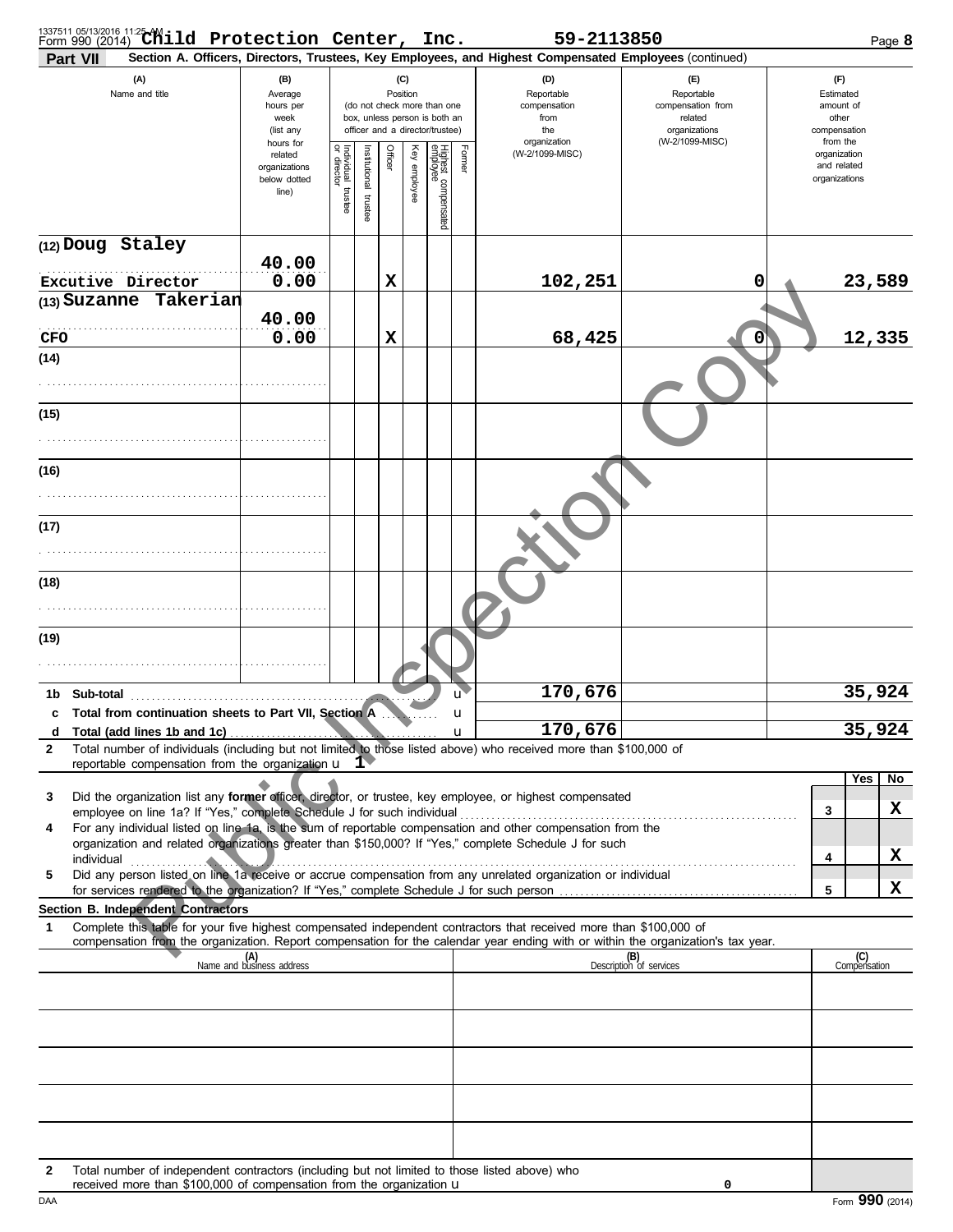|                              |           | Form 990 (2014) Child Protection Center, Inc.                                       |                |                |                      |                      | 59-2113850                                         |                                         | Page 9                                                           |
|------------------------------|-----------|-------------------------------------------------------------------------------------|----------------|----------------|----------------------|----------------------|----------------------------------------------------|-----------------------------------------|------------------------------------------------------------------|
|                              | Part VIII | <b>Statement of Revenue</b>                                                         |                |                |                      |                      |                                                    |                                         |                                                                  |
|                              |           |                                                                                     |                |                |                      |                      |                                                    |                                         |                                                                  |
|                              |           |                                                                                     |                |                |                      | (A)<br>Total revenue | (B)<br>Related or<br>exempt<br>function<br>revenue | (C)<br>Unrelated<br>business<br>revenue | (D)<br>Revenue<br>excluded from tax<br>under sections<br>512-514 |
|                              |           | 1a Federated campaigns                                                              |                | 1a             | 81,643               |                      |                                                    |                                         |                                                                  |
| Contributions, Gifts, Grants |           | <b>b</b> Membership dues                                                            |                | 1 <sub>b</sub> |                      |                      |                                                    |                                         |                                                                  |
|                              |           | c Fundraising events                                                                |                | 1 <sub>c</sub> | 590,446              |                      |                                                    |                                         |                                                                  |
|                              |           | d Related organizations                                                             |                | 1 <sub>d</sub> |                      |                      |                                                    |                                         |                                                                  |
|                              |           | <b>e</b> Government grants (contributions)                                          |                | 1e             | 1,227,585            |                      |                                                    |                                         |                                                                  |
|                              |           | f All other contributions, gifts, grants,                                           |                |                |                      |                      |                                                    |                                         |                                                                  |
|                              |           | and similar amounts not included above                                              |                | 1f             | 859,202              |                      |                                                    |                                         |                                                                  |
|                              |           | Noncash contributions included in lines 1a-1f:                                      |                |                | \$<br>423,445        |                      |                                                    |                                         |                                                                  |
|                              |           |                                                                                     |                |                |                      | 2,758,876            |                                                    |                                         |                                                                  |
|                              |           |                                                                                     |                |                | u                    |                      |                                                    |                                         |                                                                  |
|                              |           |                                                                                     |                |                | Busn. Code<br>624410 | 12,653               | 12,653                                             |                                         |                                                                  |
| Service Revenue              | 2a<br>b   | Program Service Fees                                                                |                |                |                      |                      |                                                    |                                         |                                                                  |
|                              |           |                                                                                     |                |                |                      |                      |                                                    |                                         |                                                                  |
|                              | c         |                                                                                     |                |                |                      |                      |                                                    |                                         |                                                                  |
|                              | d         |                                                                                     |                |                |                      |                      |                                                    |                                         |                                                                  |
|                              |           | f All other program service revenue                                                 |                |                |                      |                      |                                                    |                                         |                                                                  |
| Program                      |           |                                                                                     |                |                |                      | 12,653               |                                                    |                                         |                                                                  |
|                              | 3         | Investment income (including dividends, interest,                                   |                |                |                      |                      |                                                    |                                         |                                                                  |
|                              |           | and other similar amounts)                                                          |                |                | u                    | 265                  |                                                    |                                         | 265                                                              |
|                              | 4         | Income from investment of tax-exempt bond proceeds <b>u</b>                         |                |                |                      |                      |                                                    |                                         |                                                                  |
|                              | 5         |                                                                                     |                |                | u                    |                      |                                                    |                                         |                                                                  |
|                              |           |                                                                                     | (i) Real       |                | (ii) Personal        |                      |                                                    |                                         |                                                                  |
|                              | 6a        | Gross rents                                                                         |                | 6,314          |                      |                      |                                                    |                                         |                                                                  |
|                              | b         | Less: rental exps.                                                                  |                | 23,350         |                      |                      |                                                    |                                         |                                                                  |
|                              |           | Rental inc. or (loss)                                                               | $-17,036$      |                |                      |                      |                                                    |                                         |                                                                  |
|                              |           |                                                                                     |                |                | u                    | $-17,036$            |                                                    | $-414$                                  | $-16,622$                                                        |
|                              |           | <b>7a</b> Gross amount from                                                         | (i) Securities |                | (ii) Other           |                      |                                                    |                                         |                                                                  |
|                              |           | sales of assets<br>other than inventory                                             |                |                |                      |                      |                                                    |                                         |                                                                  |
|                              |           | <b>b</b> Less: cost or other                                                        |                |                |                      |                      |                                                    |                                         |                                                                  |
|                              |           | basis & sales exps.                                                                 |                |                | 8,088                |                      |                                                    |                                         |                                                                  |
|                              |           | c Gain or (loss)                                                                    |                |                | $-8,088$             |                      |                                                    |                                         |                                                                  |
|                              |           | d Net gain or (loss)                                                                |                |                | <u>.</u><br>u        | $-8,088$             | $-8,088$                                           |                                         |                                                                  |
|                              |           | 8a Gross income from fundraising events                                             |                |                |                      |                      |                                                    |                                         |                                                                  |
|                              |           | (not including \$                                                                   | 590,446        |                |                      |                      |                                                    |                                         |                                                                  |
|                              |           | of contributions reported on line 1c).                                              |                |                |                      |                      |                                                    |                                         |                                                                  |
| Other Revenue                |           | See Part IV, line 18                                                                |                | ۱a             | 37,675               |                      |                                                    |                                         |                                                                  |
|                              |           | <b>b</b> Less: direct expenses<br>c Net income or (loss) from fundraising events  u |                |                | 99,359               | $-61,684$            |                                                    |                                         |                                                                  |
|                              |           | 9a Gross income from gaming activities.                                             |                |                |                      |                      |                                                    |                                         |                                                                  |
|                              |           | See Part IV, line 19                                                                |                | a              |                      |                      |                                                    |                                         |                                                                  |
|                              |           | <b>b</b> Less: direct expenses                                                      |                | $\mathbf b$    |                      |                      |                                                    |                                         |                                                                  |
|                              |           | c Net income or (loss) from gaming activities  u                                    |                |                |                      |                      |                                                    |                                         |                                                                  |
|                              |           | 10a Gross sales of inventory, less                                                  |                |                |                      |                      |                                                    |                                         |                                                                  |
|                              |           | returns and allowances                                                              | $\mathbf{1}$   | a              |                      |                      |                                                    |                                         |                                                                  |
|                              |           | <b>b</b> Less: cost of goods sold                                                   |                | $\mathbf b$    |                      |                      |                                                    |                                         |                                                                  |
|                              |           | <b>c</b> Net income or (loss) from sales of inventory $\dots \dots$ $\mathbf{u}$    |                |                |                      |                      |                                                    |                                         |                                                                  |
|                              |           | Miscellaneous Revenue                                                               |                |                | Busn. Code           |                      |                                                    |                                         |                                                                  |
|                              | 11a       | Other Income                                                                        |                |                | 900099               | 16,331               | 16,331                                             |                                         |                                                                  |
|                              | b         |                                                                                     |                |                |                      |                      |                                                    |                                         |                                                                  |
|                              |           |                                                                                     |                |                |                      |                      |                                                    |                                         |                                                                  |
|                              |           |                                                                                     |                |                |                      |                      |                                                    |                                         |                                                                  |
|                              |           | e Total. Add lines 11a-11d                                                          |                |                | $\mathbf u$          | 16,331               |                                                    |                                         |                                                                  |

 $\mathbf{u}$ 

**Total revenue.** See instructions. . . . . . . . . . . . . . . . . . . . . . **12**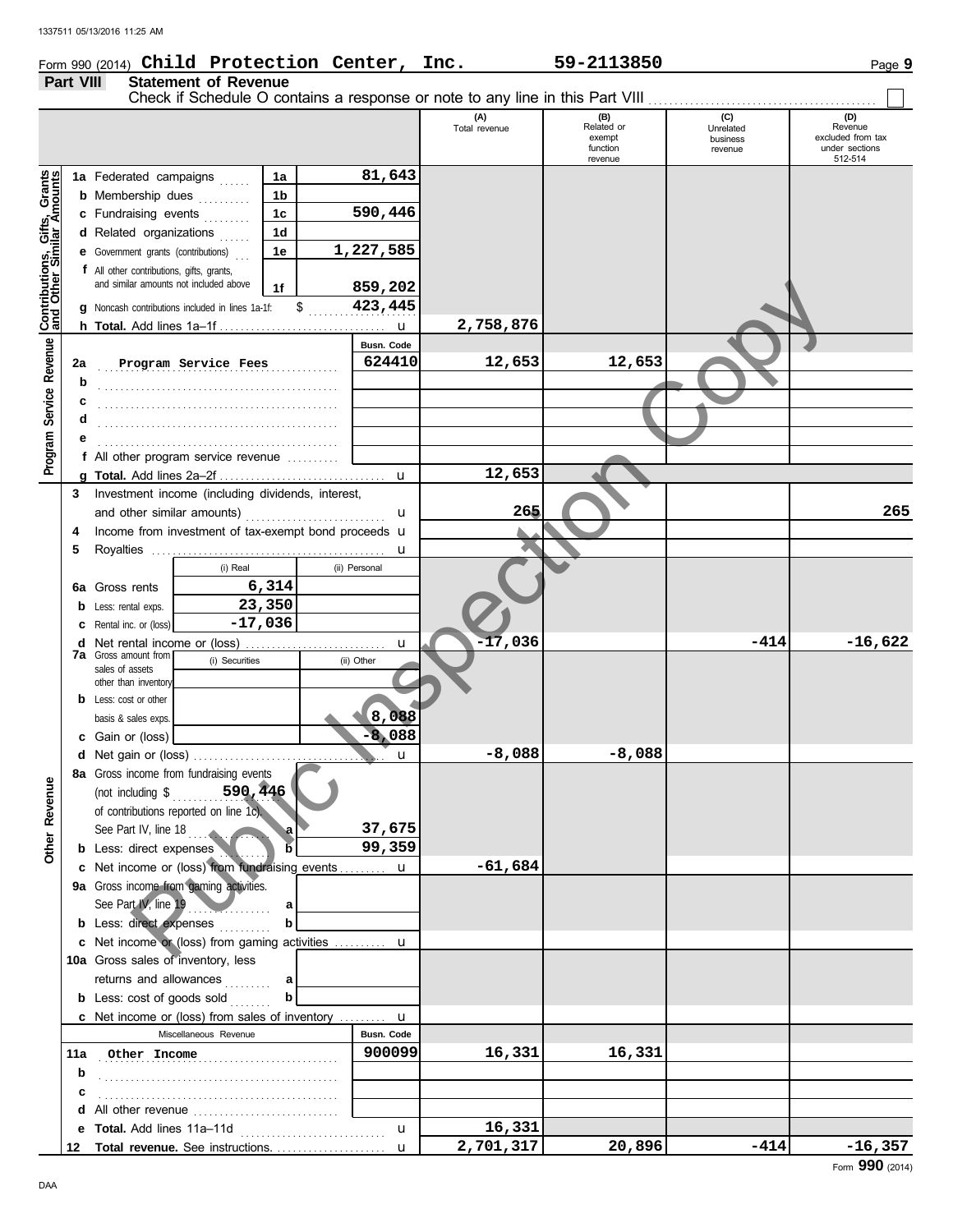## Form 990 (2014) Page **10 Child Protection Center, Inc. 59-2113850**

|                  | Part IX<br><b>Statement of Functional Expenses</b>                                                                         |                       |                        |                       |                        |
|------------------|----------------------------------------------------------------------------------------------------------------------------|-----------------------|------------------------|-----------------------|------------------------|
|                  | Section 501(c)(3) and 501(c)(4) organizations must complete all columns. All other organizations must complete column (A). |                       |                        |                       |                        |
|                  | Check if Schedule O contains a response or note to any line in this Part IX                                                |                       |                        |                       |                        |
|                  | Do not include amounts reported on lines 6b,                                                                               | (A)<br>Total expenses | (B)<br>Program service | (C)<br>Management and | (D)<br>Fundraising     |
|                  | 7b, 8b, 9b, and 10b of Part VIII.                                                                                          |                       | expenses               | general expenses      | expenses               |
| 1.               | Grants and other assistance to domestic organizations                                                                      |                       |                        |                       |                        |
|                  | and domestic governments. See Part IV, line 21                                                                             |                       |                        |                       |                        |
| 2                | Grants and other assistance to domestic                                                                                    |                       |                        |                       |                        |
|                  | individuals. See Part IV, line 22                                                                                          |                       |                        |                       |                        |
| 3                | Grants and other assistance to foreign                                                                                     |                       |                        |                       |                        |
|                  | organizations, foreign governments, and foreign                                                                            |                       |                        |                       |                        |
|                  | individuals. See Part IV, lines 15 and 16                                                                                  |                       |                        |                       |                        |
| 4                | Benefits paid to or for members                                                                                            |                       |                        |                       |                        |
| 5                | Compensation of current officers, directors,<br>trustees, and key employees                                                | 206,600               | 164,099                | 42,501                |                        |
| 6                | Compensation not included above, to disqualified                                                                           |                       |                        |                       |                        |
|                  | persons (as defined under section 4958(f)(1)) and                                                                          |                       |                        |                       |                        |
|                  | persons described in section 4958(c)(3)(B)                                                                                 |                       |                        |                       |                        |
| 7                | Other salaries and wages                                                                                                   | 1,025,455             | 881,314                | 21,792                | 122,349                |
| 8                | Pension plan accruals and contributions (include                                                                           |                       |                        |                       |                        |
|                  | section 401(k) and 403(b) employer contributions)                                                                          | 47,603                | 40,374                 | 796                   |                        |
| 9                | Other employee benefits                                                                                                    | 123,724               | 106,837                | 2,682                 | $\frac{6,433}{14,205}$ |
| 10               | Payroll taxes                                                                                                              | 96,291                | 80,842                 | 4,822                 | 10,627                 |
| 11               | Fees for services (non-employees):                                                                                         |                       |                        |                       |                        |
| a                |                                                                                                                            |                       |                        |                       |                        |
| b                | Legal                                                                                                                      |                       |                        |                       |                        |
| c                |                                                                                                                            | 21,796                | 19,103                 | 2,693                 |                        |
| d                | Lobbying                                                                                                                   |                       |                        |                       |                        |
| е                | Professional fundraising services. See Part IV, line 17                                                                    |                       |                        |                       |                        |
| f                | Investment management fees                                                                                                 |                       |                        |                       |                        |
| g                | Other. (If line 11g amount exceeds 10% of line 25, column                                                                  |                       |                        |                       |                        |
|                  |                                                                                                                            | 14,773                | 7,986                  | 5,377                 | $\frac{1,410}{3,625}$  |
| 12               | Advertising and promotion                                                                                                  | 10,593                | 3,916                  | 3,052                 |                        |
| 13               | Office expenses                                                                                                            | 83,195                | 70,679                 | 7,510                 | 5,006                  |
| 14               | Information technology                                                                                                     |                       |                        |                       |                        |
| 15               | Royalties                                                                                                                  |                       |                        |                       |                        |
| 16               | Occupancy                                                                                                                  | 125,799               | 114,704                | 11,095                |                        |
| 17 <sup>17</sup> | Travel                                                                                                                     | 42,836                | 39,747                 | 1,288                 | 1,801                  |
| 18               | Payments of travel or entertainment expenses                                                                               |                       |                        |                       |                        |
|                  | for any federal, state, or local public officials                                                                          |                       |                        |                       |                        |
| 19               | Conferences, conventions, and meetings                                                                                     |                       |                        |                       |                        |
| 20               | Interest                                                                                                                   | 2,025                 | 1,643                  | 382                   |                        |
| 21               | Payments to affiliates                                                                                                     |                       |                        |                       |                        |
| 22               | Depreciation, depletion, and amortization                                                                                  | 166,341               | 112,663                | 53,678                |                        |
| 23               | Insurance                                                                                                                  | 41,691                | 36,370                 | 5,321                 |                        |
| 24               | Other expenses. Itemize expenses not covered                                                                               |                       |                        |                       |                        |
|                  | above (List miscellaneous expenses in line 24e. If                                                                         |                       |                        |                       |                        |
|                  | line 24e amount exceeds 10% of line 25, column                                                                             |                       |                        |                       |                        |
|                  | (A) amount, list line 24e expenses on Schedule O.)                                                                         |                       |                        |                       |                        |
| a                | Equipment rental and main                                                                                                  | 35,839<br>27,973      | 24,591<br>26,538       | 5,185                 | 6,063                  |
| b                | Telephone<br>Miscellaneous                                                                                                 | 15,413                | 2,644                  | 1,435<br>12,045       | 724                    |
| c                | Meals and Entertainment                                                                                                    | 9,263                 | 2,278                  | 3,550                 | 3,435                  |
| d                |                                                                                                                            | 5,226                 | 144                    | 4,782                 | 300                    |
| е                | All other expenses                                                                                                         | 2,102,436             | 1,736,472              | 189,986               | 175,978                |
| 25<br>26         | Total functional expenses. Add lines 1 through 24e<br>Joint costs. Complete this line only if the                          |                       |                        |                       |                        |
|                  | organization reported in column (B) joint costs                                                                            |                       |                        |                       |                        |
|                  | from a combined educational campaign and<br>fundraising solicitation. Check here u                                         |                       |                        |                       |                        |
|                  |                                                                                                                            |                       |                        |                       |                        |

following SOP 98-2 (ASC 958-720) . . . . . . . . . . . . . . .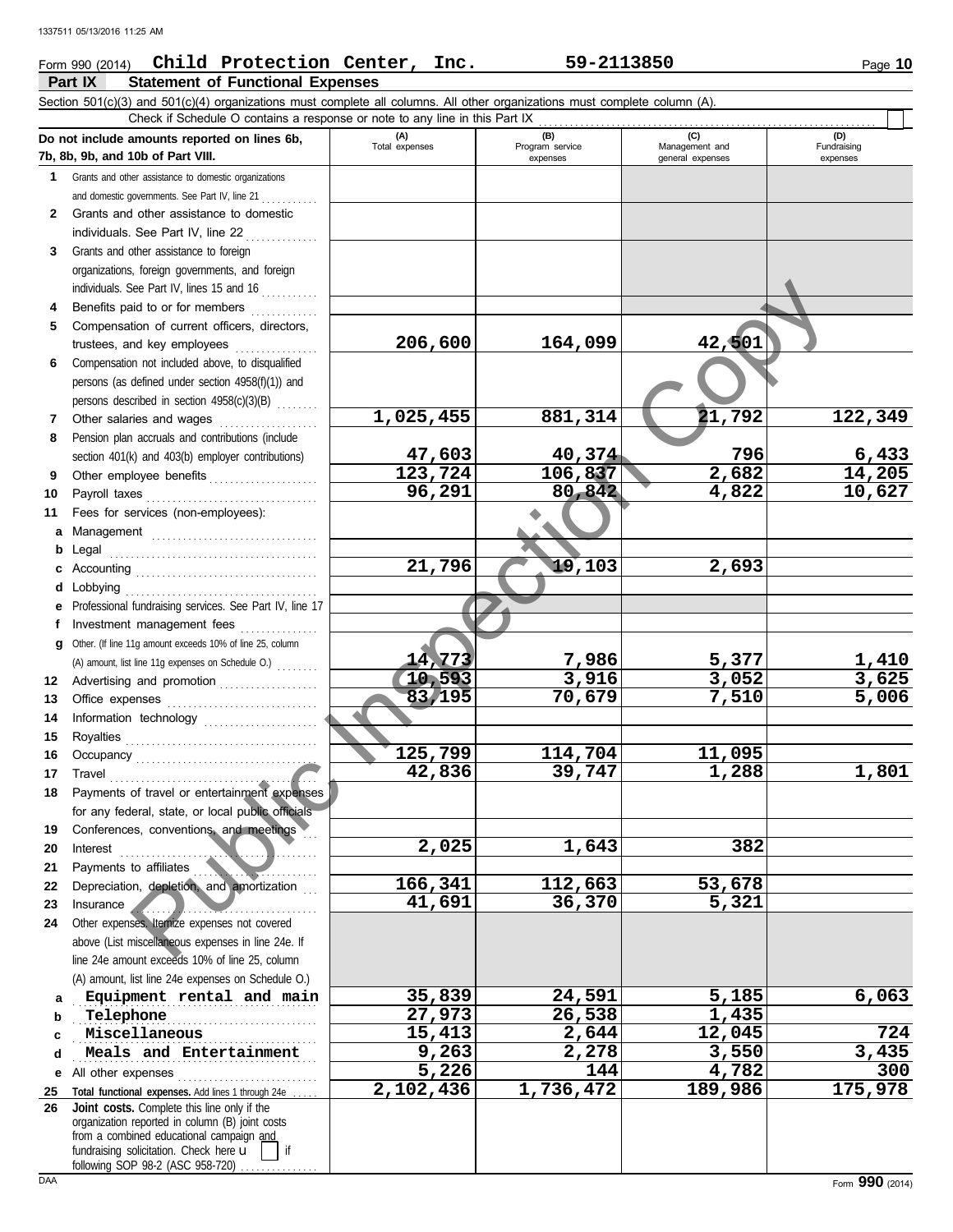### Form 990 (2014) Page **11 Child Protection Center, Inc. 59-2113850**

|                 | Part X | <b>Balance Sheet</b>                                                                          |                 |                               |                        |                |              |
|-----------------|--------|-----------------------------------------------------------------------------------------------|-----------------|-------------------------------|------------------------|----------------|--------------|
|                 |        | Check if Schedule O contains a response or note to any line in this Part X                    |                 |                               |                        |                |              |
|                 |        |                                                                                               |                 |                               | (A)                    |                | (B)          |
|                 |        |                                                                                               |                 |                               | Beginning of year      |                | End of year  |
|                 | 1.     | Cash-non-interest bearing                                                                     |                 |                               | 683,436                | $\overline{1}$ | 1,333,451    |
|                 | 2      |                                                                                               |                 |                               | 35,076                 | $\overline{2}$ | 35,197       |
|                 | 3      |                                                                                               |                 |                               | 6,000                  | $\mathbf{3}$   | 5,000        |
|                 | 4      | Accounts receivable, net                                                                      |                 | 128,355                       | 4                      | 215,854        |              |
|                 | 5      | Loans and other receivables from current and former officers, directors,                      |                 |                               |                        |                |              |
|                 |        | trustees, key employees, and highest compensated employees.                                   |                 |                               |                        |                |              |
|                 |        | Complete Part II of Schedule L                                                                |                 |                               |                        | 5              |              |
|                 |        |                                                                                               |                 |                               |                        |                |              |
|                 | 6      | Loans and other receivables from other disqualified persons (as defined under section         |                 |                               |                        |                |              |
|                 |        | $4958(f)(1)$ ), persons described in section $4958(c)(3)(B)$ , and contributing employers and |                 |                               |                        |                |              |
|                 |        | sponsoring organizations of section 501(c)(9) voluntary employees' beneficiary                |                 |                               |                        |                |              |
|                 |        | organizations (see instructions). Complete Part II of Schedule L                              |                 |                               |                        | 6              |              |
| Assets          | 7      |                                                                                               |                 |                               |                        |                |              |
|                 | 8      | Inventories for sale or use                                                                   |                 |                               |                        | 8              |              |
|                 | 9      | Prepaid expenses and deferred charges                                                         |                 |                               | 20,065                 | 9              | 13,578       |
|                 | 10a    | Land, buildings, and equipment: cost or                                                       |                 |                               |                        |                |              |
|                 |        |                                                                                               |                 | $\frac{4,734,213}{1,052,562}$ |                        |                |              |
|                 | b      | Less: accumulated depreciation<br>.                                                           | 10 <sub>b</sub> |                               | 3,870,533              | 10c            | 3,681,651    |
|                 | 11     | Investments-publicly traded securities                                                        |                 |                               |                        | 11             |              |
|                 | 12     | Investments-other securities. See Part IV, line 11                                            |                 |                               |                        | 12             |              |
|                 | 13     | Investments---program-related. See Part IV, line 11                                           |                 | 13                            |                        |                |              |
|                 | 14     | Intangible assets                                                                             |                 |                               |                        | 14             |              |
|                 | 15     | Other assets. See Part IV, line 11                                                            |                 |                               | 1,707                  | 15             | <u>1,812</u> |
|                 | 16     |                                                                                               |                 |                               | 4,745,172              | 16             | 5,286,543    |
|                 | 17     |                                                                                               |                 |                               | 6, 293                 | 17             | 3,853        |
|                 | 18     | Grants payable                                                                                |                 |                               |                        | 18             |              |
|                 | 19     | Deferred revenue                                                                              |                 | 24,500                        | 19                     | 55,380         |              |
|                 | 20     |                                                                                               |                 |                               |                        | 20             |              |
|                 | 21     | Escrow or custodial account liability. Complete Part IV of Schedule D                         |                 |                               |                        | 21             |              |
|                 | 22     | Loans and other payables to current and former officers, directors,                           |                 |                               |                        |                |              |
| Liabilities     |        | trustees, key employees, highest compensated employees, and                                   |                 |                               |                        |                |              |
|                 |        | disqualified persons. Complete Part II of Schedule L                                          |                 |                               |                        | 22             |              |
|                 | 23     | Secured mortgages and notes payable to unrelated third parties                                |                 |                               | 85,950                 | 23             |              |
|                 | 24     | Unsecured notes and loans payable to unrelated third parties                                  |                 |                               |                        | 24             |              |
|                 | 25     | Other liabilities (including federal income tax, payables to related third                    |                 |                               |                        |                |              |
|                 |        | parties, and other liabilities not included on lines 17-24). Complete Part X                  |                 |                               |                        |                |              |
|                 |        | of Schedule D                                                                                 |                 |                               | 116,743                | 25<br>26       | 59,233       |
|                 | 26     | Organizations that follow SFAS 117 (ASC 958), check here u                                    |                 | ΙxΙ<br>and                    |                        |                |              |
|                 |        | complete lines 27 through 29, and lines 33 and 34.                                            |                 |                               |                        |                |              |
| <b>Balances</b> | 27     | Unrestricted net assets                                                                       |                 |                               | 4,543,350              | 27             | 5,217,416    |
|                 | 28     | Temporarily restricted net assets                                                             |                 |                               | 85,079                 | 28             | 9,894        |
|                 | 29     | Permanently restricted net assets                                                             |                 |                               |                        | 29             |              |
| Fund            |        | Organizations that do not follow SFAS 117 (ASC 958), check here u                             |                 | and                           |                        |                |              |
| ò               |        | complete lines 30 through 34.                                                                 |                 |                               |                        |                |              |
|                 | 30     | Capital stock or trust principal, or current funds                                            |                 |                               |                        | 30             |              |
| Assets          | 31     | Paid-in or capital surplus, or land, building, or equipment fund                              |                 |                               | 31                     |                |              |
| ğ               | 32     | Retained earnings, endowment, accumulated income, or other funds                              |                 |                               |                        | 32             |              |
|                 | 33     | Total net assets or fund balances                                                             |                 |                               | 4,628,429              | 33             | 5,227,310    |
|                 | 34     |                                                                                               |                 |                               | $\overline{4,}745,172$ | 34             | 5,286,543    |

Form **990** (2014)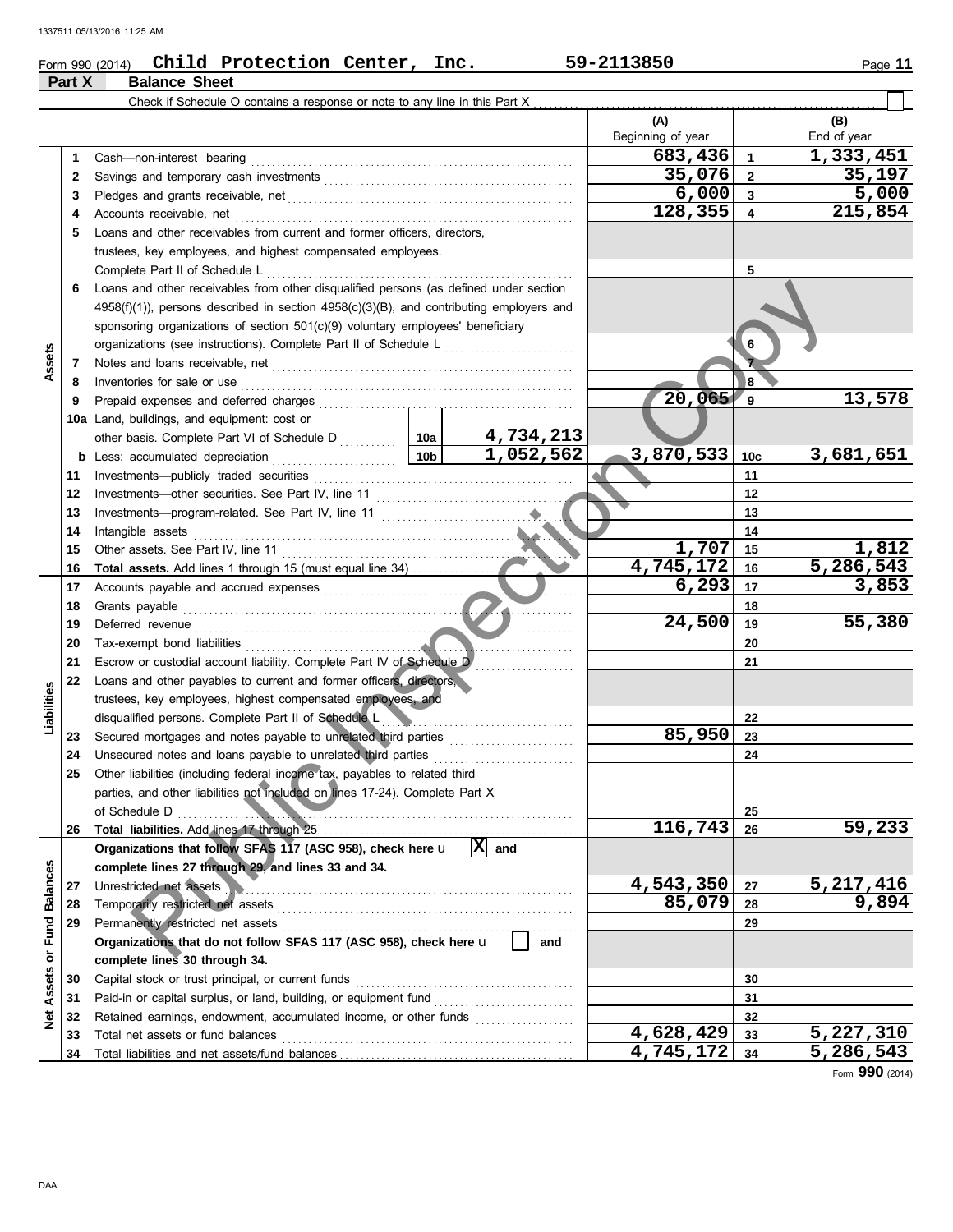|    | Form 990 (2014) $Child$ Protection Center, Inc.<br>59-2113850                                                                                                                                                                  |                 |           |            | Page 12         |
|----|--------------------------------------------------------------------------------------------------------------------------------------------------------------------------------------------------------------------------------|-----------------|-----------|------------|-----------------|
|    | <b>Reconciliation of Net Assets</b><br>Part XI                                                                                                                                                                                 |                 |           |            |                 |
|    |                                                                                                                                                                                                                                |                 |           |            |                 |
| 1. |                                                                                                                                                                                                                                | $\mathbf{1}$    | 2,701,317 |            |                 |
| 2  |                                                                                                                                                                                                                                | $\mathbf{2}$    | 2,102,436 |            |                 |
| 3  | Revenue less expenses. Subtract line 2 from line 1                                                                                                                                                                             | 3               |           | 598,881    |                 |
| 4  |                                                                                                                                                                                                                                | 4               | 4,628,429 |            |                 |
| 5. | Net unrealized gains (losses) on investments [11] match and the contract of the state of the state of the state of the state of the state of the state of the state of the state of the state of the state of the state of the | 5               |           |            |                 |
| 6  | Donated services and use of facilities                                                                                                                                                                                         | 6               |           |            |                 |
| 7  | Investment expenses                                                                                                                                                                                                            | $\overline{7}$  |           |            |                 |
| 8  | Prior period adjustments                                                                                                                                                                                                       | 8               |           |            |                 |
| 9  | Other changes in net assets or fund balances (explain in Schedule O)                                                                                                                                                           | 9               |           |            |                 |
| 10 | Net assets or fund balances at end of year. Combine lines 3 through 9 (must equal Part X, line                                                                                                                                 |                 |           |            |                 |
|    | 33, column (B))                                                                                                                                                                                                                | 10 <sub>4</sub> | 5,227,310 |            |                 |
|    | <b>Financial Statements and Reporting</b><br>Part XII                                                                                                                                                                          |                 |           |            |                 |
|    | Check if Schedule O contains a response or note to any line in this Part XII                                                                                                                                                   |                 |           |            |                 |
|    |                                                                                                                                                                                                                                |                 |           | <b>Yes</b> | No.             |
| 1. | X <br>Accounting method used to prepare the Form 990:<br>Cash<br>Accrual<br>Other                                                                                                                                              |                 |           |            |                 |
|    | If the organization changed its method of accounting from a prior year or checked "Other," explain in                                                                                                                          |                 |           |            |                 |
|    | Schedule O.                                                                                                                                                                                                                    |                 |           |            |                 |
|    | 2a Were the organization's financial statements compiled or reviewed by an independent accountant?                                                                                                                             |                 | 2a        |            | x               |
|    | If "Yes," check a box below to indicate whether the financial statements for the year were compiled or                                                                                                                         |                 |           |            |                 |
|    | reviewed on a separate basis, consolidated basis, or both:                                                                                                                                                                     |                 |           |            |                 |
|    | Separate basis<br>Consolidated basis<br>Both consolidated and separate basis                                                                                                                                                   |                 |           |            |                 |
|    | <b>b</b> Were the organization's financial statements audited by an independent accountant?                                                                                                                                    |                 | 2b        | x          |                 |
|    | If "Yes," check a box below to indicate whether the financial statements for the year were audited on a                                                                                                                        |                 |           |            |                 |
|    | separate basis, consolidated basis, or both:                                                                                                                                                                                   |                 |           |            |                 |
|    | $ X $ Separate basis<br>Both consolidated and separate basis<br>Consolidated basis                                                                                                                                             |                 |           |            |                 |
|    | c If "Yes" to line 2a or 2b, does the organization have a committee that assumes responsibility for oversight                                                                                                                  |                 |           |            |                 |
|    | of the audit, review, or compilation of its financial statements and selection of an independent accountant?                                                                                                                   |                 | 2c        | X          |                 |
|    | If the organization changed either its oversight process or selection process during the tax year, explain in                                                                                                                  |                 |           |            |                 |
|    | Schedule O.                                                                                                                                                                                                                    |                 |           |            |                 |
|    | 3a As a result of a federal award, was the organization required to undergo an audit or audits as set forth in                                                                                                                 |                 |           |            |                 |
|    | the Single Audit Act and OMB Circular A-133?                                                                                                                                                                                   |                 |           |            |                 |
|    | .<br>b If "Yes," did the organization undergo the required audit or audits? If the organization did not undergo the                                                                                                            |                 | За        |            |                 |
|    | required audit or audits, explain why in Schedule O and describe any steps taken to undergo such audits.                                                                                                                       |                 | 3b        |            |                 |
|    |                                                                                                                                                                                                                                |                 |           |            | Form 990 (2014) |
|    |                                                                                                                                                                                                                                |                 |           |            |                 |
|    |                                                                                                                                                                                                                                |                 |           |            |                 |
|    |                                                                                                                                                                                                                                |                 |           |            |                 |
|    |                                                                                                                                                                                                                                |                 |           |            |                 |
|    |                                                                                                                                                                                                                                |                 |           |            |                 |
|    |                                                                                                                                                                                                                                |                 |           |            |                 |
|    |                                                                                                                                                                                                                                |                 |           |            |                 |
|    |                                                                                                                                                                                                                                |                 |           |            |                 |
|    |                                                                                                                                                                                                                                |                 |           |            |                 |
|    |                                                                                                                                                                                                                                |                 |           |            |                 |
|    |                                                                                                                                                                                                                                |                 |           |            |                 |
|    | Scircular                                                                                                                                                                                                                      |                 |           |            |                 |
|    |                                                                                                                                                                                                                                |                 |           |            |                 |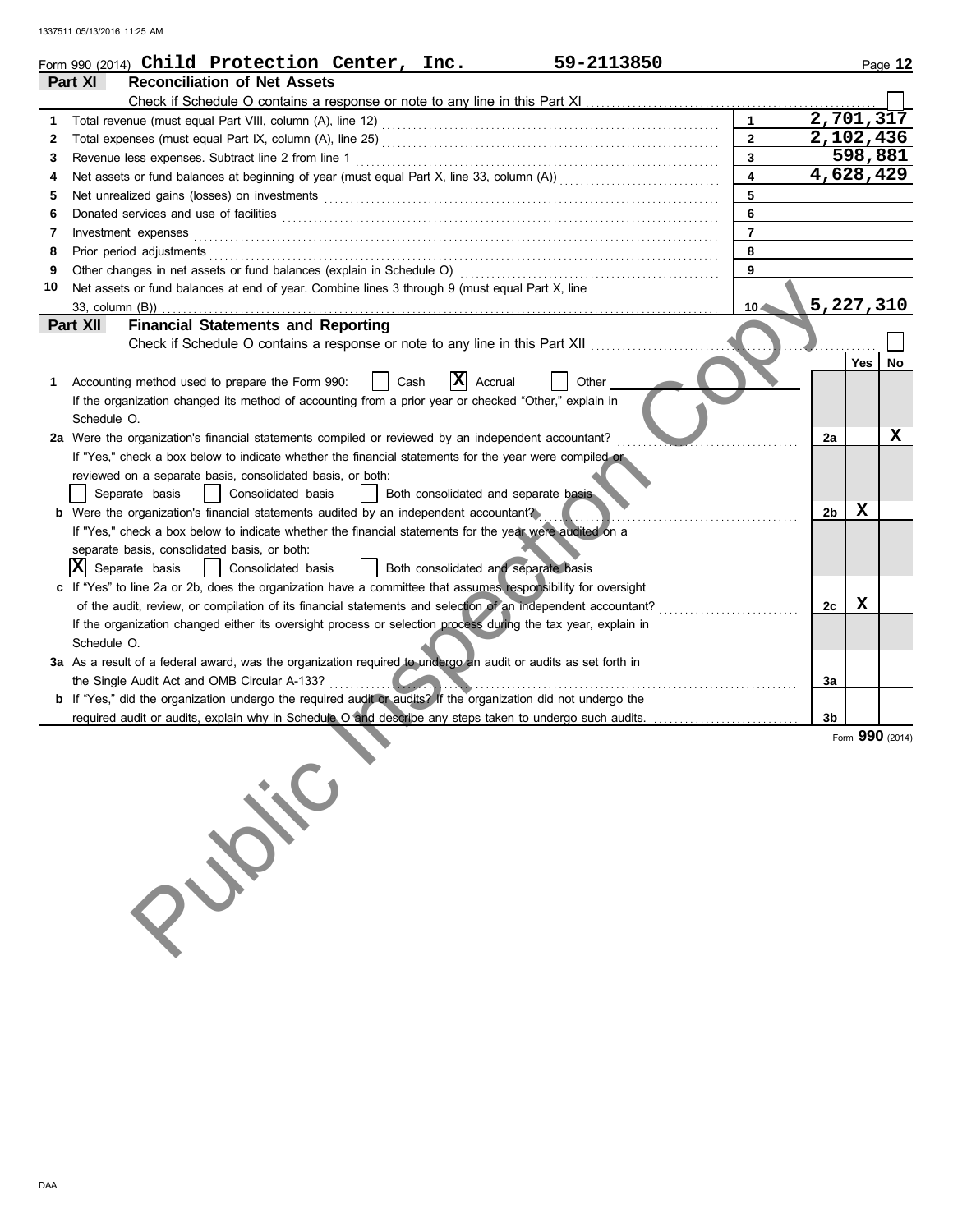|                                                                                                                                 | <b>SCHEDULE A</b>                                                                                                                          |                                                            | <b>Public Charity Status and Public Support</b>                                                                                                                                                                                  |                          |                          |                               |                                | OMB No. 1545-0047                    |  |  |
|---------------------------------------------------------------------------------------------------------------------------------|--------------------------------------------------------------------------------------------------------------------------------------------|------------------------------------------------------------|----------------------------------------------------------------------------------------------------------------------------------------------------------------------------------------------------------------------------------|--------------------------|--------------------------|-------------------------------|--------------------------------|--------------------------------------|--|--|
| (Form 990 or 990-EZ)<br>Complete if the organization is a section $501(c)(3)$ organization or a section                         |                                                                                                                                            |                                                            |                                                                                                                                                                                                                                  |                          |                          |                               |                                |                                      |  |  |
|                                                                                                                                 |                                                                                                                                            |                                                            | 4947(a)(1) nonexempt charitable trust.                                                                                                                                                                                           |                          |                          |                               |                                | 4                                    |  |  |
|                                                                                                                                 | Department of the Treasury                                                                                                                 |                                                            | u Attach to Form 990 or Form 990-EZ.                                                                                                                                                                                             |                          | Open to Public           |                               |                                |                                      |  |  |
| u Information about Schedule A (Form 990 or 990-EZ) and its instructions is at www.irs.gov/form990.<br>Internal Revenue Service |                                                                                                                                            |                                                            |                                                                                                                                                                                                                                  |                          |                          |                               |                                | Inspection                           |  |  |
|                                                                                                                                 | Name of the organization                                                                                                                   |                                                            | Child Protection Center,                                                                                                                                                                                                         |                          |                          |                               | Employer identification number |                                      |  |  |
|                                                                                                                                 | Part I                                                                                                                                     |                                                            | Inc.<br>Reason for Public Charity Status (All organizations must complete this part.) See instructions.                                                                                                                          |                          |                          |                               | 59-2113850                     |                                      |  |  |
|                                                                                                                                 |                                                                                                                                            |                                                            | The organization is not a private foundation because it is: (For lines 1 through 11, check only one box.)                                                                                                                        |                          |                          |                               |                                |                                      |  |  |
| 1                                                                                                                               |                                                                                                                                            |                                                            | A church, convention of churches, or association of churches described in <b>section 170(b)(1)(A)(i).</b>                                                                                                                        |                          |                          |                               |                                |                                      |  |  |
| 2                                                                                                                               |                                                                                                                                            |                                                            | A school described in section 170(b)(1)(A)(ii). (Attach Schedule E.)                                                                                                                                                             |                          |                          |                               |                                |                                      |  |  |
| 3                                                                                                                               |                                                                                                                                            |                                                            | A hospital or a cooperative hospital service organization described in section 170(b)(1)(A)(iii).                                                                                                                                |                          |                          |                               |                                |                                      |  |  |
| 4                                                                                                                               | A medical research organization operated in conjunction with a hospital described in section 170(b)(1)(A)(iii). Enter the hospital's name, |                                                            |                                                                                                                                                                                                                                  |                          |                          |                               |                                |                                      |  |  |
|                                                                                                                                 | city, and state:                                                                                                                           |                                                            |                                                                                                                                                                                                                                  |                          |                          |                               |                                |                                      |  |  |
| 5                                                                                                                               |                                                                                                                                            |                                                            | An organization operated for the benefit of a college or university owned or operated by a governmental unit described in                                                                                                        |                          |                          |                               |                                |                                      |  |  |
|                                                                                                                                 |                                                                                                                                            | section $170(b)(1)(A)(iv)$ . (Complete Part II.)           |                                                                                                                                                                                                                                  |                          |                          |                               |                                |                                      |  |  |
| 6                                                                                                                               |                                                                                                                                            |                                                            | A federal, state, or local government or governmental unit described in section 170(b)(1)(A)(v).                                                                                                                                 |                          |                          |                               |                                |                                      |  |  |
| 7                                                                                                                               | X                                                                                                                                          |                                                            | An organization that normally receives a substantial part of its support from a governmental unit or from the general public                                                                                                     |                          |                          |                               |                                |                                      |  |  |
|                                                                                                                                 |                                                                                                                                            | described in section 170(b)(1)(A)(vi). (Complete Part II.) |                                                                                                                                                                                                                                  |                          |                          |                               |                                |                                      |  |  |
| 8<br>9                                                                                                                          |                                                                                                                                            |                                                            | A community trust described in section 170(b)(1)(A)(vi). (Complete Part II.)<br>An organization that normally receives: (1) more than 33 1/3% of its support from contributions, membership fees, and gross                      |                          |                          |                               |                                |                                      |  |  |
|                                                                                                                                 |                                                                                                                                            |                                                            | receipts from activities related to its exempt functions—subject to certain exceptions, and (2) no more than 33 1/3% of its                                                                                                      |                          |                          |                               |                                |                                      |  |  |
|                                                                                                                                 |                                                                                                                                            |                                                            | support from gross investment income and unrelated business taxable income (less section 511 tax) from businesses                                                                                                                |                          |                          |                               |                                |                                      |  |  |
|                                                                                                                                 |                                                                                                                                            |                                                            | acquired by the organization after June 30, 1975. See section 509(a)(2). (Complete Part III.)                                                                                                                                    |                          |                          |                               |                                |                                      |  |  |
| 10                                                                                                                              |                                                                                                                                            |                                                            | An organization organized and operated exclusively to test for public safety. See section 509(a)(4).                                                                                                                             |                          |                          |                               |                                |                                      |  |  |
| 11                                                                                                                              |                                                                                                                                            |                                                            | An organization organized and operated exclusively for the benefit of, to perform the functions of, or to carry out the purposes of                                                                                              |                          |                          |                               |                                |                                      |  |  |
|                                                                                                                                 |                                                                                                                                            |                                                            | one or more publicly supported organizations described in section 509(a)(1) or section 509(a)(2). See section 509(a)(3). Check                                                                                                   |                          |                          |                               |                                |                                      |  |  |
|                                                                                                                                 |                                                                                                                                            |                                                            | the box in lines 11a through 11d that describes the type of supporting organization and complete lines 11e, 11f, and 11g.                                                                                                        |                          |                          |                               |                                |                                      |  |  |
| a                                                                                                                               |                                                                                                                                            |                                                            | Type I. A supporting organization operated, supervised, or controlled by its supported organization(s), typically by giving                                                                                                      |                          |                          |                               |                                |                                      |  |  |
|                                                                                                                                 |                                                                                                                                            |                                                            | the supported organization(s) the power to regularly appoint or elect a majority of the directors or trustees of the supporting                                                                                                  |                          |                          |                               |                                |                                      |  |  |
|                                                                                                                                 |                                                                                                                                            | organization. You must complete Part IV, Sections A and B. |                                                                                                                                                                                                                                  |                          |                          |                               |                                |                                      |  |  |
| b                                                                                                                               |                                                                                                                                            |                                                            | Type II. A supporting organization supervised or controlled in connection with its supported organization(s), by having                                                                                                          |                          |                          |                               |                                |                                      |  |  |
|                                                                                                                                 |                                                                                                                                            |                                                            | control or management of the supporting organization vested in the same persons that control or manage the supported                                                                                                             |                          |                          |                               |                                |                                      |  |  |
|                                                                                                                                 |                                                                                                                                            |                                                            | organization(s). You must complete Part IV, Sections A and C.                                                                                                                                                                    |                          |                          |                               |                                |                                      |  |  |
| c                                                                                                                               |                                                                                                                                            |                                                            | Type III functionally integrated. A supporting organization operated in connection with, and functionally integrated with,<br>its supported organization(s) (see instructions). You must complete Part IV, Sections A, D, and E. |                          |                          |                               |                                |                                      |  |  |
|                                                                                                                                 |                                                                                                                                            |                                                            | Type III non-functionally integrated. A supporting organization operated in connection with its supported organization(s)                                                                                                        |                          |                          |                               |                                |                                      |  |  |
|                                                                                                                                 |                                                                                                                                            |                                                            | that is not functionally integrated. The organization generally must satisfy a distribution requirement and an attentiveness                                                                                                     |                          |                          |                               |                                |                                      |  |  |
|                                                                                                                                 |                                                                                                                                            |                                                            | requirement (see instructions). You must complete Part IV, Sections A and D, and Part V.                                                                                                                                         |                          |                          |                               |                                |                                      |  |  |
| е                                                                                                                               |                                                                                                                                            |                                                            | Check this box if the organization received a written determination from the IRS that it is a Type I, Type II, Type III                                                                                                          |                          |                          |                               |                                |                                      |  |  |
|                                                                                                                                 |                                                                                                                                            |                                                            | functionally integrated, or Type III non-functionally integrated supporting organization.                                                                                                                                        |                          |                          |                               |                                |                                      |  |  |
|                                                                                                                                 | Enter the number of supported organizations                                                                                                |                                                            |                                                                                                                                                                                                                                  |                          |                          |                               |                                |                                      |  |  |
|                                                                                                                                 |                                                                                                                                            |                                                            | Provide the following information about the supported organization(s).                                                                                                                                                           |                          |                          |                               |                                |                                      |  |  |
|                                                                                                                                 | (i) Name of supported                                                                                                                      | (ii) EIN                                                   | (iii) Type of organization                                                                                                                                                                                                       | (iv) Is the organization | listed in your governing | (v) Amount of monetary        |                                | (vi) Amount of                       |  |  |
|                                                                                                                                 | organization                                                                                                                               |                                                            | (described on lines 1-9<br>above or IRC section                                                                                                                                                                                  | document?                |                          | support (see<br>instructions) |                                | other support (see<br>instructions)  |  |  |
|                                                                                                                                 |                                                                                                                                            |                                                            | (see instructions))                                                                                                                                                                                                              |                          |                          |                               |                                |                                      |  |  |
|                                                                                                                                 |                                                                                                                                            |                                                            |                                                                                                                                                                                                                                  | Yes                      | No                       |                               |                                |                                      |  |  |
| (A)                                                                                                                             |                                                                                                                                            |                                                            |                                                                                                                                                                                                                                  |                          |                          |                               |                                |                                      |  |  |
| (B)                                                                                                                             |                                                                                                                                            |                                                            |                                                                                                                                                                                                                                  |                          |                          |                               |                                |                                      |  |  |
|                                                                                                                                 |                                                                                                                                            |                                                            |                                                                                                                                                                                                                                  |                          |                          |                               |                                |                                      |  |  |
| (C)                                                                                                                             |                                                                                                                                            |                                                            |                                                                                                                                                                                                                                  |                          |                          |                               |                                |                                      |  |  |
|                                                                                                                                 |                                                                                                                                            |                                                            |                                                                                                                                                                                                                                  |                          |                          |                               |                                |                                      |  |  |
| (D)                                                                                                                             |                                                                                                                                            |                                                            |                                                                                                                                                                                                                                  |                          |                          |                               |                                |                                      |  |  |
|                                                                                                                                 |                                                                                                                                            |                                                            |                                                                                                                                                                                                                                  |                          |                          |                               |                                |                                      |  |  |
| (E)                                                                                                                             |                                                                                                                                            |                                                            |                                                                                                                                                                                                                                  |                          |                          |                               |                                |                                      |  |  |
|                                                                                                                                 |                                                                                                                                            |                                                            |                                                                                                                                                                                                                                  |                          |                          |                               |                                |                                      |  |  |
|                                                                                                                                 |                                                                                                                                            |                                                            |                                                                                                                                                                                                                                  |                          |                          |                               |                                |                                      |  |  |
| Total                                                                                                                           |                                                                                                                                            |                                                            |                                                                                                                                                                                                                                  |                          |                          |                               |                                |                                      |  |  |
|                                                                                                                                 | For Paperwork Reduction Act Notice, see the Instructions for                                                                               |                                                            |                                                                                                                                                                                                                                  |                          |                          |                               |                                | Schedule A (Form 990 or 990-EZ) 2014 |  |  |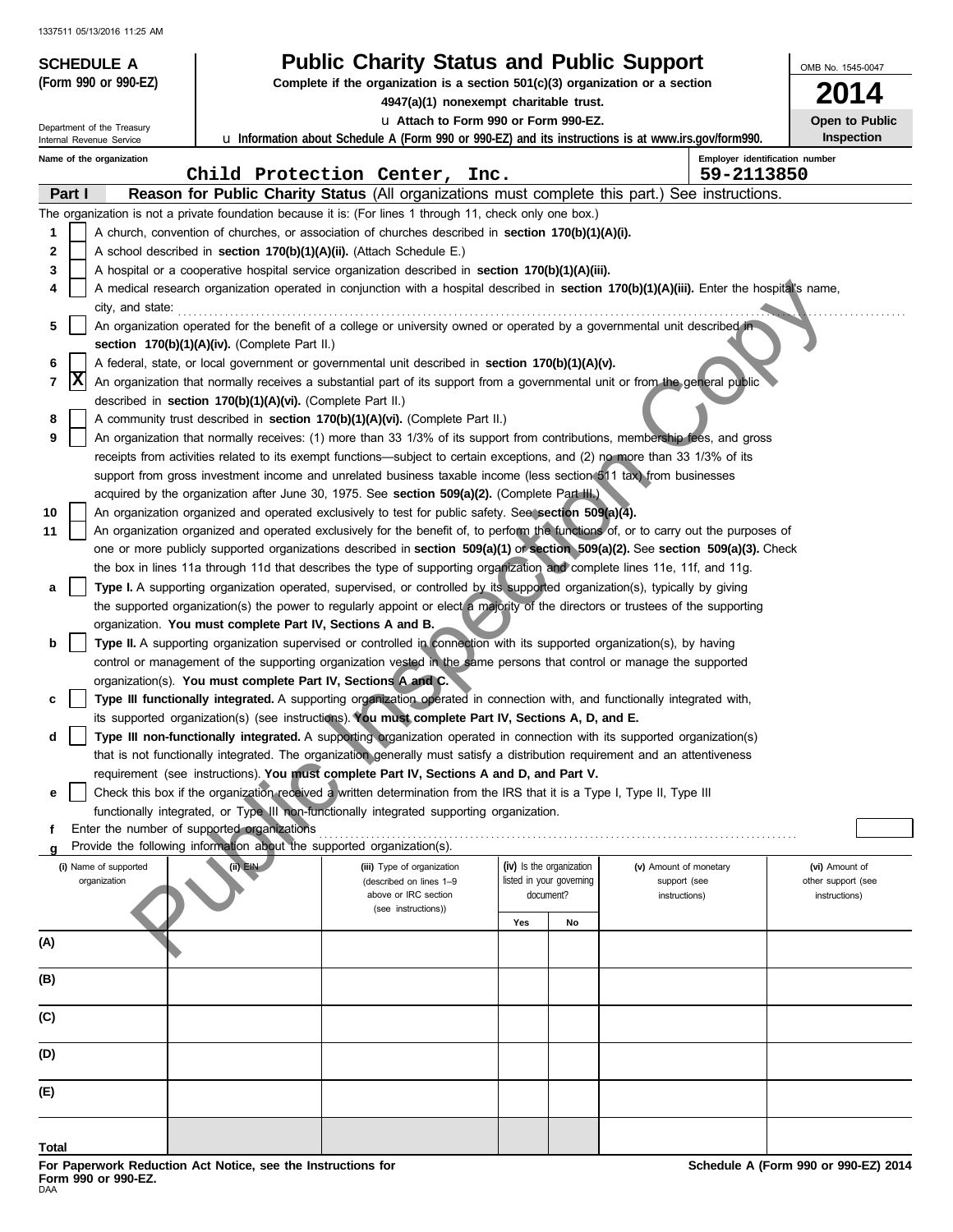|              | Schedule A (Form 990 or 990-EZ) 2014 Child Protection Center, Inc.                                                                                                                                                                                   |           |            |           |            | 59-2113850 | Page 2          |
|--------------|------------------------------------------------------------------------------------------------------------------------------------------------------------------------------------------------------------------------------------------------------|-----------|------------|-----------|------------|------------|-----------------|
|              | Support Schedule for Organizations Described in Sections 170(b)(1)(A)(iv) and 170(b)(1)(A)(vi)<br>Part II                                                                                                                                            |           |            |           |            |            |                 |
|              | (Complete only if you checked the box on line 5, 7, or 8 of Part I or if the organization failed to qualify under                                                                                                                                    |           |            |           |            |            |                 |
|              | Part III. If the organization fails to qualify under the tests listed below, please complete Part III.)                                                                                                                                              |           |            |           |            |            |                 |
|              | <b>Section A. Public Support</b>                                                                                                                                                                                                                     |           |            |           |            |            |                 |
|              | Calendar year (or fiscal year beginning in) u                                                                                                                                                                                                        | (a) 2010  | (b) $2011$ | (c) 2012  | $(d)$ 2013 | (e) $2014$ | (f) Total       |
| 1.           | Gifts, grants, contributions, and                                                                                                                                                                                                                    |           |            |           |            |            |                 |
|              | membership fees received. (Do not                                                                                                                                                                                                                    |           |            |           |            |            |                 |
|              | include any "unusual grants.")                                                                                                                                                                                                                       | 1,663,588 | 1,731,600  | 1,835,826 | 1,844,388  | 2,758,876  | 9,834,278       |
| $\mathbf{2}$ | Tax revenues levied for the                                                                                                                                                                                                                          |           |            |           |            |            |                 |
|              | organization's benefit and either paid                                                                                                                                                                                                               |           |            |           |            |            |                 |
|              | to or expended on its behalf                                                                                                                                                                                                                         |           |            |           |            |            |                 |
| 3            | The value of services or facilities                                                                                                                                                                                                                  |           |            |           |            |            |                 |
|              | furnished by a governmental unit to the                                                                                                                                                                                                              |           |            |           |            |            |                 |
| 4            | organization without charge<br>.<br>Total. Add lines 1 through 3                                                                                                                                                                                     | 1,663,588 | 1,731,600  | 1,835,826 | 1,844,388  | 2,758,876  | 9,834,278       |
| 5            | The portion of total contributions by                                                                                                                                                                                                                |           |            |           |            |            |                 |
|              | each person (other than a                                                                                                                                                                                                                            |           |            |           |            |            |                 |
|              | governmental unit or publicly                                                                                                                                                                                                                        |           |            |           |            |            |                 |
|              | supported organization) included on                                                                                                                                                                                                                  |           |            |           |            |            |                 |
|              | line 1 that exceeds 2% of the amount<br>shown on line 11, column (f)                                                                                                                                                                                 |           |            |           |            |            |                 |
| 6            | Public support. Subtract line 5 from line 4.                                                                                                                                                                                                         |           |            |           |            |            | 9,834,278       |
|              | <b>Section B. Total Support</b>                                                                                                                                                                                                                      |           |            |           |            |            |                 |
|              | Calendar year (or fiscal year beginning in) u                                                                                                                                                                                                        | (a) 2010  | (b) 2011   | (c) 2012  | $(d)$ 2013 | (e) $2014$ | (f) Total       |
| 7            | Amounts from line 4                                                                                                                                                                                                                                  | 1,663,588 | 1,731,600  | 1,835,826 | 1,844,388  | 2,758,876  | 9,834,278       |
| 8            | Gross income from interest, dividends,                                                                                                                                                                                                               |           |            |           |            |            |                 |
|              | payments received on securities loans,                                                                                                                                                                                                               |           |            |           |            |            |                 |
|              | rents, royalties and income from similar<br><b>sources</b>                                                                                                                                                                                           | 12,452    | 12,059     | 8,549     | 8,566      | 6,579      | 48,205          |
| 9            | Net income from unrelated business                                                                                                                                                                                                                   |           |            |           |            |            |                 |
|              | activities, whether or not the business                                                                                                                                                                                                              |           |            |           |            |            |                 |
|              | is regularly carried on                                                                                                                                                                                                                              | 3,821     |            |           |            |            | 3,821           |
| 10           | Other income. Do not include gain or                                                                                                                                                                                                                 |           |            |           |            |            |                 |
|              | loss from the sale of capital assets                                                                                                                                                                                                                 |           |            |           |            |            |                 |
|              | (Explain in Part VI.)                                                                                                                                                                                                                                | 11,709    | 5,682      | 18,724    | 15,841     | 16,331     | 68,287          |
| 11           | Total support. Add lines 7 through 10                                                                                                                                                                                                                |           |            |           |            |            | 9,954,591       |
| 12           | Gross receipts from related activities, etc. (see instructions).                                                                                                                                                                                     |           |            |           |            | 12         | 294,574         |
| 13           | First five years. If the Form 990 is for the organization's first, second, third, fourth, or fifth tax year as a section 501(c)(3)                                                                                                                   |           |            |           |            |            |                 |
|              | organization, check this box and stop here                                                                                                                                                                                                           |           |            |           |            |            |                 |
|              | Section C. Computation of Public Support Percentage                                                                                                                                                                                                  |           |            |           |            |            |                 |
| 14           | Public support percentage for 2014 (line 6, column (f) divided by line 11, column (f)<br>[2014]                                                                                                                                                      |           |            |           |            | 14         | 98.79%          |
| 15           | Public support percentage from 2013 Schedule A, Part II, line 14                                                                                                                                                                                     |           |            |           |            | 15         | 98.88%          |
| 16a          | 33 1/3% support test-2014. If the organization did not check the box on line 13, and line 14 is 33 1/3% or more, check this                                                                                                                          |           |            |           |            |            |                 |
|              | box and stop here. The organization qualifies as a publicly supported organization                                                                                                                                                                   |           |            |           |            |            | $\vert x \vert$ |
| b            | 33 1/3% support test-2013. If the organization did not check a box on line 13 or 16a, and line 15 is 33 1/3% or more,                                                                                                                                |           |            |           |            |            |                 |
|              | check this box and stop here. The organization qualifies as a publicly supported organization                                                                                                                                                        |           |            |           |            |            |                 |
| 17а          | 10%-facts-and-circumstances test-2014. If the organization did not check a box on line 13, 16a, or 16b, and line 14 is                                                                                                                               |           |            |           |            |            |                 |
|              | 10% or more, and if the organization meets the "facts-and-circumstances" test, check this box and stop here. Explain in<br>Part VI how the organization meets the "facts-and-circumstances" test. The organization qualifies as a publicly supported |           |            |           |            |            |                 |
|              |                                                                                                                                                                                                                                                      |           |            |           |            |            |                 |
|              | organization<br>10%-facts-and-circumstances test-2013. If the organization did not check a box on line 13, 16a, 16b, or 17a, and line                                                                                                                |           |            |           |            |            |                 |
| b            |                                                                                                                                                                                                                                                      |           |            |           |            |            |                 |
|              | 15 is 10% or more, and if the organization meets the "facts-and-circumstances" test, check this box and stop here.<br>Explain in Part VI how the organization meets the "facts-and-circumstances" test. The organization qualifies as a publicly     |           |            |           |            |            |                 |
|              | supported organization                                                                                                                                                                                                                               |           |            |           |            |            |                 |
| 18           | Private foundation. If the organization did not check a box on line 13, 16a, 16b, 17a, or 17b, check this box and see                                                                                                                                |           |            |           |            |            |                 |
|              | instructions                                                                                                                                                                                                                                         |           |            |           |            |            |                 |
|              |                                                                                                                                                                                                                                                      |           |            |           |            |            |                 |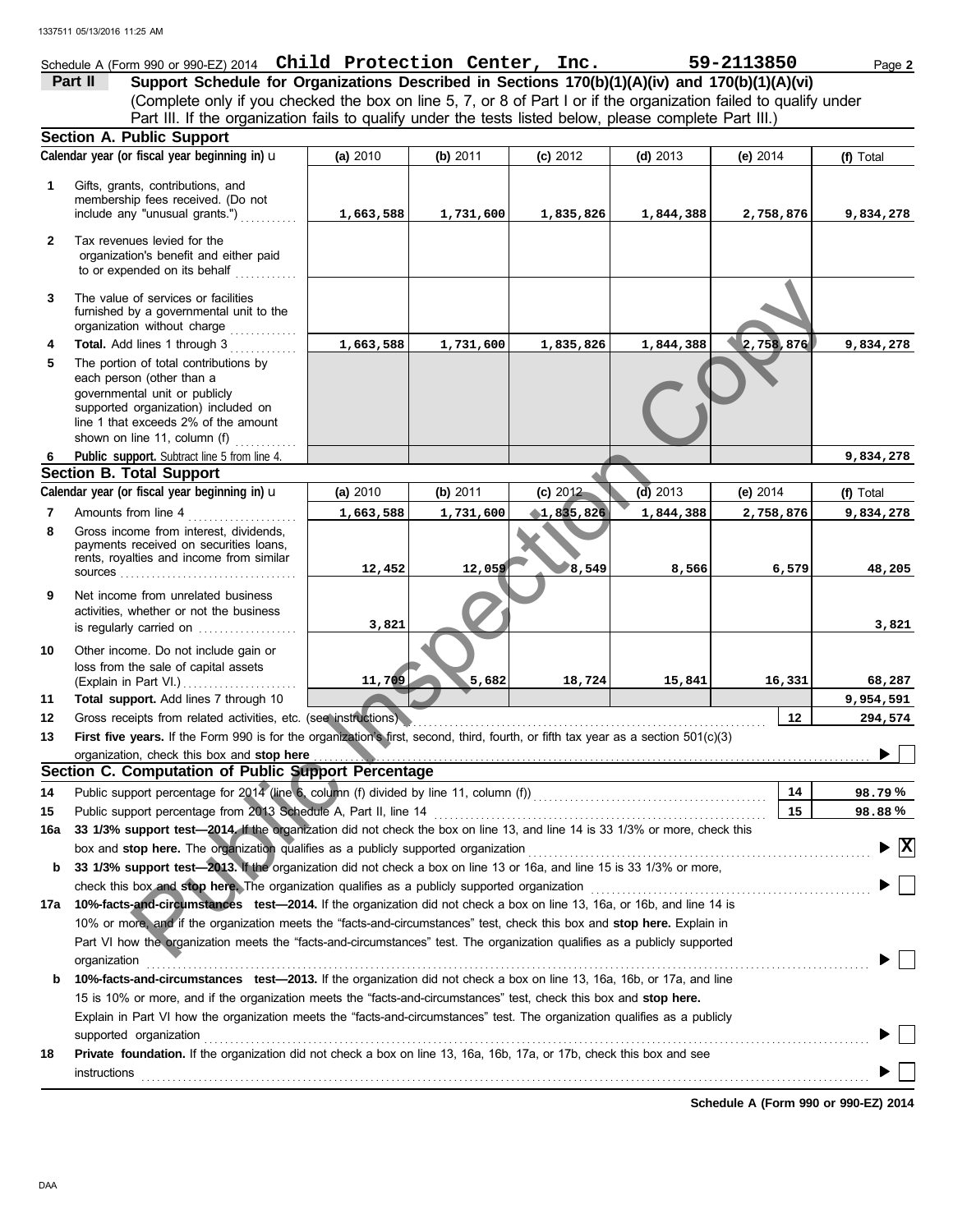|              | Schedule A (Form 990 or 990-EZ) 2014 Child Protection Center, Inc.                                                                                                                       |          |            |            |            | 59-2113850 | Page 3    |
|--------------|------------------------------------------------------------------------------------------------------------------------------------------------------------------------------------------|----------|------------|------------|------------|------------|-----------|
|              | Support Schedule for Organizations Described in Section 509(a)(2)<br>Part III                                                                                                            |          |            |            |            |            |           |
|              | (Complete only if you checked the box on line 9 of Part I or if the organization failed to qualify under Part II.                                                                        |          |            |            |            |            |           |
|              | If the organization fails to qualify under the tests listed below, please complete Part II.)                                                                                             |          |            |            |            |            |           |
|              | <b>Section A. Public Support</b>                                                                                                                                                         |          |            |            |            |            |           |
|              | Calendar year (or fiscal year beginning in) u                                                                                                                                            | (a) 2010 | (b) $2011$ | (c) 2012   | (d) $2013$ | (e) $2014$ | (f) Total |
| 1.           | Gifts, grants, contributions, and membership<br>fees received. (Do not include any "unusual"<br>grants.") $\ldots \ldots \ldots \ldots \ldots \ldots \ldots \ldots \ldots \ldots \ldots$ |          |            |            |            |            |           |
| $\mathbf{2}$ | Gross receipts from admissions, merchandise<br>sold or services performed, or facilities<br>furnished in any activity that is related to the<br>organization's tax-exempt purpose        |          |            |            |            |            |           |
| 3            | Gross receipts from activities that are not an<br>unrelated trade or business under section 513                                                                                          |          |            |            |            |            |           |
| 4            | Tax revenues levied for the<br>organization's benefit and either paid<br>to or expended on its behalf                                                                                    |          |            |            |            |            |           |
| 5            | The value of services or facilities<br>furnished by a governmental unit to the<br>organization without charge                                                                            |          |            |            |            |            |           |
| 6            | Total. Add lines 1 through 5                                                                                                                                                             |          |            |            |            |            |           |
|              | 7a Amounts included on lines 1, 2, and 3<br>received from disqualified persons<br>.                                                                                                      |          |            |            |            |            |           |
| b            | Amounts included on lines 2 and 3<br>received from other than disqualified<br>persons that exceed the greater of \$5,000<br>or 1% of the amount on line 13 for the year $\ldots$         |          |            |            |            |            |           |
| c            | Add lines 7a and 7b                                                                                                                                                                      |          |            |            |            |            |           |
| 8            | Public support (Subtract line 7c from                                                                                                                                                    |          |            |            |            |            |           |
|              | line $6.$ )<br>.                                                                                                                                                                         |          |            |            |            |            |           |
|              | <b>Section B. Total Support</b>                                                                                                                                                          |          |            |            |            |            |           |
|              | Calendar year (or fiscal year beginning in) <b>u</b>                                                                                                                                     | (a) 2010 | (b) $2011$ | $(c)$ 2012 | $(d)$ 2013 | (e) $2014$ | (f) Total |
| 9            | Amounts from line 6                                                                                                                                                                      |          |            |            |            |            |           |
| 10a          | Gross income from interest, dividends,<br>payments received on securities loans, rents,<br>royalties and income from similar sources                                                     |          |            |            |            |            |           |
| b            | Unrelated business taxable income (less<br>section 511 taxes) from businesses<br>acquired after June 30, 1975<br>.                                                                       |          |            |            |            |            |           |
| c            | Add lines 10a and 10b                                                                                                                                                                    |          |            |            |            |            |           |
| 11           | Net income from unrelated business<br>activities not included in line 10b, whether<br>or not the business is regularly carried on                                                        |          |            |            |            |            |           |
| 12           | Other income. Do not include gain or<br>loss from the sale of capital assets<br>(Explain in Part VI.)                                                                                    |          |            |            |            |            |           |
| 13           | Total support. (Add lines 9, 10c, 11,<br>and 12.)                                                                                                                                        |          |            |            |            |            |           |
| 14           | First five years. If the Form 990 is for the organization's first, second, third, fourth, or fifth tax year as a section 501(c)(3)                                                       |          |            |            |            |            |           |
|              | organization, check this box and stop here                                                                                                                                               |          |            |            |            |            |           |
|              | Section C. Computation of Public Support Percentage                                                                                                                                      |          |            |            |            |            |           |
| 15           | Public support percentage for 2014 (line 8, column (f) divided by line 13, column (f)) [[[[[[[[[[[[[[[[[[[[[[                                                                            |          |            |            |            | 15         | %         |
| 16           |                                                                                                                                                                                          |          |            |            |            | 16         | $\%$      |
|              | Section D. Computation of Investment Income Percentage                                                                                                                                   |          |            |            |            |            |           |
| 17           |                                                                                                                                                                                          |          |            |            |            | 17         | %         |
| 18           | Investment income percentage from 2013 Schedule A, Part III, line 17                                                                                                                     |          |            |            |            | 18         | $\%$      |
| 19a          | 33 1/3% support tests—2014. If the organization did not check the box on line 14, and line 15 is more than 33 1/3%, and line                                                             |          |            |            |            |            |           |
|              | 17 is not more than 33 1/3%, check this box and stop here. The organization qualifies as a publicly supported organization                                                               |          |            |            |            |            |           |
| b            | 33 1/3% support tests—2013. If the organization did not check a box on line 14 or line 19a, and line 16 is more than 33 1/3%, and                                                        |          |            |            |            |            |           |
|              | line 18 is not more than 33 1/3%, check this box and stop here. The organization qualifies as a publicly supported organization                                                          |          |            |            |            |            |           |
| 20           | Private foundation. If the organization did not check a box on line 14, 19a, or 19b, check this box and see instructions                                                                 |          |            |            |            |            |           |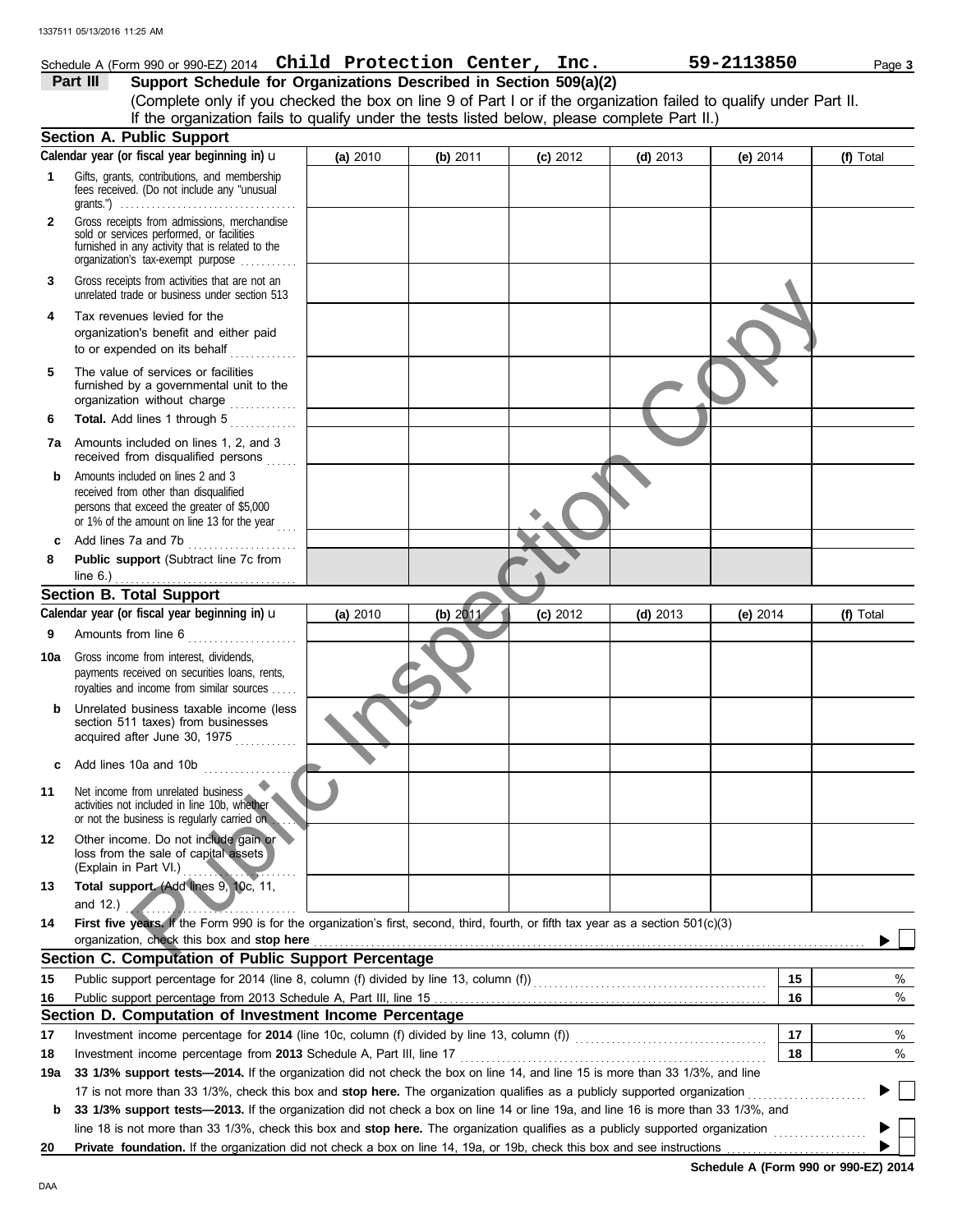|              | Schedule A (Form 990 or 990-EZ) 2014 Child Protection Center, Inc.                                                           | 59-2113850                           | Page 4 |
|--------------|------------------------------------------------------------------------------------------------------------------------------|--------------------------------------|--------|
| Part IV      | <b>Supporting Organizations</b>                                                                                              |                                      |        |
|              | (Complete only if you checked a box on line 11 of Part I. If you checked 11a of Part I, complete Sections A                  |                                      |        |
|              | and B. If you checked 11b of Part I, complete Sections A and C. If you checked 11c of Part I, complete                       |                                      |        |
|              | Sections A, D, and E. If you checked 11d of Part I, complete Sections A and D, and complete Part V.)                         |                                      |        |
|              | Section A. All Supporting Organizations                                                                                      |                                      |        |
| 1            | Are all of the organization's supported organizations listed by name in the organization's governing                         | Yes                                  | No     |
|              | documents? If "No," describe in Part VI how the supported organizations are designated. If designated by                     |                                      |        |
|              | class or purpose, describe the designation. If historic and continuing relationship, explain.                                | $\mathbf{1}$                         |        |
| $\mathbf{2}$ | Did the organization have any supported organization that does not have an IRS determination of status                       |                                      |        |
|              | under section $509(a)(1)$ or (2)? If "Yes," explain in <b>Part VI</b> how the organization determined that the supported     |                                      |        |
|              | organization was described in section 509(a)(1) or (2).                                                                      | 2                                    |        |
| За           | Did the organization have a supported organization described in section $501(c)(4)$ , $(5)$ , or $(6)$ ? If "Yes," answer    |                                      |        |
|              | (b) and (c) below.                                                                                                           | 3a                                   |        |
| b            | Did the organization confirm that each supported organization qualified under section $501(c)(4)$ , (5), or (6) and          |                                      |        |
|              | satisfied the public support tests under section $509(a)(2)?$ If "Yes," describe in Part VI when and how the                 |                                      |        |
|              | organization made the determination.                                                                                         | 3 <sub>b</sub>                       |        |
| c            | Did the organization ensure that all support to such organizations was used exclusively for section $170(c)(2)$              |                                      |        |
|              | (B) purposes? If "Yes," explain in Part VI what controls the organization put in place to ensure such use.                   | 3c                                   |        |
| 4a           | Was any supported organization not organized in the United States ("foreign supported organization")? If                     |                                      |        |
|              | "Yes" and if you checked 11a or 11b in Part I, answer (b) and (c) below.                                                     | 4a                                   |        |
| b            | Did the organization have ultimate control and discretion in deciding whether to make grants to the foreign                  |                                      |        |
|              | supported organization? If "Yes," describe in Part VI how the organization had such control and discretion                   |                                      |        |
|              | despite being controlled or supervised by or in connection with its supported organizations.                                 | 4b                                   |        |
| c            | Did the organization support any foreign supported organization that does not have an IRS determination                      |                                      |        |
|              | under sections $501(c)(3)$ and $509(a)(1)$ or (2)? If "Yes," explain in Part VI what controls the organization used          |                                      |        |
|              | to ensure that all support to the foreign supported organization was used exclusively for section $170(c)(2)(B)$             |                                      |        |
|              | purposes.                                                                                                                    | 4c                                   |        |
| 5a           | Did the organization add, substitute, or remove any supported organizations during the tax year? If "Yes,"                   |                                      |        |
|              | answer (b) and (c) below (if applicable). Also, provide detail in Part VI, including (i) the names and EIN                   |                                      |        |
|              | numbers of the supported organizations added, substituted, or removed, (ii) the reasons for each such action,                |                                      |        |
|              | (iii) the authority under the organization's organizing document authorizing such action, and (iv) how the action            |                                      |        |
|              | was accomplished (such as by amendment to the organizing document).                                                          | 5a                                   |        |
| b            | Type I or Type II only. Was any added or substituted supported organization part of a class already                          |                                      |        |
|              | designated in the organization's organizing document?                                                                        | 5b                                   |        |
| c            | Substitutions only. Was the substitution the result of an event beyond the organization's control?                           | 5c                                   |        |
| 6            | Did the organization provide support (whether in the form of grants or the provision of services or facilities) to           |                                      |        |
|              | anyone other than (a) its supported organizations; (b) individuals that are part of the charitable class                     |                                      |        |
|              | benefited by one or more of its supported organizations; or (c) other supporting organizations that also                     |                                      |        |
|              | support or benefit one or more of the filing organization's supported organizations? If "Yes," provide detail in<br>Part VI. | 6                                    |        |
| 7            | Did the organization provide a grant, loan, compensation, or other similar payment to a substantial                          |                                      |        |
|              | contributor (defined in IRC 4958(c)(3)(C)), a family member of a substantial contributor, or a 35-percent                    |                                      |        |
|              | controlled entity with regard to a substantial contributor? If "Yes," complete Part I of Schedule L (Form 990).              | 7                                    |        |
| 8            | Did the organization make a loan to a disqualified person (as defined in section 4958) not described in line 7?              |                                      |        |
|              | If "Yes," complete Part I of Schedule L (Form 990).                                                                          | 8                                    |        |
| 9a           | Was the organization controlled directly or indirectly at any time during the tax year by one or more                        |                                      |        |
|              | disqualified persons as defined in section 4946 (other than foundation managers and organizations described                  |                                      |        |
|              | in section $509(a)(1)$ or (2))? If "Yes," provide detail in Part VI.                                                         | 9a                                   |        |
| b            | Did one or more disqualified persons (as defined in line 9(a)) hold a controlling interest in any entity in which            |                                      |        |
|              | the supporting organization had an interest? If "Yes," provide detail in Part VI.                                            | 9b                                   |        |
| c            | Did a disqualified person (as defined in line 9(a)) have an ownership interest in, or derive any personal benefit            |                                      |        |
|              | from, assets in which the supporting organization also had an interest? If "Yes," provide detail in Part VI.                 | 9c                                   |        |
| 10a          | Was the organization subject to the excess business holdings rules of IRC 4943 because of IRC 4943(f)                        |                                      |        |
|              | (regarding certain Type II supporting organizations, and all Type III non-functionally integrated supporting                 |                                      |        |
|              | organizations)? If "Yes," answer (b) below.                                                                                  | 10a                                  |        |
| b            | Did the organization have any excess business holdings in the tax year? (Use Schedule C, Form 4720, to                       |                                      |        |
|              | determine whether the organization had excess business holdings.)                                                            | 10b                                  |        |
|              |                                                                                                                              | Schodule A (Form 000 or 000-F7) 2014 |        |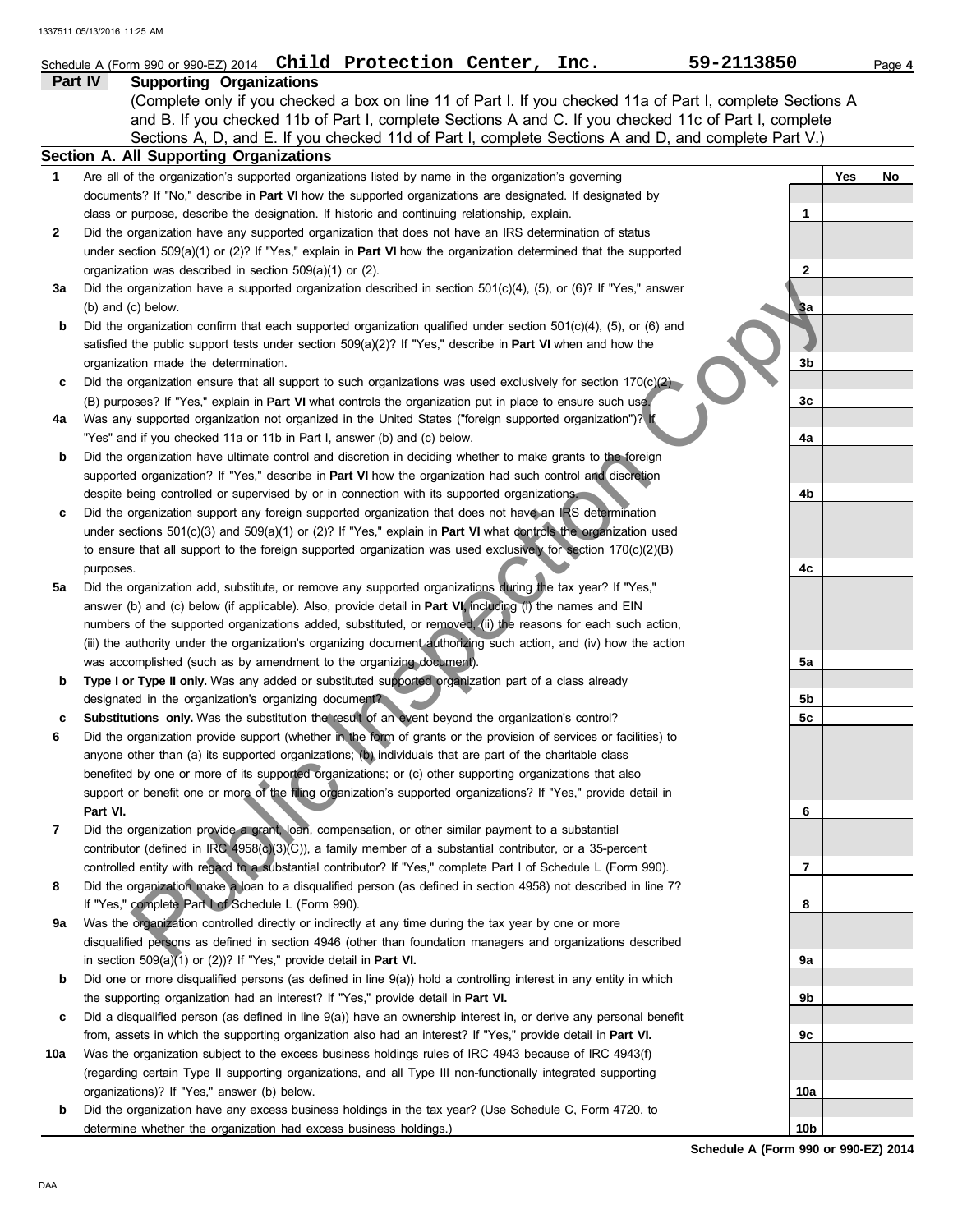#### **Part IV Supporting Organizations** (continued) Schedule A (Form 990 or 990-EZ) 2014 **Child Protection Center, Inc.** 59-2113850 Page 5 **Yes No 1** controlled the organization's activities. If the organization had more than one supported organization, tax year? If "No," describe in **Part VI** how the supported organization(s) effectively operated, supervised, or regularly appoint or elect at least a majority of the organization's directors or trustees at all times during the **Section B. Type I Supporting Organizations 11** Has the organization accepted a gift or contribution from any of the following persons? **c** A 35% controlled entity of a person described in (a) or (b) above? If "Yes" to a, b, or c, provide detail in **Part VI. b** A family member of a person described in (a) above? **a** A person who directly or indirectly controls, either alone or together with persons described in (b) and (c) below, the governing body of a supported organization? **11a 11b 11c** Did the directors, trustees, or membership of one or more supported organizations have the power to **Yes No** 1337511 05/13/2016 11:25 AM

#### **Section C. Type II Supporting Organizations**

#### **Section D. All Type III Supporting Organizations**

|   | controlled the organization's activities. If the organization had more than one supported organization,                           |                |     |           |
|---|-----------------------------------------------------------------------------------------------------------------------------------|----------------|-----|-----------|
|   | describe how the powers to appoint and/or remove directors or trustees were allocated among the supported                         |                |     |           |
|   | organizations and what conditions or restrictions, if any, applied to such powers during the tax year.                            |                |     |           |
| 2 | Did the organization operate for the benefit of any supported organization other than the supported                               |                |     |           |
|   | organization(s) that operated, supervised, or controlled the supporting organization? If "Yes," explain in Part                   |                |     |           |
|   | VI how providing such benefit carried out the purposes of the supported organization(s) that operated,                            |                |     |           |
|   | supervised, or controlled the supporting organization.                                                                            | $\overline{2}$ |     |           |
|   | Section C. Type II Supporting Organizations                                                                                       |                |     |           |
|   |                                                                                                                                   |                | Yes | No        |
| 1 | Were a majority of the organization's directors or trustees during the tax year also a majority of the directors                  |                |     |           |
|   | or trustees of each of the organization's supported organization(s)? If "No," describe in Part VI how control                     |                |     |           |
|   | or management of the supporting organization was vested in the same persons that controlled or managed                            |                |     |           |
|   | the supported organization(s).                                                                                                    | 1              |     |           |
|   | Section D. All Type III Supporting Organizations                                                                                  |                |     |           |
|   |                                                                                                                                   |                | Yes | <b>No</b> |
| 1 | Did the organization provide to each of its supported organizations, by the last day of the fifth month of the                    |                |     |           |
|   | organization's tax year, (1) a written notice describing the type and amount of support provided during the prior tax             |                |     |           |
|   | year, (2) a copy of the Form 990 that was most recently filed as of the date of notification, and (3) copies of the               |                |     |           |
|   | organization's governing documents in effect on the date of notification, to the extent not previously provided?                  | 1              |     |           |
| 2 | Were any of the organization's officers, directors, or trustees either (i) appointed or elected by the supported                  |                |     |           |
|   | organization(s) or (ii) serving on the governing body of a supported organization? If "No," explain in Part VI how                |                |     |           |
|   | the organization maintained a close and continuous working relationship with the supported organization(s).                       | $\mathbf 2$    |     |           |
| 3 | By reason of the relationship described in (2), did the organization's supported organizations have a                             |                |     |           |
|   | significant voice in the organization's investment policies and in directing the use of the organization's                        |                |     |           |
|   | income or assets at all times during the tax year? If "Yes," describe in Part VI the role the organization's                      |                |     |           |
|   | supported organizations played in this regard.                                                                                    | 3              |     |           |
|   | Section E. Type III Functionally-Integrated Supporting Organizations                                                              |                |     |           |
| 1 | Check the box next to the method that the organization used to satisfy the Integral Part Test during the year (see instructions): |                |     |           |
| a | The organization satisfied the Activities Test. Complete line 2 below.                                                            |                |     |           |
| b | The organization is the parent of each of its supported organizations. Complete line 3 below.                                     |                |     |           |
| C | The organization supported a governmental entity. Describe in Part VI how you supported a government entity (see instructions).   |                |     |           |
|   | 2 Activities Test. Answer (a) and (b) below.                                                                                      |                | Yes | No        |
| a | Did substantially all of the organization's activities during the tax year directly further the exempt purposes of                |                |     |           |
|   | the supported organization(s) to which the organization was responsive? If "Yes," then in Part VI identify                        |                |     |           |
|   | those supported organizations and explain how these activities directly furthered their exempt purposes,                          |                |     |           |
|   | the concentration and all of the concentration of the concentration of the contribution alone.                                    |                |     |           |

#### **Section E. Type III Functionally-Integrated Supporting Organizations**

- **1** Check the box next to the method that the organization used to satisfy the Integral Part Test during the year (**see instructions**):
	- The organization satisfied the Activities Test. Complete **line 2** below. **a**
	- The organization is the parent of each of its supported organizations. Complete **line 3** below. **b**
	- The organization supported a governmental entity. Describe in Part VI how you supported a government entity (see instructions). **c**

#### **2** Activities Test. **Answer (a) and (b) below.**

- **a** Did substantially all of the organization's activities during the tax year directly further the exempt purposes of the supported organization(s) to which the organization was responsive? If "Yes," then in **Part VI identify those supported organizations and explain** how these activities directly furthered their exempt purposes, how the organization was responsive to those supported organizations, and how the organization determined that these activities constituted substantially all of its activities.
- **b** Did the activities described in (a) constitute activities that, but for the organization's involvement, one or more of the organization's supported organization(s) would have been engaged in? If "Yes," explain in **Part VI** the reasons for the organization's position that its supported organization(s) would have engaged in these activities but for the organization's involvement.
- **3** Parent of Supported Organizations. **Answer (a) and (b) below.**
- **a** Did the organization have the power to regularly appoint or elect a majority of the officers, directors, or trustees of each of the supported organizations? Provide details in **Part VI.**
- **b** Did the organization exercise a substantial degree of direction over the policies, programs, and activities of each of its supported organizations? If "Yes," describe in **Part VI** the role played by the organization in this regard.

**Yes No 2a 2b 3a 3b**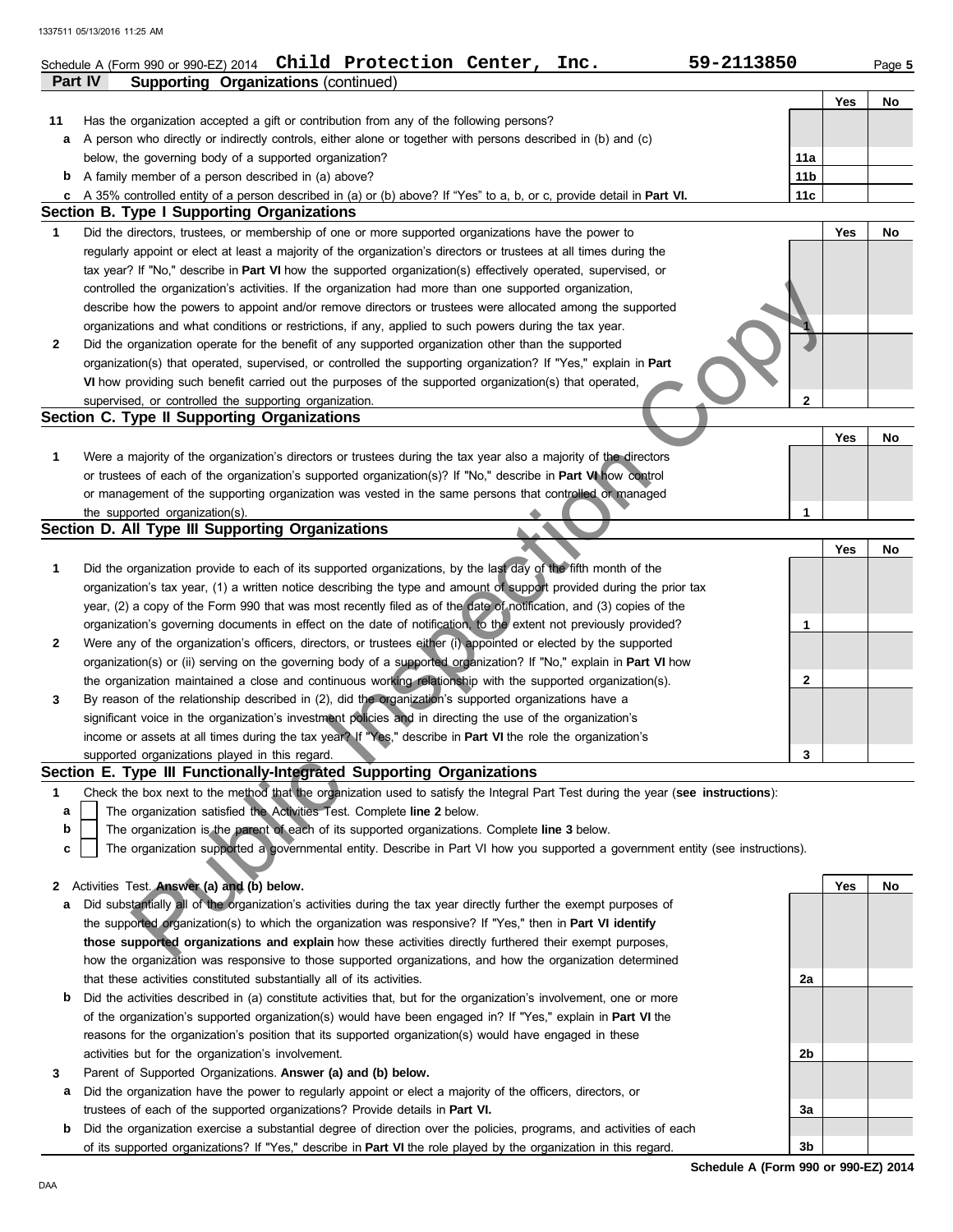| Schedule A (Form 990 or 990-EZ) 2014 Child Protection Center,                                                                          | Inc.                   | 59-2113850     | Page 6                               |
|----------------------------------------------------------------------------------------------------------------------------------------|------------------------|----------------|--------------------------------------|
| <b>Part V</b><br>Type III Non-Functionally Integrated 509(a)(3) Supporting Organizations                                               |                        |                |                                      |
| Check here if the organization satisfied the Integral Part Test as a qualifying trust on Nov. 20, 1970. See instructions. All<br>1     |                        |                |                                      |
| other Type III non-functionally integrated supporting organizations must complete Sections A through E.                                |                        |                |                                      |
| Section A - Adjusted Net Income                                                                                                        |                        | (A) Prior Year | (B) Current Year                     |
|                                                                                                                                        |                        |                | (optional)                           |
| Net short-term capital gain                                                                                                            | 1                      |                |                                      |
| Recoveries of prior-year distributions<br>2                                                                                            | $\mathbf{2}$           |                |                                      |
| Other gross income (see instructions)<br>3                                                                                             | 3                      |                |                                      |
| Add lines 1 through 3<br>4                                                                                                             | 4                      |                |                                      |
| Depreciation and depletion<br>5                                                                                                        | 5                      |                |                                      |
| Portion of operating expenses paid or incurred for production or<br>6                                                                  |                        |                |                                      |
| collection of gross income or for management, conservation, or                                                                         |                        |                |                                      |
| maintenance of property held for production of income (see instructions)                                                               | 6                      |                |                                      |
| Other expenses (see instructions)<br>7                                                                                                 | $\overline{7}$         |                |                                      |
| Adjusted Net Income (subtract lines 5, 6 and 7 from line 4)<br>8                                                                       | 8                      |                |                                      |
| <b>Section B - Minimum Asset Amount</b>                                                                                                |                        | (A) Prior Year | (B) Current Year<br>(optional)       |
| Aggregate fair market value of all non-exempt-use assets (see<br>1                                                                     |                        |                |                                      |
| instructions for short tax year or assets held for part of year):                                                                      |                        |                |                                      |
| Average monthly value of securities<br>a                                                                                               | 1a                     |                |                                      |
| Average monthly cash balances<br>b                                                                                                     | 1b-                    |                |                                      |
| Fair market value of other non-exempt-use assets<br>c                                                                                  | $\blacktriangleleft$ c |                |                                      |
| Total (add lines 1a, 1b, and 1c)<br>d                                                                                                  | 1 <sub>d</sub>         |                |                                      |
| <b>Discount</b> claimed for blockage or other<br>е                                                                                     |                        |                |                                      |
| factors (explain in detail in Part VI):                                                                                                |                        |                |                                      |
| Acquisition indebtedness applicable to non-exempt-use assets<br>2                                                                      | $\mathbf 2$            |                |                                      |
| Subtract line 2 from line 1d<br>3                                                                                                      | 3                      |                |                                      |
| Cash deemed held for exempt use. Enter 1-1/2% of line 3 (for greater amount,<br>4                                                      |                        |                |                                      |
| see instructions).                                                                                                                     | 4                      |                |                                      |
| Net value of non-exempt-use assets (subtract line 4 from line 3)<br>5                                                                  | 5                      |                |                                      |
| Multiply line 5 by .035<br>6                                                                                                           | 6                      |                |                                      |
| Recoveries of prior-year distributions<br>7                                                                                            | $\overline{7}$         |                |                                      |
| Minimum Asset Amount (add line 7 to line 6)<br>8                                                                                       | 8                      |                |                                      |
| Section C - Distributable Amount                                                                                                       |                        |                | <b>Current Year</b>                  |
| Adjusted net income for prior year (from Section A, line 8, Column A)                                                                  | 1                      |                |                                      |
| Enter 85% of line 1                                                                                                                    | $\mathbf 2$            |                |                                      |
| Minimum asset amount for prior year (from Section B, line 8, Column A)<br>3                                                            | 3                      |                |                                      |
| Enter greater of line 2 or line 3<br>4                                                                                                 | 4                      |                |                                      |
| Income tax imposed in prior year<br>5                                                                                                  | 5                      |                |                                      |
| Distributable Amount. Subtract line 5 from line 4, unless subject to<br>6                                                              |                        |                |                                      |
| emergency temporary reduction (see instructions)                                                                                       | 6                      |                |                                      |
| Check here if the current year is the organization's first as a non-functionally-integrated Type III supporting organization (see<br>7 |                        |                |                                      |
| instructions).                                                                                                                         |                        |                | Schedule A (Form 990 or 990-EZ) 2014 |
|                                                                                                                                        |                        |                |                                      |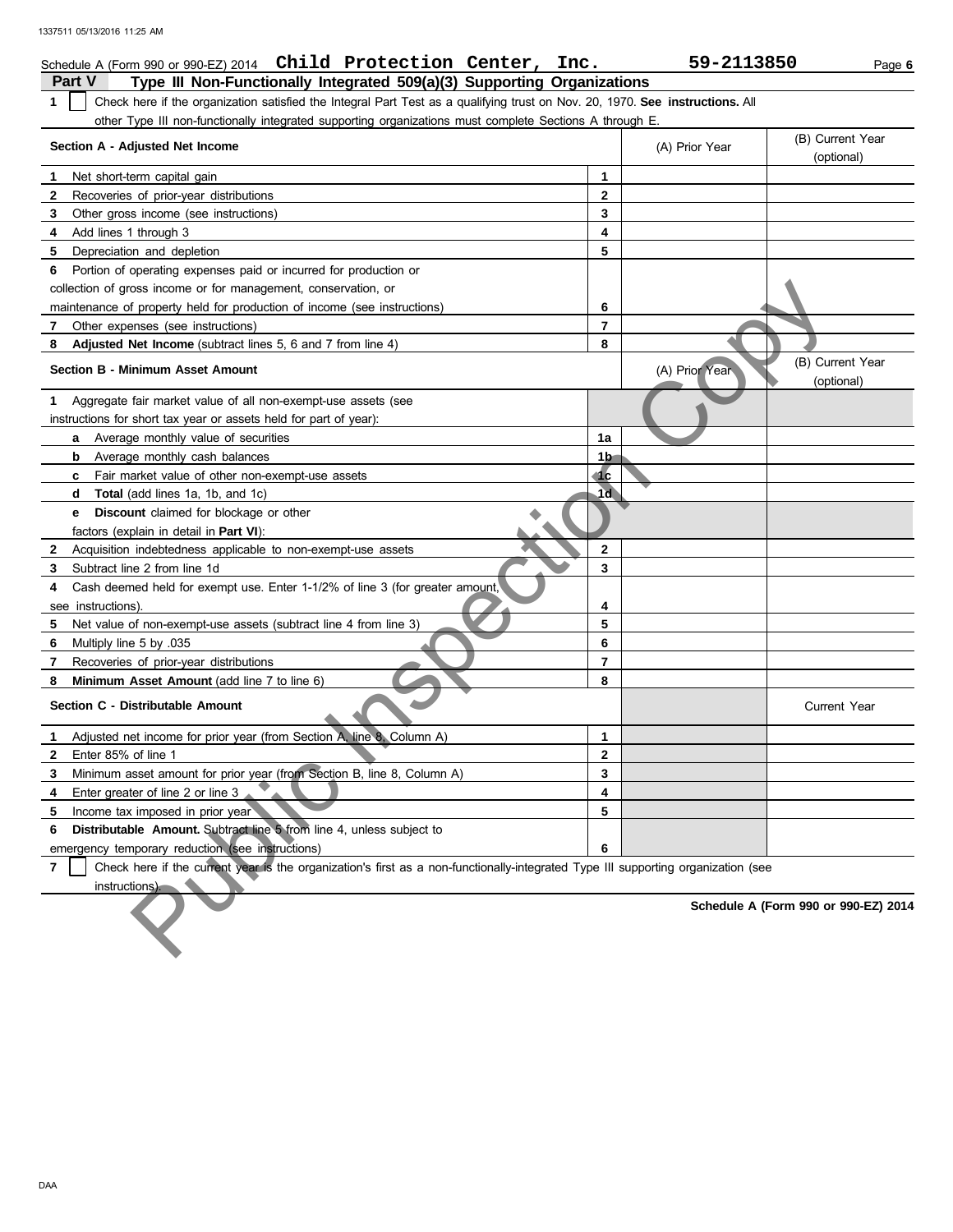|                | Schedule A (Form 990 or 990-EZ) 2014 Child Protection Center, Inc.                         |                             | 59-2113850                | Page 7               |
|----------------|--------------------------------------------------------------------------------------------|-----------------------------|---------------------------|----------------------|
| <b>Part V</b>  | Type III Non-Functionally Integrated 509(a)(3) Supporting Organizations (continued)        |                             |                           |                      |
|                | Section D - Distributions                                                                  |                             |                           | <b>Current Year</b>  |
| 1              | Amounts paid to supported organizations to accomplish exempt purposes                      |                             |                           |                      |
| $\mathbf{2}$   | Amounts paid to perform activity that directly furthers exempt purposes of supported       |                             |                           |                      |
|                | organizations, in excess of income from activity                                           |                             |                           |                      |
| 3              | Administrative expenses paid to accomplish exempt purposes of supported organizations      |                             |                           |                      |
| 4              | Amounts paid to acquire exempt-use assets                                                  |                             |                           |                      |
| 5              | Qualified set-aside amounts (prior IRS approval required)                                  |                             |                           |                      |
| 6              | Other distributions (describe in Part VI). See instructions.                               |                             |                           |                      |
| 7              | <b>Total annual distributions.</b> Add lines 1 through 6.                                  |                             |                           |                      |
| 8              | Distributions to attentive supported organizations to which the organization is responsive |                             |                           |                      |
|                | (provide details in <b>Part VI</b> ). See instructions.                                    |                             |                           |                      |
| 9              | Distributable amount for 2014 from Section C, line 6                                       |                             |                           |                      |
| 10             | Line 8 amount divided by Line 9 amount                                                     |                             |                           |                      |
|                |                                                                                            | (i)                         | (ii)                      | (iii)                |
|                | Section E - Distribution Allocations (see instructions)                                    | <b>Excess Distributions</b> | <b>Underdistributions</b> | <b>Distributable</b> |
|                |                                                                                            |                             | Pre-2014                  | Amount for 2014      |
| 1              | Distributable amount for 2014 from Section C, line 6                                       |                             |                           |                      |
| $\mathbf{2}$   | Underdistributions, if any, for years prior to 2014                                        |                             |                           |                      |
|                | (reasonable cause required-see instructions)                                               |                             |                           |                      |
| 3              | Excess distributions carryover, if any, to 2014:                                           |                             |                           |                      |
| а              |                                                                                            |                             |                           |                      |
| b              |                                                                                            |                             |                           |                      |
| c              |                                                                                            |                             |                           |                      |
| d              |                                                                                            |                             |                           |                      |
|                | e From 2013                                                                                |                             |                           |                      |
|                | f Total of lines 3a through e                                                              |                             |                           |                      |
|                | g Applied to underdistributions of prior years                                             |                             |                           |                      |
|                | <b>h</b> Applied to 2014 distributable amount                                              |                             |                           |                      |
| $\mathbf{L}$   | Carryover from 2009 not applied (see instructions)                                         |                             |                           |                      |
|                | Remainder. Subtract lines 3g, 3h, and 3i from 3f.                                          |                             |                           |                      |
| 4              | Distributions for 2014 from Section                                                        |                             |                           |                      |
|                | \$<br>D, line $7:$                                                                         |                             |                           |                      |
|                | a Applied to underdistributions of prior years                                             |                             |                           |                      |
|                | <b>b</b> Applied to 2014 distributable amount                                              |                             |                           |                      |
|                | c Remainder. Subtract lines 4a and 4b from 4.                                              |                             |                           |                      |
|                | Remaining underdistributions for years prior to 2014, if                                   |                             |                           |                      |
|                | any. Subtract lines 3g and 4a from line 2 (if amount                                       |                             |                           |                      |
|                | greater than zero, see instructions).                                                      |                             |                           |                      |
| 6              | Remaining underdistributions for 2014. Subtract lines 3h                                   |                             |                           |                      |
|                | and 4b from line 1 (if amount greater than zero, see                                       |                             |                           |                      |
|                | instructions).                                                                             |                             |                           |                      |
| $\overline{7}$ | Excess distributions carryover to 2015. Add lines 3j                                       |                             |                           |                      |
|                | and 4c.                                                                                    |                             |                           |                      |
| 8              | Breakdown of line 7:                                                                       |                             |                           |                      |
| a              |                                                                                            |                             |                           |                      |
| b              |                                                                                            |                             |                           |                      |
| c              |                                                                                            |                             |                           |                      |
|                | $d$ Excess from 2013.                                                                      |                             |                           |                      |
|                | e Excess from 2014.                                                                        |                             |                           |                      |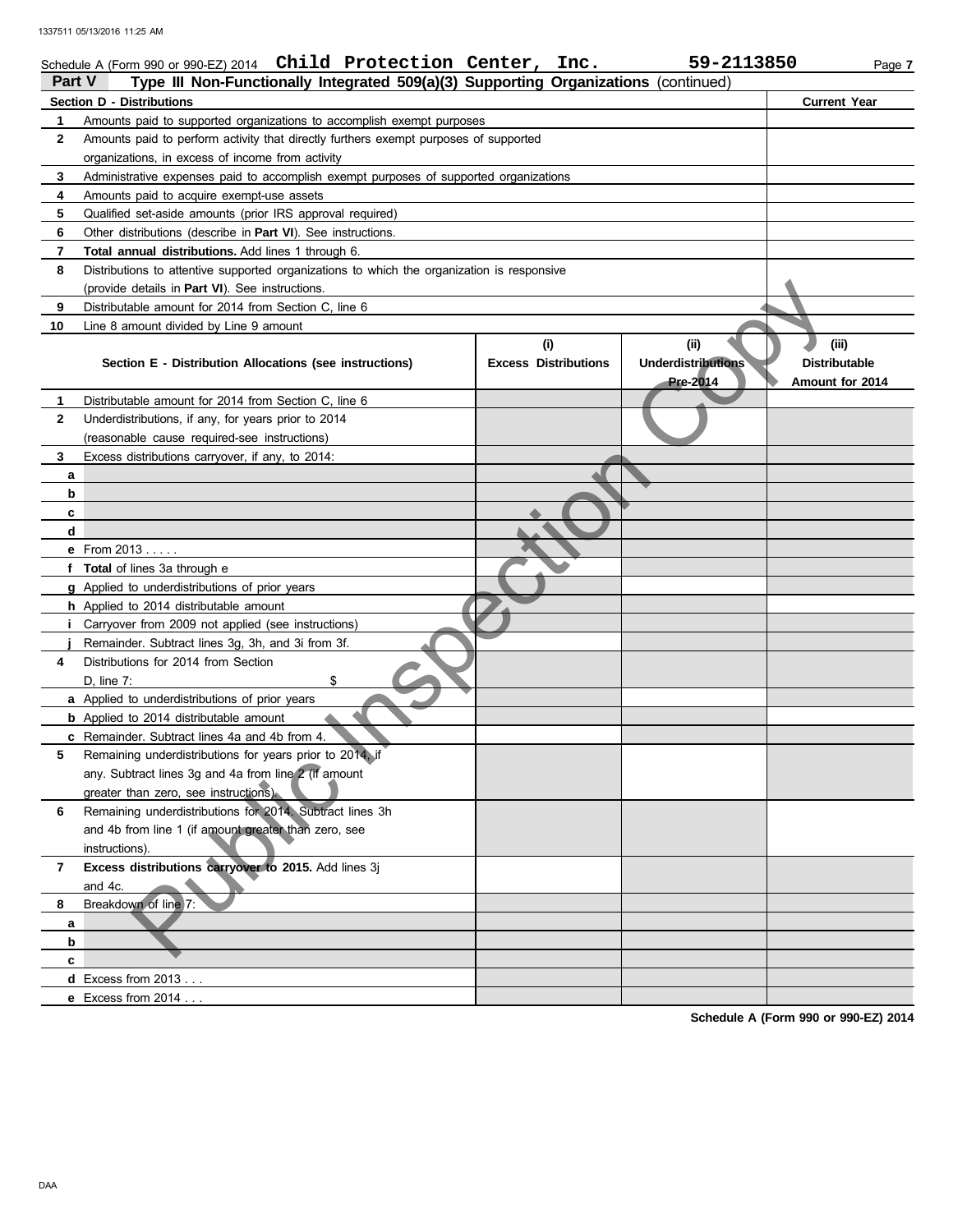|         | Schedule A (Form 990 or 990-EZ) 2014    Child Protection Center, Inc. |  |  |                           |                                                                                                | 59-2113850                                                                                                     | Page 8 |
|---------|-----------------------------------------------------------------------|--|--|---------------------------|------------------------------------------------------------------------------------------------|----------------------------------------------------------------------------------------------------------------|--------|
| Part VI |                                                                       |  |  |                           |                                                                                                | Supplemental Information. Provide the explanations required by Part II, line 10; Part II, line 17a or 17b; and |        |
|         |                                                                       |  |  |                           | Part III, line 12. Also complete this part for any additional information. (See instructions.) |                                                                                                                |        |
|         | Part II, Line 10 - Other Income Detail                                |  |  |                           |                                                                                                |                                                                                                                |        |
|         |                                                                       |  |  |                           |                                                                                                |                                                                                                                |        |
|         | Other Income                                                          |  |  | $\boldsymbol{\mathsf{S}}$ | 68,287                                                                                         |                                                                                                                |        |
|         |                                                                       |  |  |                           |                                                                                                |                                                                                                                |        |
|         |                                                                       |  |  |                           |                                                                                                |                                                                                                                |        |
|         |                                                                       |  |  |                           |                                                                                                |                                                                                                                |        |
|         |                                                                       |  |  |                           |                                                                                                |                                                                                                                |        |
|         |                                                                       |  |  |                           |                                                                                                |                                                                                                                |        |
|         |                                                                       |  |  |                           |                                                                                                |                                                                                                                |        |
|         |                                                                       |  |  |                           |                                                                                                |                                                                                                                |        |
|         |                                                                       |  |  |                           |                                                                                                |                                                                                                                |        |
|         |                                                                       |  |  |                           |                                                                                                |                                                                                                                |        |
|         |                                                                       |  |  |                           |                                                                                                |                                                                                                                |        |
|         |                                                                       |  |  |                           |                                                                                                |                                                                                                                |        |
|         |                                                                       |  |  |                           |                                                                                                |                                                                                                                |        |
|         |                                                                       |  |  |                           |                                                                                                |                                                                                                                |        |
|         |                                                                       |  |  |                           |                                                                                                |                                                                                                                |        |
|         |                                                                       |  |  |                           |                                                                                                |                                                                                                                |        |
|         |                                                                       |  |  |                           |                                                                                                |                                                                                                                |        |
|         |                                                                       |  |  |                           |                                                                                                |                                                                                                                |        |
|         |                                                                       |  |  |                           |                                                                                                |                                                                                                                |        |
|         |                                                                       |  |  |                           |                                                                                                |                                                                                                                |        |
|         |                                                                       |  |  |                           |                                                                                                |                                                                                                                |        |
|         |                                                                       |  |  |                           |                                                                                                |                                                                                                                |        |
|         |                                                                       |  |  |                           |                                                                                                |                                                                                                                |        |
|         |                                                                       |  |  |                           |                                                                                                |                                                                                                                |        |
|         |                                                                       |  |  |                           |                                                                                                |                                                                                                                |        |
|         |                                                                       |  |  |                           |                                                                                                |                                                                                                                |        |
|         |                                                                       |  |  |                           |                                                                                                |                                                                                                                |        |
|         |                                                                       |  |  |                           |                                                                                                |                                                                                                                |        |
|         |                                                                       |  |  |                           |                                                                                                |                                                                                                                |        |
|         |                                                                       |  |  |                           |                                                                                                |                                                                                                                |        |
|         |                                                                       |  |  |                           |                                                                                                |                                                                                                                |        |
|         |                                                                       |  |  |                           |                                                                                                |                                                                                                                |        |
|         |                                                                       |  |  |                           |                                                                                                |                                                                                                                |        |
|         |                                                                       |  |  |                           |                                                                                                |                                                                                                                |        |
|         |                                                                       |  |  |                           |                                                                                                |                                                                                                                |        |
|         |                                                                       |  |  |                           |                                                                                                |                                                                                                                |        |
|         |                                                                       |  |  |                           |                                                                                                |                                                                                                                |        |
|         |                                                                       |  |  |                           |                                                                                                |                                                                                                                |        |
|         |                                                                       |  |  |                           |                                                                                                |                                                                                                                |        |
|         |                                                                       |  |  |                           |                                                                                                |                                                                                                                |        |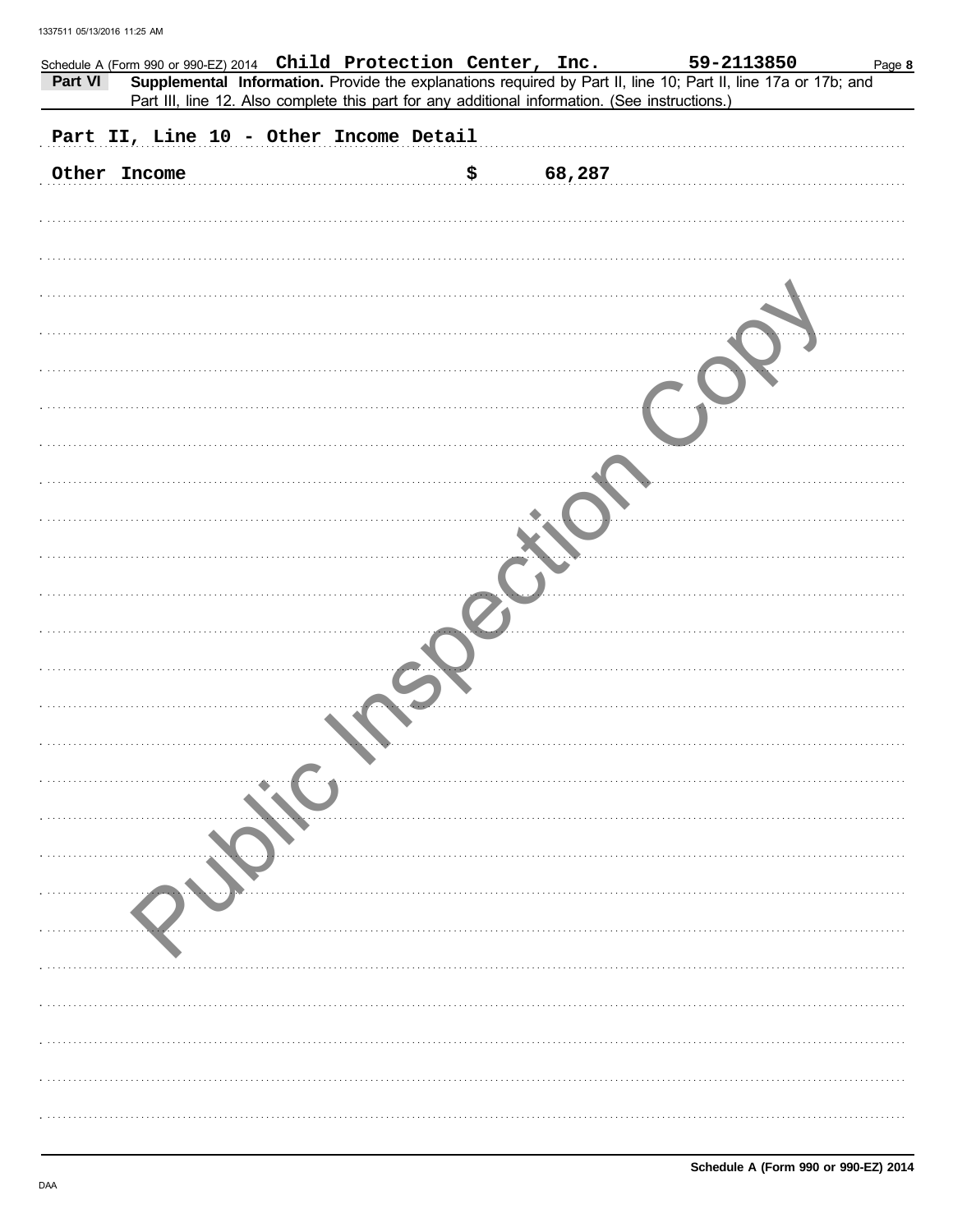| 1337511 05/13/2016 11:25 AM                                    |                                                                                                                                                                                                                                                                                                                                                                                                                        |            |                   |  |  |  |  |  |  |
|----------------------------------------------------------------|------------------------------------------------------------------------------------------------------------------------------------------------------------------------------------------------------------------------------------------------------------------------------------------------------------------------------------------------------------------------------------------------------------------------|------------|-------------------|--|--|--|--|--|--|
| <b>Schedule B</b>                                              | <b>Schedule of Contributors</b>                                                                                                                                                                                                                                                                                                                                                                                        |            | OMB No. 1545-0047 |  |  |  |  |  |  |
| (Form 990, 990-EZ,<br>or 990-PF)<br>Department of the Treasury | 2014<br>u Attach to Form 990, Form 990-EZ, or Form 990-PF.                                                                                                                                                                                                                                                                                                                                                             |            |                   |  |  |  |  |  |  |
| Internal Revenue Service<br>Name of the organization           | u Information about Schedule B (Form 990, 990-EZ, 990-PF) and its instructions is at www.irs.gov/form990.<br>Employer identification number                                                                                                                                                                                                                                                                            |            |                   |  |  |  |  |  |  |
|                                                                | Child Protection Center, Inc.                                                                                                                                                                                                                                                                                                                                                                                          | 59-2113850 |                   |  |  |  |  |  |  |
| <b>Organization type</b> (check one):                          |                                                                                                                                                                                                                                                                                                                                                                                                                        |            |                   |  |  |  |  |  |  |
| Filers of:                                                     | Section:                                                                                                                                                                                                                                                                                                                                                                                                               |            |                   |  |  |  |  |  |  |
| Form 990 or 990-EZ                                             | IXI<br>501(c)<br>3 ) (enter number) organization                                                                                                                                                                                                                                                                                                                                                                       |            |                   |  |  |  |  |  |  |
|                                                                | $4947(a)(1)$ nonexempt charitable trust not treated as a private foundation                                                                                                                                                                                                                                                                                                                                            |            |                   |  |  |  |  |  |  |
|                                                                | 527 political organization                                                                                                                                                                                                                                                                                                                                                                                             |            |                   |  |  |  |  |  |  |
| Form 990-PF                                                    | 501(c)(3) exempt private foundation                                                                                                                                                                                                                                                                                                                                                                                    |            |                   |  |  |  |  |  |  |
|                                                                | 4947(a)(1) nonexempt charitable trust treated as a private foundation                                                                                                                                                                                                                                                                                                                                                  |            |                   |  |  |  |  |  |  |
|                                                                | 501(c)(3) taxable private foundation                                                                                                                                                                                                                                                                                                                                                                                   |            |                   |  |  |  |  |  |  |
|                                                                |                                                                                                                                                                                                                                                                                                                                                                                                                        |            |                   |  |  |  |  |  |  |
| instructions.                                                  | Check if your organization is covered by the General Rule or a Special Rule.<br>Note. Only a section 501(c)(7), (8), or (10) organization can check boxes for both the General Rule and a Special Rule. See                                                                                                                                                                                                            |            |                   |  |  |  |  |  |  |
| <b>General Rule</b>                                            |                                                                                                                                                                                                                                                                                                                                                                                                                        |            |                   |  |  |  |  |  |  |
| contributor's total contributions.                             | For an organization filing Form 990, 990-EZ, or 990-PF that received, during the year, contributions totaling \$5,000<br>or more (in money or property) from any one contributor. Complete Parts I and II. See instructions for determining a                                                                                                                                                                          |            |                   |  |  |  |  |  |  |
| <b>Special Rules</b>                                           |                                                                                                                                                                                                                                                                                                                                                                                                                        |            |                   |  |  |  |  |  |  |
|                                                                | For an organization described in section 501(c)(3) filing Form 990 or 990-EZ that met the 33 <sup>1</sup> / <sub>3</sub> % support test of the                                                                                                                                                                                                                                                                         |            |                   |  |  |  |  |  |  |
|                                                                | regulations under sections 509(a)(1) and 170(b)(1)(A)(v), that checked Schedule A (Form 990 or 990-EZ), Part II, line                                                                                                                                                                                                                                                                                                  |            |                   |  |  |  |  |  |  |
|                                                                | 13, 16a, or 16b, and that received from any one contributor, during the year, total contributions of the greater of (1)<br>\$5,000 or (2) 2% of the amount on (i) Form 990, Part VIII, line 1h, or (ii) Form 990-EZ, line 1. Complete Parts I and II.                                                                                                                                                                  |            |                   |  |  |  |  |  |  |
|                                                                | For an organization described in section 501(c)(7), (8), or (10) filing Form 990 or 990-EZ that received from any one                                                                                                                                                                                                                                                                                                  |            |                   |  |  |  |  |  |  |
|                                                                | contributor, during the year, total contributions of more than \$1,000 exclusively for religious, charitable, scientific,                                                                                                                                                                                                                                                                                              |            |                   |  |  |  |  |  |  |
|                                                                | literary, or educational purposes, or for the prevention of cruelty to children or animals. Complete Parts I, II, and III.                                                                                                                                                                                                                                                                                             |            |                   |  |  |  |  |  |  |
|                                                                | For an organization described in section 501(c)(7), (8), or (10) filing Form 990 or 990-EZ that received from any one                                                                                                                                                                                                                                                                                                  |            |                   |  |  |  |  |  |  |
|                                                                | contributor, during the year, contributions exclusively for religious, charitable, etc., purposes, but no such<br>contributions totaled more than \$1,000. If this box is checked, enter here the total contributions that were received                                                                                                                                                                               |            |                   |  |  |  |  |  |  |
|                                                                | during the year for an exclusively religious, charitable, etc., purpose. Do not complete any of the parts unless the                                                                                                                                                                                                                                                                                                   |            |                   |  |  |  |  |  |  |
|                                                                | General Rule applies to this organization because it received nonexclusively religious, charitable, etc., contributions                                                                                                                                                                                                                                                                                                |            |                   |  |  |  |  |  |  |
| totaling \$5,000 or more during the year                       |                                                                                                                                                                                                                                                                                                                                                                                                                        | S          |                   |  |  |  |  |  |  |
|                                                                | <b>Caution.</b> An organization that is not covered by the General Rule and/or the Special Rules does not file Schedule B (Form 990,<br>990-EZ, or 990-PF), but it must answer "No" on Part IV, line 2, of its Form 990; or check the box on line H of its Form 990-EZ or on its<br>Form 990-PF, Part I, line 2, to certify that it does not meet the filing requirements of Schedule B (Form 990, 990-EZ, or 990-PF). |            |                   |  |  |  |  |  |  |

**For Paperwork Reduction Act Notice, see the Instructions for Form 990, 990-EZ, or 990-PF.**

**Schedule B (Form 990, 990-EZ, or 990-PF) (2014)**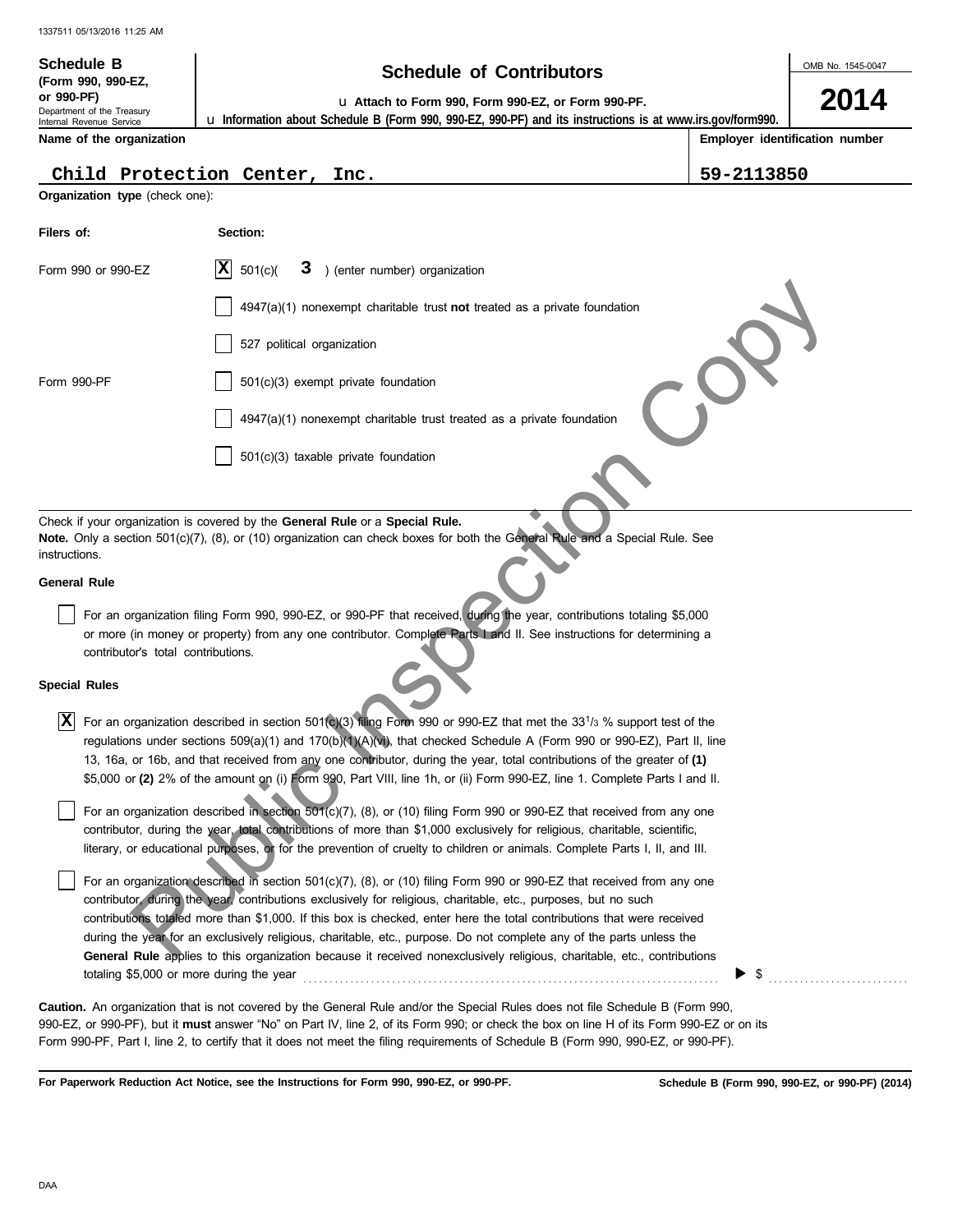|                  | Schedule B (Form 990, 990-EZ, or 990-PF) (2014)                                                |                                   | Page 1 of 1<br>Page 2                                                                                              |
|------------------|------------------------------------------------------------------------------------------------|-----------------------------------|--------------------------------------------------------------------------------------------------------------------|
|                  | Name of organization<br>Child Protection Center, Inc.                                          |                                   | Employer identification number<br>59-2113850                                                                       |
| Part I           | Contributors (see instructions). Use duplicate copies of Part I if additional space is needed. |                                   |                                                                                                                    |
| (a)<br>No.       | (b)<br>Name, address, and ZIP + 4                                                              | (c)<br><b>Total contributions</b> | (d)<br>Type of contribution                                                                                        |
| $\overline{1}$   |                                                                                                | 183,750<br>\$                     | х<br>Person<br>Payroll<br>Noncash<br>(Complete Part II for<br>noncash contributions.)                              |
| (a)              | (b)                                                                                            | (c)                               | (d)                                                                                                                |
| No.              | Name, address, and ZIP + 4                                                                     | <b>Total contributions</b>        | Type of contribution                                                                                               |
| $\boldsymbol{2}$ |                                                                                                | 230,227<br>\$                     | х<br>Person<br>Payroll<br>Noncash<br>(Complete Part II for<br>noncash contributions.)                              |
| (a)<br>No.       | (b)<br>Name, address, and ZIP + 4                                                              | (c)<br><b>Total contributions</b> | (d)<br>Type of contribution                                                                                        |
| 3                |                                                                                                | 461,914                           | Person<br>Payroll<br>Noncash<br>(Complete Part II for<br>noncash contributions.)                                   |
| (a)<br>No.       | (b)<br>Name, address, and ZIP + 4                                                              | (c)<br><b>Total contributions</b> | (d)<br>Type of contribution                                                                                        |
| 4                |                                                                                                | 254,594<br>Φ                      | x<br>Person<br>Payroll<br>Noncash<br>(Complete Part II for<br>noncash contributions.)                              |
| (a)              | (b)                                                                                            | (c)                               | (d)                                                                                                                |
| No.              | Name, address, and ZIP + 4                                                                     | <b>Total contributions</b>        | Type of contribution                                                                                               |
| $\overline{5}$   |                                                                                                | 400,000<br>\$                     | Person<br>Payroll<br>$\overline{\textbf{x}}$<br><b>Noncash</b><br>(Complete Part II for<br>noncash contributions.) |
| (a)              | (b)                                                                                            | (c)                               | (d)                                                                                                                |
| No.              | Name, address, and ZIP + 4                                                                     | <b>Total contributions</b>        | Type of contribution                                                                                               |
|                  |                                                                                                | \$                                | Person<br>Payroll<br><b>Noncash</b><br>(Complete Part II for<br>noncash contributions.)                            |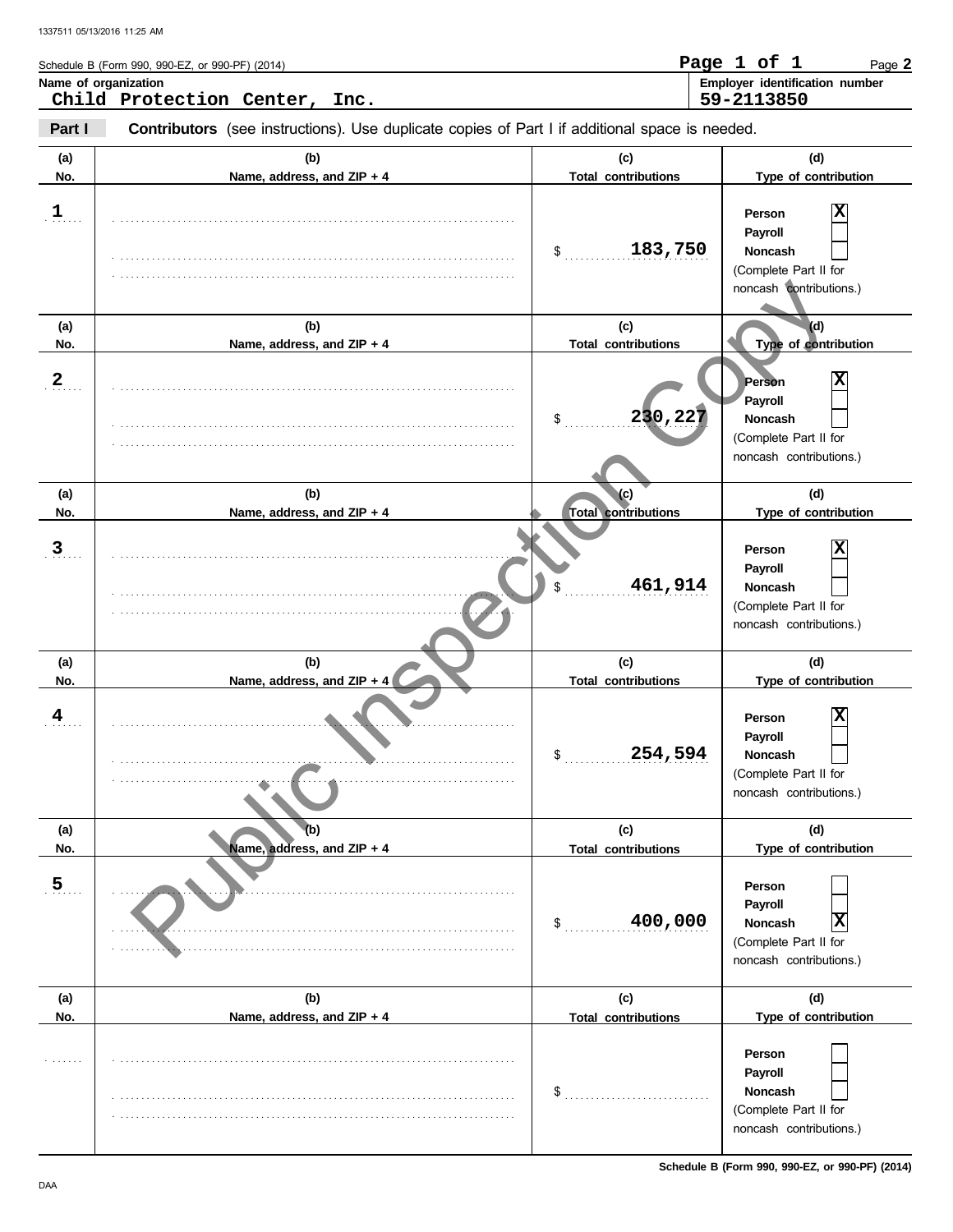$\overline{a}$ 

|                           | Schedule B (Form 990, 990-EZ, or 990-PF) (2014)<br>Name of organization                             | Page 1 of 1<br>Page 3<br>Employer identification number |                      |
|---------------------------|-----------------------------------------------------------------------------------------------------|---------------------------------------------------------|----------------------|
|                           | Child Protection Center,<br>Inc.                                                                    | 59-2113850                                              |                      |
| Part II                   | Noncash Property (see instructions). Use duplicate copies of Part II if additional space is needed. |                                                         |                      |
| (a) No.<br>from<br>Part I | (b)<br>Description of noncash property given                                                        | (c)<br>FMV (or estimate)<br>(see instructions)          | (d)<br>Date received |
| 5 <sub></sub>             | Interest in LLC                                                                                     | 400,000<br>$\frac{1}{2}$                                | 02/20/15             |
| (a) No.<br>from<br>Part I | (b)<br>Description of noncash property given                                                        | (c)<br>FMV (or estimate)<br>(see instructions)          | Date received        |
| .                         |                                                                                                     | \$                                                      |                      |
| (a) No.<br>from<br>Part I | (b)<br>Description of noncash property given                                                        | <b>FMV</b> (or estimate)<br>(see instructions)          | (d)<br>Date received |
| .                         |                                                                                                     |                                                         |                      |
| (a) No.<br>from<br>Part I | (b)<br>Description of noncash property given                                                        | (c)<br>FMV (or estimate)<br>(see instructions)          | (d)<br>Date received |
| .                         |                                                                                                     | \$                                                      |                      |
| (a) No.<br>from<br>Part I | (b)<br>Description of noncash property given                                                        | (c)<br>FMV (or estimate)<br>(see instructions)          | (d)<br>Date received |
|                           |                                                                                                     | \$                                                      |                      |
| (a) No.<br>from<br>Part I | (b)<br>Description of noncash property given                                                        | (c)<br>FMV (or estimate)<br>(see instructions)          | (d)<br>Date received |
|                           |                                                                                                     | \$                                                      |                      |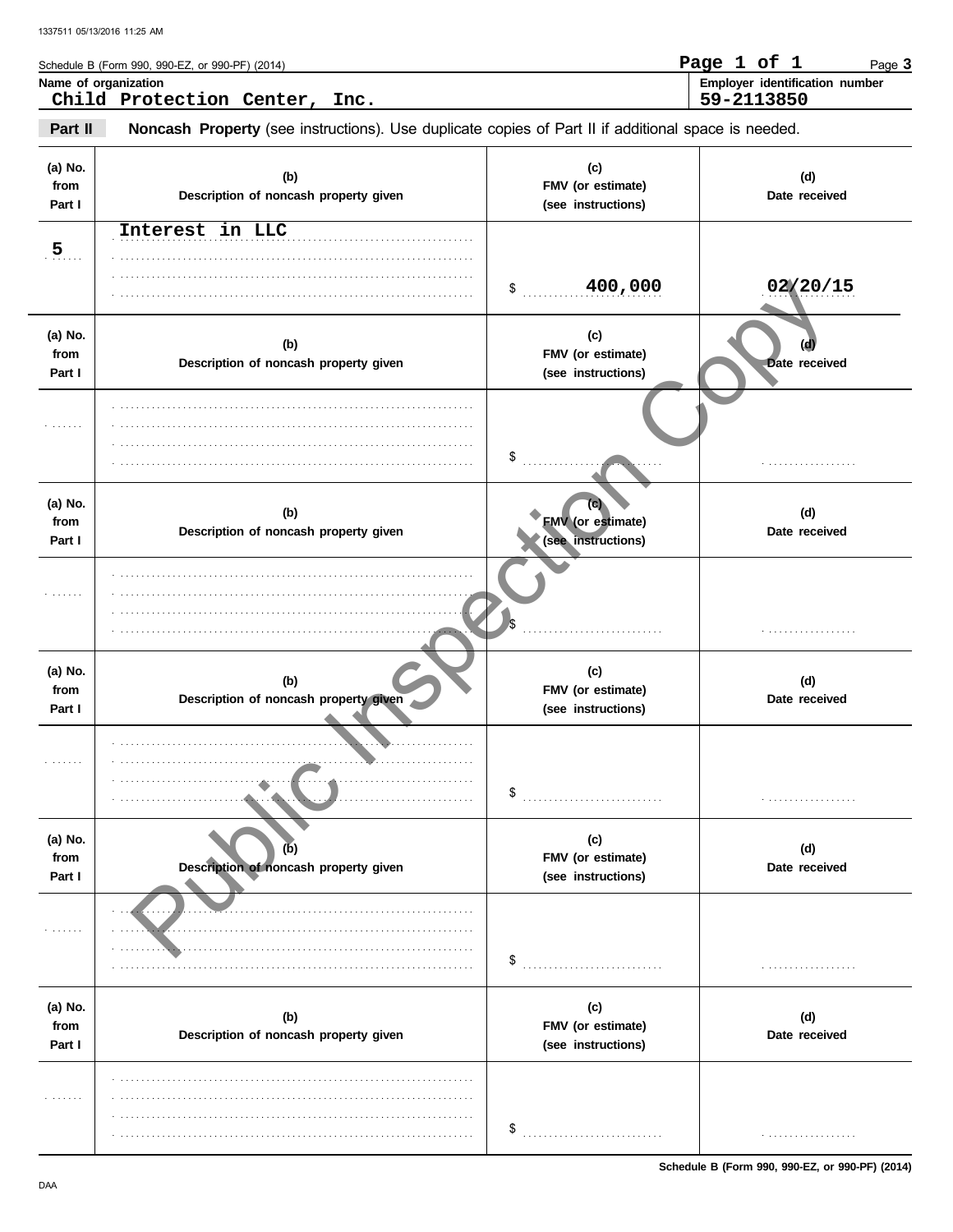**(Form 990)**

Department of the Treasury Internal Revenue Service

# **SCHEDULE D Supplemental Financial Statements**

**Part IV, line 6, 7, 8, 9, 10, 11a, 11b, 11c, 11d, 11e, 11f, 12a, or 12b.** u **Complete if the organization answered "Yes" to Form 990,**

u **Attach to Form 990.**  u **Information about Schedule D (Form 990) and its instructions is at www.irs.gov/form990.**

**Inspection**

**2014**

**Open to Public**

OMB No. 1545-0047

|   | Name of the organization                                                                                                                                                              | Employer identification number                     |                                 |    |
|---|---------------------------------------------------------------------------------------------------------------------------------------------------------------------------------------|----------------------------------------------------|---------------------------------|----|
|   |                                                                                                                                                                                       |                                                    | 59-2113850                      |    |
|   | Child Protection Center,<br>Inc.<br>Organizations Maintaining Donor Advised Funds or Other Similar Funds or Accounts.<br>Part I                                                       |                                                    |                                 |    |
|   | Complete if the organization answered "Yes" to Form 990, Part IV, line 6.                                                                                                             |                                                    |                                 |    |
|   |                                                                                                                                                                                       | (a) Donor advised funds                            | (b) Funds and other accounts    |    |
| 1 | Total number at end of year                                                                                                                                                           |                                                    |                                 |    |
| 2 |                                                                                                                                                                                       |                                                    |                                 |    |
| З |                                                                                                                                                                                       |                                                    |                                 |    |
| 4 | Aggregate value at end of year                                                                                                                                                        |                                                    |                                 |    |
| 5 | Did the organization inform all donors and donor advisors in writing that the assets held in donor advised                                                                            |                                                    |                                 |    |
|   | funds are the organization's property, subject to the organization's exclusive legal control?                                                                                         |                                                    | Yes                             | No |
| 6 | Did the organization inform all grantees, donors, and donor advisors in writing that grant funds can be used                                                                          |                                                    |                                 |    |
|   | only for charitable purposes and not for the benefit of the donor or donor advisor, or for any other purpose                                                                          |                                                    |                                 |    |
|   |                                                                                                                                                                                       |                                                    | <b>Yes</b>                      | No |
|   | Part II<br><b>Conservation Easements.</b>                                                                                                                                             |                                                    |                                 |    |
|   | Complete if the organization answered "Yes" to Form 990, Part IV, line 7.                                                                                                             |                                                    |                                 |    |
| 1 | Purpose(s) of conservation easements held by the organization (check all that apply).                                                                                                 |                                                    |                                 |    |
|   | Preservation of land for public use (e.g., recreation or education)                                                                                                                   | Preservation of a historically important land area |                                 |    |
|   | Protection of natural habitat                                                                                                                                                         | Preservation of a certified historic structure     |                                 |    |
|   | Preservation of open space                                                                                                                                                            |                                                    |                                 |    |
| 2 | Complete lines 2a through 2d if the organization held a qualified conservation contribution in the form of a conservation<br>easement on the last day of the tax year.                |                                                    | Held at the End of the Tax Year |    |
| a | Total number of conservation easements                                                                                                                                                |                                                    | 2a                              |    |
|   |                                                                                                                                                                                       |                                                    | 2b                              |    |
|   | Number of conservation easements on a certified historic structure included in (a)                                                                                                    |                                                    | 2c                              |    |
| d | Number of conservation easements included in (c) acquired after 8/17/06, and not on a                                                                                                 |                                                    |                                 |    |
|   | historic structure listed in the National Register                                                                                                                                    |                                                    | 2d                              |    |
| 3 | Number of conservation easements modified, transferred, released, extinguished, or terminated by the organization during the                                                          |                                                    |                                 |    |
|   | tax year <b>u</b>                                                                                                                                                                     |                                                    |                                 |    |
|   | Number of states where property subject to conservation easement is located u                                                                                                         |                                                    |                                 |    |
| 5 | Does the organization have a written policy regarding the periodic monitoring, inspection, handling of                                                                                |                                                    |                                 |    |
|   |                                                                                                                                                                                       |                                                    | Yes                             | No |
| 6 | Staff and volunteer hours devoted to monitoring, inspecting, and enforcing conservation easements during the year                                                                     |                                                    |                                 |    |
|   | u                                                                                                                                                                                     |                                                    |                                 |    |
| 7 | Amount of expenses incurred in monitoring, inspecting, and enforcing conservation easements during the year                                                                           |                                                    |                                 |    |
|   | u \$                                                                                                                                                                                  |                                                    |                                 |    |
|   | Does each conservation easement reported on line 2(d) above satisfy the requirements of section 170(h)(4)(B)(i)                                                                       |                                                    |                                 |    |
|   | and section $170(h)(4)(B)(ii)$ ?                                                                                                                                                      |                                                    | Yes                             | No |
| 9 | In Part XIII, describe how the organization reports conservation easements in its revenue and expense statement, and                                                                  |                                                    |                                 |    |
|   | balance sheet, and include, if applicable, the text of the footnote to the organization's financial statements that describes the                                                     |                                                    |                                 |    |
|   | organization's accounting for conservation easements.                                                                                                                                 |                                                    |                                 |    |
|   | Organizations Maintaining Collections of Art, Historical Treasures, or Other Similar Assets.<br>Part III<br>Complete if the organization answered "Yes" to Form 990, Part IV, line 8. |                                                    |                                 |    |
|   | 1a If the organization elected, as permitted under SFAS 116 (ASC 958), not to report in its revenue statement and balance sheet                                                       |                                                    |                                 |    |
|   | works of art, historical treasures, or other similar assets held for public exhibition, education, or research in furtherance of                                                      |                                                    |                                 |    |
|   | public service, provide, in Part XIII, the text of the footnote to its financial statements that describes these items.                                                               |                                                    |                                 |    |
| b | If the organization elected, as permitted under SFAS 116 (ASC 958), to report in its revenue statement and balance sheet                                                              |                                                    |                                 |    |
|   | works of art, historical treasures, or other similar assets held for public exhibition, education, or research in furtherance of                                                      |                                                    |                                 |    |
|   | public service, provide the following amounts relating to these items:                                                                                                                |                                                    |                                 |    |
|   |                                                                                                                                                                                       |                                                    | $\mathbf{u}$ \$                 |    |
|   |                                                                                                                                                                                       |                                                    |                                 |    |
| 2 | If the organization received or held works of art, historical treasures, or other similar assets for financial gain, provide the                                                      |                                                    |                                 |    |
|   | following amounts required to be reported under SFAS 116 (ASC 958) relating to these items:                                                                                           |                                                    |                                 |    |
| а |                                                                                                                                                                                       |                                                    | $u \sqrt{s}$                    |    |
|   |                                                                                                                                                                                       |                                                    | $u \$                           |    |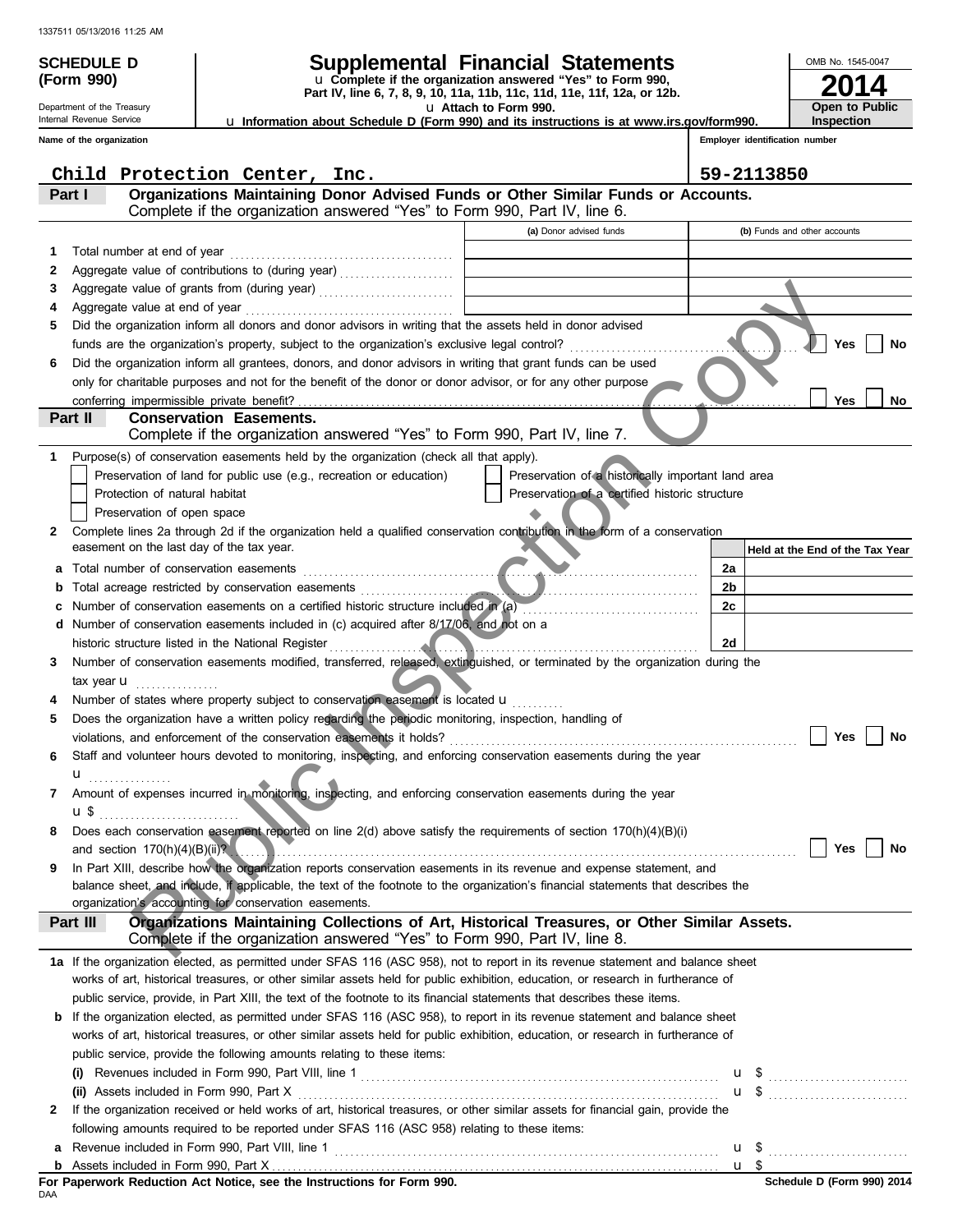|   | Schedule D (Form 990) 2014 $\,$ Child Protection Center, Inc.                                                                                                                                                                  |                                         |                                    |                    | 59-2113850                      |                | Page 2              |
|---|--------------------------------------------------------------------------------------------------------------------------------------------------------------------------------------------------------------------------------|-----------------------------------------|------------------------------------|--------------------|---------------------------------|----------------|---------------------|
|   | Organizations Maintaining Collections of Art, Historical Treasures, or Other Similar Assets (continued)<br>Part III                                                                                                            |                                         |                                    |                    |                                 |                |                     |
| 3 | Using the organization's acquisition, accession, and other records, check any of the following that are a significant use of its<br>collection items (check all that apply):                                                   |                                         |                                    |                    |                                 |                |                     |
| a | Public exhibition                                                                                                                                                                                                              | d                                       | Loan or exchange programs          |                    |                                 |                |                     |
| b | Scholarly research                                                                                                                                                                                                             | е                                       |                                    |                    |                                 |                |                     |
| c | Preservation for future generations                                                                                                                                                                                            |                                         |                                    |                    |                                 |                |                     |
|   | Provide a description of the organization's collections and explain how they further the organization's exempt purpose in Part                                                                                                 |                                         |                                    |                    |                                 |                |                     |
|   | XIII.                                                                                                                                                                                                                          |                                         |                                    |                    |                                 |                |                     |
| 5 | During the year, did the organization solicit or receive donations of art, historical treasures, or other similar                                                                                                              |                                         |                                    |                    |                                 |                |                     |
|   | assets to be sold to raise funds rather than to be maintained as part of the organization's collection?                                                                                                                        |                                         |                                    |                    |                                 | <b>Yes</b>     | No                  |
|   | Part IV<br><b>Escrow and Custodial Arrangements.</b>                                                                                                                                                                           |                                         |                                    |                    |                                 |                |                     |
|   | Complete if the organization answered "Yes" to Form 990, Part IV, line 9, or reported an amount on Form<br>990, Part X, line 21.                                                                                               |                                         |                                    |                    |                                 |                |                     |
|   | 1a Is the organization an agent, trustee, custodian or other intermediary for contributions or other assets not                                                                                                                |                                         |                                    |                    |                                 |                |                     |
|   |                                                                                                                                                                                                                                |                                         |                                    |                    |                                 | <b>Yes</b>     | No                  |
|   | b If "Yes," explain the arrangement in Part XIII and complete the following table:                                                                                                                                             |                                         |                                    |                    |                                 |                |                     |
|   |                                                                                                                                                                                                                                |                                         |                                    |                    |                                 | Amount         |                     |
| c |                                                                                                                                                                                                                                |                                         |                                    |                    | 1c                              |                |                     |
|   | Additions during the year contact and according the year contact the set of the set of the set of the set of the set of the set of the set of the set of the set of the set of the set of the set of the set of the set of the |                                         |                                    |                    | 1 <sub>d</sub>                  |                |                     |
|   | Distributions during the year manufactured and contact the year manufactured with the year manufactured with the state of the state of the state of the state of the state of the state of the state of the state of the state |                                         |                                    |                    | 1e                              |                |                     |
|   |                                                                                                                                                                                                                                |                                         |                                    |                    | 1f                              |                |                     |
|   | 2a Did the organization include an amount on Form 990, Part X, line 21, for escrow or custodial account liability?                                                                                                             |                                         |                                    |                    |                                 | <b>Yes</b>     | <b>No</b>           |
|   | <b>b</b> If "Yes," explain the arrangement in Part XIII. Check here if the explanation has been provided in Part XIII                                                                                                          |                                         |                                    |                    |                                 |                |                     |
|   | <b>Endowment Funds.</b><br><b>Part V</b>                                                                                                                                                                                       |                                         |                                    |                    |                                 |                |                     |
|   | Complete if the organization answered "Yes" to Form 990, Part IV, line 10.                                                                                                                                                     |                                         |                                    |                    |                                 |                |                     |
|   |                                                                                                                                                                                                                                | (a) Current year                        | (b) Prior year                     | (c) Two years back | (d) Three years back            |                | (e) Four years back |
|   | <b>1a</b> Beginning of year balance                                                                                                                                                                                            |                                         |                                    |                    |                                 |                |                     |
|   | <b>b</b> Contributions                                                                                                                                                                                                         | 489,995                                 |                                    |                    |                                 |                |                     |
|   | c Net investment earnings, gains, and                                                                                                                                                                                          |                                         |                                    |                    |                                 |                |                     |
|   |                                                                                                                                                                                                                                | 108                                     |                                    |                    |                                 |                |                     |
|   | d Grants or scholarships                                                                                                                                                                                                       |                                         |                                    |                    |                                 |                |                     |
|   | e Other expenditures for facilities and                                                                                                                                                                                        |                                         |                                    |                    |                                 |                |                     |
|   |                                                                                                                                                                                                                                |                                         |                                    |                    |                                 |                |                     |
|   | f Administrative expenses                                                                                                                                                                                                      |                                         |                                    |                    |                                 |                |                     |
|   | End of year balance                                                                                                                                                                                                            | 490,103                                 |                                    |                    |                                 |                |                     |
|   | 2 Provide the estimated percentage of the current year end balance (line 1g, column (a)) held as:                                                                                                                              |                                         |                                    |                    |                                 |                |                     |
|   | a Board designated or quasi-endowment u 100.00 %                                                                                                                                                                               |                                         |                                    |                    |                                 |                |                     |
|   | <b>b</b> Permanent endowment <b>u</b>                                                                                                                                                                                          |                                         |                                    |                    |                                 |                |                     |
|   | c Temporarily restricted endowment u                                                                                                                                                                                           | %                                       |                                    |                    |                                 |                |                     |
|   | The percentages in lines 2a, 2b, and 2c should equal 100%.                                                                                                                                                                     |                                         |                                    |                    |                                 |                |                     |
|   | 3a Are there endowment funds not in the possession of the organization that are held and administered for the                                                                                                                  |                                         |                                    |                    |                                 |                |                     |
|   | organization by:                                                                                                                                                                                                               |                                         |                                    |                    |                                 |                | <b>Yes</b><br>No    |
|   | (i) unrelated organizations                                                                                                                                                                                                    |                                         |                                    |                    |                                 | 3a(i)          | x                   |
|   | (ii) related organizations                                                                                                                                                                                                     |                                         |                                    |                    |                                 | 3a(ii)         | x                   |
|   |                                                                                                                                                                                                                                |                                         |                                    |                    |                                 | 3b             |                     |
|   | Describe in Part XIII the intended uses of the organization's endowment funds.                                                                                                                                                 |                                         |                                    |                    |                                 |                |                     |
|   | Land, Buildings, and Equipment.<br>Part VI                                                                                                                                                                                     |                                         |                                    |                    |                                 |                |                     |
|   | Complete if the organization answered "Yes" to Form 990, Part IV, line 11a. See Form 990, Part X, line 10.                                                                                                                     |                                         |                                    |                    |                                 |                |                     |
|   | Description of property                                                                                                                                                                                                        | (a) Cost or other basis<br>(investment) | (b) Cost or other basis<br>(other) |                    | (c) Accumulated<br>depreciation | (d) Book value |                     |
|   |                                                                                                                                                                                                                                |                                         |                                    |                    |                                 |                |                     |
|   | <b>1a</b> Land                                                                                                                                                                                                                 |                                         |                                    | 4,084,435          | 598,114                         |                | 3,486,321           |
| b |                                                                                                                                                                                                                                |                                         |                                    |                    |                                 |                |                     |
|   | Leasehold improvements                                                                                                                                                                                                         |                                         |                                    | 471,636            | 324,708                         |                | 146,928             |
|   |                                                                                                                                                                                                                                |                                         |                                    | 178,142            | 129,740                         |                | 48,402              |
|   | e Other<br>Total. Add lines 1a through 1e. (Column (d) must equal Form 990, Part X, column (B), line 10c.)                                                                                                                     |                                         |                                    |                    |                                 |                | 3,681,651           |
|   |                                                                                                                                                                                                                                |                                         |                                    |                    | u                               |                |                     |

**Schedule D (Form 990) 2014**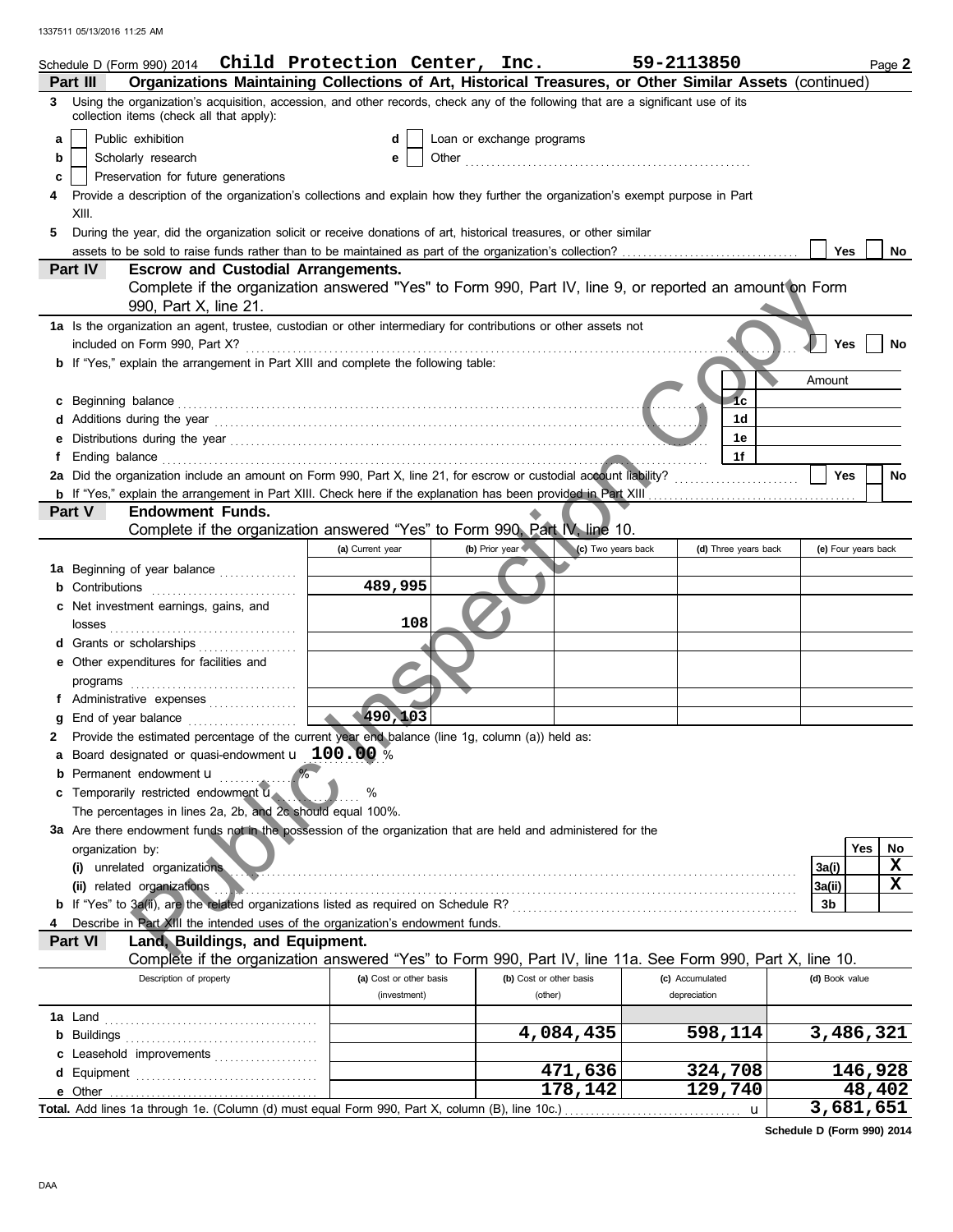|                           | Schedule D (Form 990) 2014 Child Protection Center, Inc.             |                 |                | 59-2113850                                                                                                 | Page 3         |
|---------------------------|----------------------------------------------------------------------|-----------------|----------------|------------------------------------------------------------------------------------------------------------|----------------|
| Part VII                  | <b>Investments-Other Securities.</b>                                 |                 |                |                                                                                                            |                |
|                           |                                                                      |                 |                | Complete if the organization answered "Yes" to Form 990, Part IV, line 11b. See Form 990, Part X, line 12. |                |
|                           | (a) Description of security or category                              |                 | (b) Book value | (c) Method of valuation:                                                                                   |                |
|                           | (including name of security)                                         |                 |                | Cost or end-of-year market value                                                                           |                |
| (1) Financial derivatives |                                                                      |                 |                |                                                                                                            |                |
|                           |                                                                      |                 |                |                                                                                                            |                |
| $(3)$ Other               |                                                                      |                 |                |                                                                                                            |                |
| (A)                       |                                                                      |                 |                |                                                                                                            |                |
| (B)                       |                                                                      |                 |                |                                                                                                            |                |
| (C)                       |                                                                      |                 |                |                                                                                                            |                |
| (D)                       |                                                                      |                 |                |                                                                                                            |                |
| (E)                       |                                                                      |                 |                |                                                                                                            |                |
| (F)                       |                                                                      |                 |                |                                                                                                            |                |
| (G)                       |                                                                      |                 |                |                                                                                                            |                |
| (H)                       |                                                                      |                 |                |                                                                                                            |                |
|                           | Total. (Column (b) must equal Form 990, Part X, col. (B) line 12.) u |                 |                |                                                                                                            |                |
| Part VIII                 | Investments-Program Related.                                         |                 |                |                                                                                                            |                |
|                           |                                                                      |                 |                | Complete if the organization answered "Yes" to Form 990, Part IV, line 11c. See Form 990, Part X, line 13. |                |
|                           | (a) Description of investment                                        |                 | (b) Book value | (c) Method of valuation:                                                                                   |                |
|                           |                                                                      |                 |                | Cost or end-of-year market value                                                                           |                |
| (1)                       |                                                                      |                 |                |                                                                                                            |                |
| (2)                       |                                                                      |                 |                |                                                                                                            |                |
| (3)                       |                                                                      |                 |                |                                                                                                            |                |
| (4)                       |                                                                      |                 |                |                                                                                                            |                |
| (5)                       |                                                                      |                 |                |                                                                                                            |                |
| (6)                       |                                                                      |                 |                |                                                                                                            |                |
| (7)                       |                                                                      |                 |                |                                                                                                            |                |
| (8)                       |                                                                      |                 |                |                                                                                                            |                |
| (9)                       |                                                                      |                 |                |                                                                                                            |                |
|                           | Total. (Column (b) must equal Form 990, Part X, col. (B) line 13.) u |                 |                |                                                                                                            |                |
| Part IX                   | Other Assets.                                                        |                 |                |                                                                                                            |                |
|                           |                                                                      |                 |                | Complete if the organization answered "Yes" to Form 990, Part IV, line 11d. See Form 990, Part X, line 15. |                |
|                           |                                                                      | (a) Description |                |                                                                                                            | (b) Book value |
| (1)                       |                                                                      |                 |                |                                                                                                            |                |
| (2)                       |                                                                      |                 |                |                                                                                                            |                |
| (3)                       |                                                                      |                 |                |                                                                                                            |                |
| (4)                       |                                                                      |                 |                |                                                                                                            |                |
| (5)                       |                                                                      |                 |                |                                                                                                            |                |
| (6)                       |                                                                      |                 |                |                                                                                                            |                |
| (7)                       |                                                                      |                 |                |                                                                                                            |                |
| (8)                       |                                                                      |                 |                |                                                                                                            |                |
| (9)                       |                                                                      |                 |                |                                                                                                            |                |
|                           | Total. (Column (b) must equal Form 990, Part X, col. (B) line 15.)   |                 |                | u                                                                                                          |                |
| Part X                    | Other Liabilities.                                                   |                 |                |                                                                                                            |                |
|                           |                                                                      |                 |                | Complete if the organization answered "Yes" to Form 990, Part IV, line 11e or 11f. See Form 990, Part X,   |                |
|                           | line 25.                                                             |                 |                |                                                                                                            |                |
| $\mathbf 1$ .             | (a) Description of liability                                         |                 | (b) Book value |                                                                                                            |                |
| (1)                       | Federal income taxes                                                 |                 |                |                                                                                                            |                |
| (2)                       |                                                                      |                 |                |                                                                                                            |                |
| (3)                       |                                                                      |                 |                |                                                                                                            |                |
| (4)                       |                                                                      |                 |                |                                                                                                            |                |
| (5)                       |                                                                      |                 |                |                                                                                                            |                |
| (6)                       |                                                                      |                 |                |                                                                                                            |                |
| (7)                       |                                                                      |                 |                |                                                                                                            |                |
| (8)                       |                                                                      |                 |                |                                                                                                            |                |
| (9)                       |                                                                      |                 |                |                                                                                                            |                |

Total. (Column (b) must equal Form 990, Part X, col. (B) line 25.) **u** 

Liability for uncertain tax positions. In Part XIII, provide the text of the footnote to the organization's financial statements that reports the **2.** organization's liability for uncertain tax positions under FIN 48 (ASC 740). Check here if the text of the footnote has been provided in Part XIII

| 9-2113850 |  |  |  |  |  |  |  |
|-----------|--|--|--|--|--|--|--|
|-----------|--|--|--|--|--|--|--|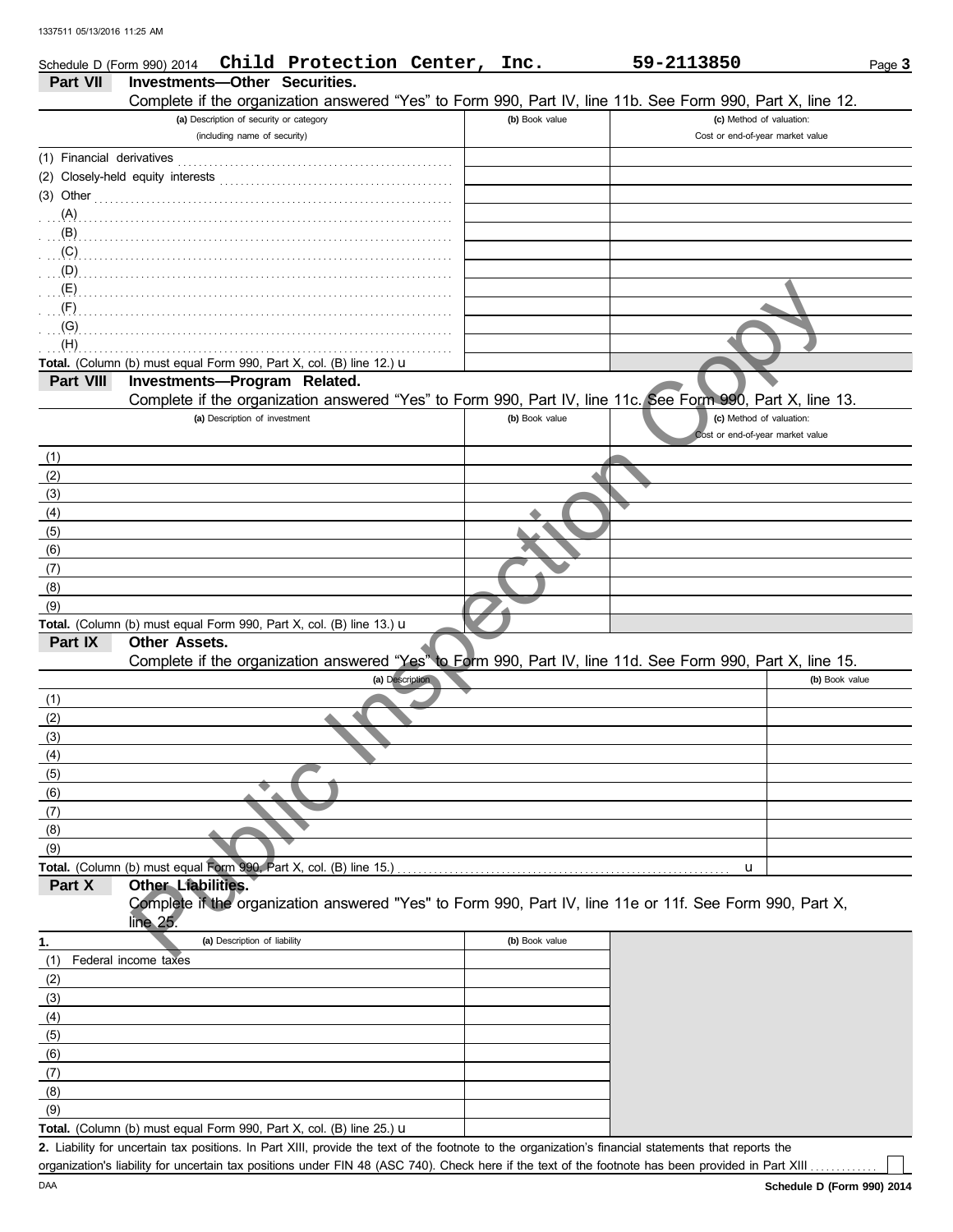|        | Schedule D (Form 990) 2014 Child Protection Center, Inc.                                                                                                                                                                                                                                             |                | 59-2113850 |                      | Page 4                 |
|--------|------------------------------------------------------------------------------------------------------------------------------------------------------------------------------------------------------------------------------------------------------------------------------------------------------|----------------|------------|----------------------|------------------------|
|        | Reconciliation of Revenue per Audited Financial Statements With Revenue per Return.<br>Part XI                                                                                                                                                                                                       |                |            |                      |                        |
|        | Complete if the organization answered "Yes" to Form 990, Part IV, line 12a.                                                                                                                                                                                                                          |                |            |                      |                        |
| 1      | Total revenue, gains, and other support per audited financial statements                                                                                                                                                                                                                             |                |            | 1                    | 2,728,228              |
| 2      | Amounts included on line 1 but not on Form 990, Part VIII, line 12:                                                                                                                                                                                                                                  | 2a             |            |                      |                        |
| а<br>b |                                                                                                                                                                                                                                                                                                      | 2 <sub>b</sub> | 1,561      |                      |                        |
| c      |                                                                                                                                                                                                                                                                                                      | 2c             |            |                      |                        |
| d      |                                                                                                                                                                                                                                                                                                      | 2d             | 25,350     |                      |                        |
| е      | Add lines 2a through 2d [11] Additional Additional Additional Additional Additional Additional Additional Additional Additional Additional Additional Additional Additional Additional Additional Additional Additional Additi                                                                       |                |            | 2e                   | 26,911                 |
| З      |                                                                                                                                                                                                                                                                                                      |                |            | 3                    | $\overline{2,701,317}$ |
|        | Amounts included on Form 990, Part VIII, line 12, but not on line 1:                                                                                                                                                                                                                                 |                |            |                      |                        |
| а      |                                                                                                                                                                                                                                                                                                      | 4а             |            |                      |                        |
| b      |                                                                                                                                                                                                                                                                                                      | 4b             |            |                      |                        |
|        | Add lines 4a and 4b                                                                                                                                                                                                                                                                                  |                |            | 4c<br>$\sqrt{5}$     | 2,701,317              |
|        | Reconciliation of Expenses per Audited Financial Statements With Expenses per Return.<br>Part XII                                                                                                                                                                                                    |                |            |                      |                        |
|        | Complete if the organization answered "Yes" to Form 990, Part IV, line 12a.                                                                                                                                                                                                                          |                |            |                      |                        |
|        | Total expenses and losses per audited financial statements                                                                                                                                                                                                                                           |                |            | $\blacktriangleleft$ | 2,129,347              |
| 2      | Amounts included on line 1 but not on Form 990, Part IX, line 25:                                                                                                                                                                                                                                    |                |            |                      |                        |
|        |                                                                                                                                                                                                                                                                                                      | 2a             | 1,561      |                      |                        |
|        |                                                                                                                                                                                                                                                                                                      | 2 <sub>b</sub> |            |                      |                        |
|        | Other losses                                                                                                                                                                                                                                                                                         | 2c             |            |                      |                        |
| d      |                                                                                                                                                                                                                                                                                                      | 2d             | 25,350     |                      |                        |
| е      |                                                                                                                                                                                                                                                                                                      |                |            | 2e                   | 26,911                 |
| З      |                                                                                                                                                                                                                                                                                                      |                |            | 3                    | 2,102,436              |
|        | Amounts included on Form 990, Part IX, line 25, but not on line 1:                                                                                                                                                                                                                                   |                |            |                      |                        |
| а<br>b | Investment expenses not included on Form 990, Part VIII, line 7b [<br>Other (Describe in Part XIII.) [11] [2010] [2010] [2010] [2010] [2010] [2010] [2010] [2010] [2010] [2010] [2010] [2010] [2010] [2010] [2010] [2010] [2010] [2010] [2010] [2010] [2010] [2010] [2010] [2010] [2010] [2010] [201 | Aa<br>4b       |            |                      |                        |
|        | c Add lines 4a and 4b                                                                                                                                                                                                                                                                                |                |            | 4c                   |                        |
|        | Total expenses. Add lines 3 and 4c. (This must equal Form 990, Part I, line 18.)                                                                                                                                                                                                                     |                |            | 5                    | 2,102,436              |
|        | Part XIII Supplemental Information.                                                                                                                                                                                                                                                                  |                |            |                      |                        |
|        | Provide the descriptions required for Part II, lines 3, 5, and 9; Part III, lines 1a and 4; Part IV, lines 1b and 2b; Part V, line 4; Part X, line                                                                                                                                                   |                |            |                      |                        |
|        | 2; Part XI, lines 2d and 4b; and Part XII, lines 2d and 4b. Also complete this part to provide any additional information.                                                                                                                                                                           |                |            |                      |                        |
|        | Part V, Line 4 - Intended Uses for Endowment Funds                                                                                                                                                                                                                                                   |                |            |                      |                        |
|        | The Center has an overall goal to increase the endowment to approximately                                                                                                                                                                                                                            |                |            |                      |                        |
|        |                                                                                                                                                                                                                                                                                                      |                |            |                      |                        |
|        | \$3 million. Endowment funds shall be used to provide perpetual financial                                                                                                                                                                                                                            |                |            |                      |                        |
|        | support to the Center.                                                                                                                                                                                                                                                                               |                |            |                      |                        |
|        |                                                                                                                                                                                                                                                                                                      |                |            |                      |                        |
|        |                                                                                                                                                                                                                                                                                                      |                |            |                      |                        |
|        |                                                                                                                                                                                                                                                                                                      |                |            |                      |                        |
|        | The endowment fund principal will be invested in perpetuity and a portion                                                                                                                                                                                                                            |                |            |                      |                        |
|        | of the earnings based on the spending policy approved by the board of                                                                                                                                                                                                                                |                |            |                      |                        |
|        | directors may be available for support of the Center's programs. The                                                                                                                                                                                                                                 |                |            |                      |                        |
|        | board of directors must approve any invasion of principal.                                                                                                                                                                                                                                           |                |            |                      |                        |
|        |                                                                                                                                                                                                                                                                                                      |                |            |                      |                        |
|        |                                                                                                                                                                                                                                                                                                      |                |            |                      |                        |
|        |                                                                                                                                                                                                                                                                                                      |                |            |                      |                        |
|        | Part XI, Line 2d - Revenue Amounts Included in Financials - Other                                                                                                                                                                                                                                    |                |            |                      |                        |
|        | Rental Expenses                                                                                                                                                                                                                                                                                      |                | \$.        |                      | 23,350                 |
|        |                                                                                                                                                                                                                                                                                                      |                |            |                      |                        |
|        | Bad Debt Expense                                                                                                                                                                                                                                                                                     |                | \$         |                      | 2,000                  |
|        |                                                                                                                                                                                                                                                                                                      |                |            |                      |                        |
|        |                                                                                                                                                                                                                                                                                                      |                |            |                      |                        |
|        | Part XII, Line 2d - Expense Amounts Included in Financials - Other                                                                                                                                                                                                                                   |                |            |                      |                        |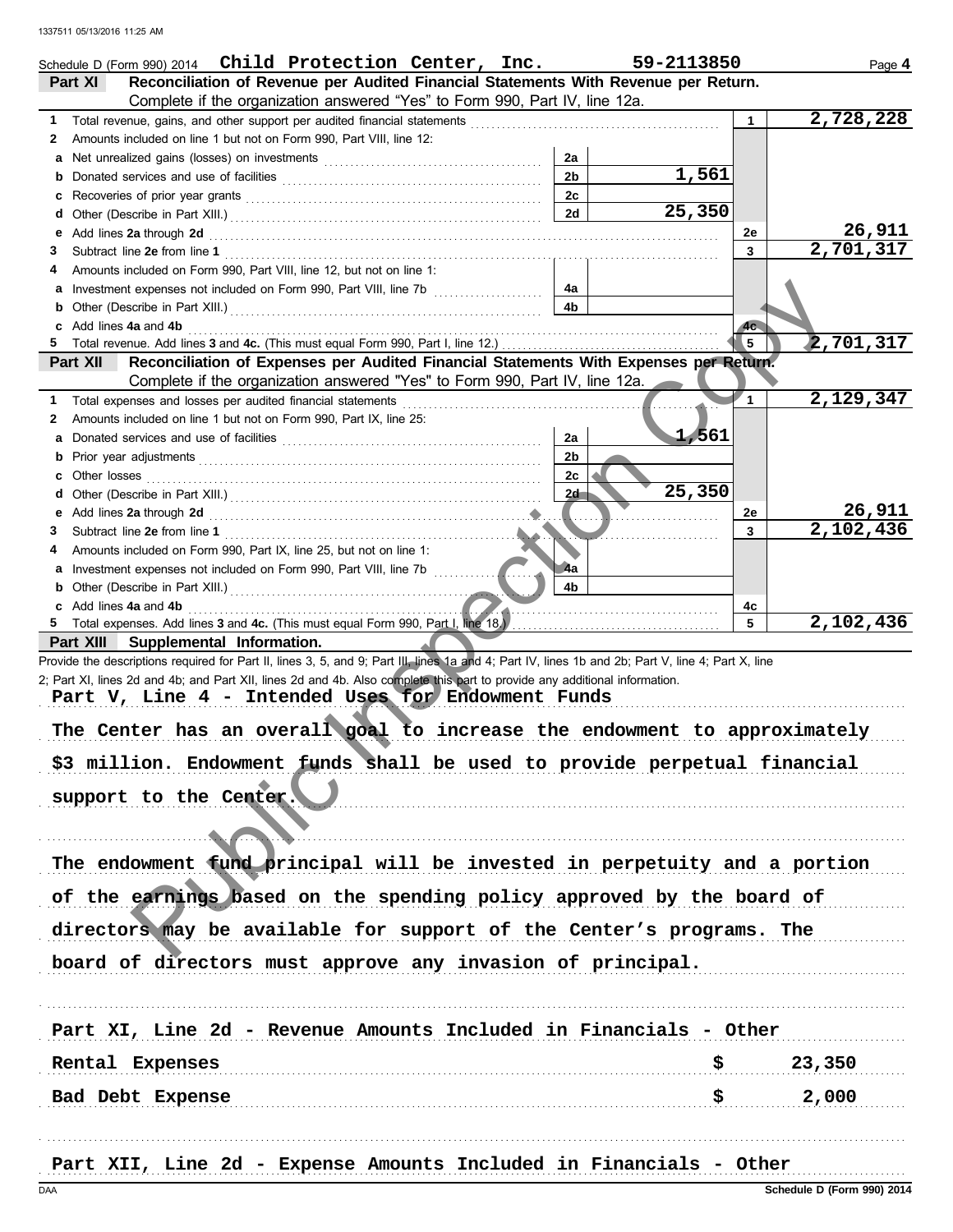| Child Protection Center, Inc.<br>Schedule D (Form 990) 2014          | 59-2113850 | Page 5 |
|----------------------------------------------------------------------|------------|--------|
| Supplemental Information (continued)<br>Part XIII<br>Rental Expenses | \$         | 23,350 |
|                                                                      |            |        |
| Bad Debt Expense                                                     | \$         | 2,000  |
|                                                                      |            |        |
|                                                                      |            |        |
|                                                                      |            |        |
|                                                                      |            |        |
|                                                                      |            |        |
|                                                                      |            |        |
|                                                                      |            |        |
|                                                                      |            |        |
|                                                                      |            |        |
|                                                                      |            |        |
|                                                                      |            |        |
|                                                                      |            |        |
|                                                                      |            |        |
|                                                                      |            |        |
|                                                                      |            |        |
|                                                                      |            |        |
|                                                                      |            |        |
|                                                                      |            | .      |
|                                                                      |            |        |
|                                                                      |            | .      |
|                                                                      |            |        |
|                                                                      |            |        |
|                                                                      |            |        |
|                                                                      |            |        |
|                                                                      |            |        |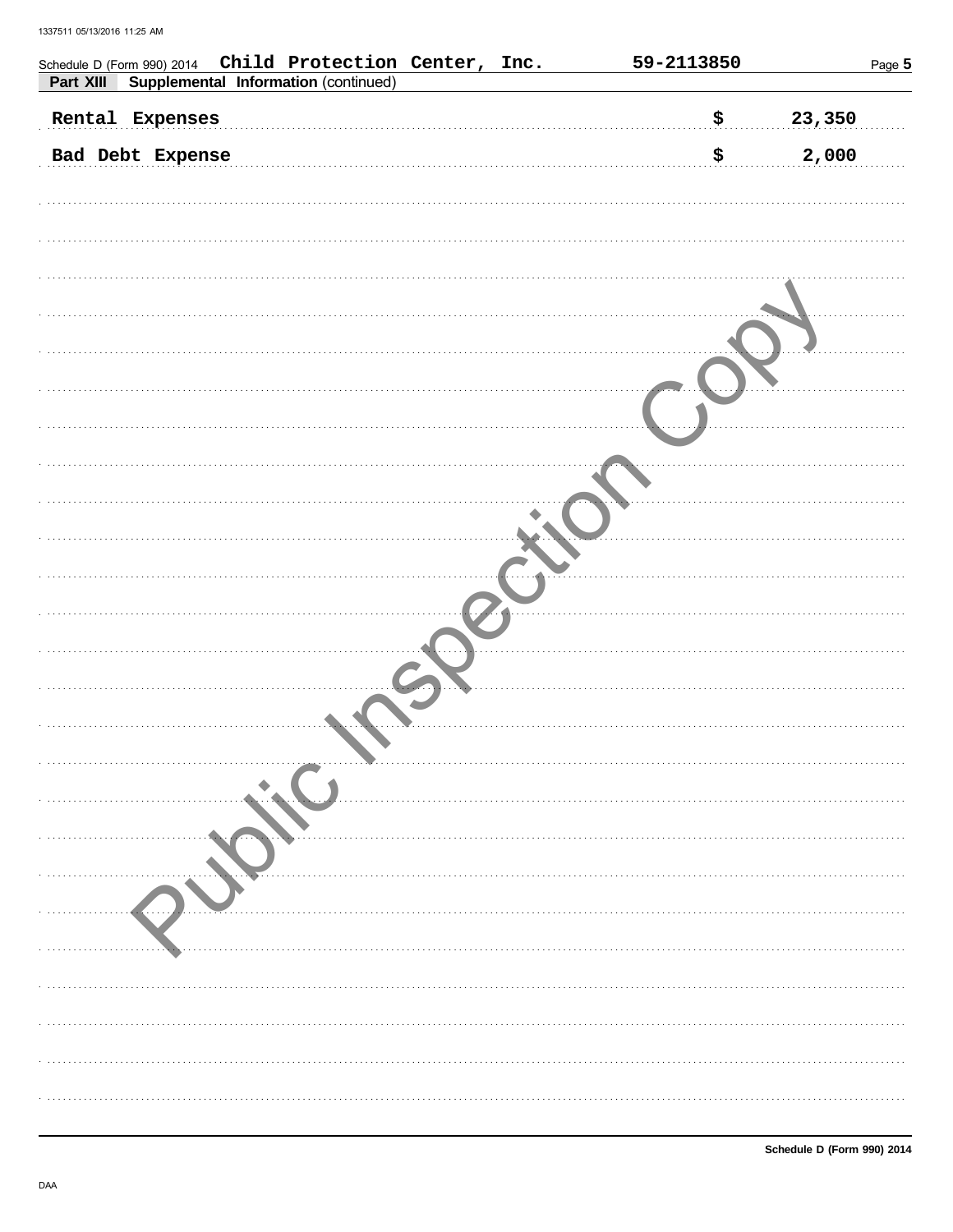| <b>SCHEDULE G</b>                                      | Supplemental Information Regarding Fundraising or Gaming Activities                                                                                                                                                                                                                                                                                                                                                                    |                                                                  |                                   |                                                                                                     |                                              | OMB No. 1545-0047                |
|--------------------------------------------------------|----------------------------------------------------------------------------------------------------------------------------------------------------------------------------------------------------------------------------------------------------------------------------------------------------------------------------------------------------------------------------------------------------------------------------------------|------------------------------------------------------------------|-----------------------------------|-----------------------------------------------------------------------------------------------------|----------------------------------------------|----------------------------------|
| (Form 990 or 990-EZ)                                   |                                                                                                                                                                                                                                                                                                                                                                                                                                        | organization entered more than \$15,000 on Form 990-EZ, line 6a. |                                   | Complete if the organization answered "Yes" to Form 990, Part IV, lines 17, 18, or 19, or if the    |                                              |                                  |
| Department of the Treasury<br>Internal Revenue Service |                                                                                                                                                                                                                                                                                                                                                                                                                                        | LI Attach to Form 990 or Form 990-EZ.                            |                                   | U Information about Schedule G (Form 990 or 990-EZ) and its instructions is at www.irs.gov/form990. |                                              | Open to Public                   |
| Name of the organization                               | Child Protection Center, Inc.                                                                                                                                                                                                                                                                                                                                                                                                          |                                                                  |                                   |                                                                                                     | Employer identification number<br>59-2113850 | Inspection                       |
| Part I                                                 | Fundraising Activities. Complete if the organization answered "Yes" to Form 990, Part IV, line 17.                                                                                                                                                                                                                                                                                                                                     |                                                                  |                                   |                                                                                                     |                                              |                                  |
|                                                        | Form 990-EZ filers are not required to complete this part.                                                                                                                                                                                                                                                                                                                                                                             |                                                                  |                                   |                                                                                                     |                                              |                                  |
| 1                                                      | Indicate whether the organization raised funds through any of the following activities. Check all that apply.                                                                                                                                                                                                                                                                                                                          |                                                                  |                                   |                                                                                                     |                                              |                                  |
| Mail solicitations<br>a                                |                                                                                                                                                                                                                                                                                                                                                                                                                                        | e                                                                |                                   | Solicitation of non-government grants                                                               |                                              |                                  |
| Internet and email solicitations<br>b                  |                                                                                                                                                                                                                                                                                                                                                                                                                                        | f                                                                | Solicitation of government grants |                                                                                                     |                                              |                                  |
| Phone solicitations<br>c                               |                                                                                                                                                                                                                                                                                                                                                                                                                                        | g                                                                | Special fundraising events        |                                                                                                     |                                              |                                  |
| In-person solicitations<br>d                           |                                                                                                                                                                                                                                                                                                                                                                                                                                        |                                                                  |                                   |                                                                                                     |                                              |                                  |
|                                                        | 2a Did the organization have a written or oral agreement with any individual (including officers, directors, trustees<br>or key employees listed in Form 990, Part VII) or entity in connection with professional fundraising services?<br>b If "Yes," list the ten highest paid individuals or entities (fundraisers) pursuant to agreements under which the fundraiser is to be<br>compensated at least \$5,000 by the organization. |                                                                  |                                   |                                                                                                     |                                              | <b>No</b><br>Yes                 |
|                                                        |                                                                                                                                                                                                                                                                                                                                                                                                                                        |                                                                  | (iii) Did fund-<br>raiser have    |                                                                                                     | (v) Amount paid to                           | (vi) Amount paid to              |
|                                                        | (i) Name and address of individual<br>or entity (fundraiser)                                                                                                                                                                                                                                                                                                                                                                           | (ii) Activity                                                    | custody or<br>control of          | (iv) Gross receipts<br>from activity                                                                | (or retained by)<br>fundraiser listed in     | (or retained by)<br>organization |
|                                                        |                                                                                                                                                                                                                                                                                                                                                                                                                                        |                                                                  | contributions?                    |                                                                                                     | col. (i)                                     |                                  |
| 1                                                      |                                                                                                                                                                                                                                                                                                                                                                                                                                        |                                                                  | Yes l<br>No                       |                                                                                                     |                                              |                                  |
| 2                                                      |                                                                                                                                                                                                                                                                                                                                                                                                                                        |                                                                  |                                   |                                                                                                     |                                              |                                  |
| 3                                                      |                                                                                                                                                                                                                                                                                                                                                                                                                                        |                                                                  |                                   |                                                                                                     |                                              |                                  |
| 4                                                      |                                                                                                                                                                                                                                                                                                                                                                                                                                        |                                                                  |                                   |                                                                                                     |                                              |                                  |
| 5                                                      |                                                                                                                                                                                                                                                                                                                                                                                                                                        |                                                                  |                                   |                                                                                                     |                                              |                                  |
| 6                                                      |                                                                                                                                                                                                                                                                                                                                                                                                                                        |                                                                  |                                   |                                                                                                     |                                              |                                  |
| 7                                                      |                                                                                                                                                                                                                                                                                                                                                                                                                                        |                                                                  |                                   |                                                                                                     |                                              |                                  |
| 8                                                      |                                                                                                                                                                                                                                                                                                                                                                                                                                        |                                                                  |                                   |                                                                                                     |                                              |                                  |
|                                                        |                                                                                                                                                                                                                                                                                                                                                                                                                                        |                                                                  |                                   |                                                                                                     |                                              |                                  |
| 10                                                     |                                                                                                                                                                                                                                                                                                                                                                                                                                        |                                                                  |                                   |                                                                                                     |                                              |                                  |
| Total                                                  |                                                                                                                                                                                                                                                                                                                                                                                                                                        |                                                                  |                                   |                                                                                                     |                                              |                                  |
| 3<br>registration or licensing.                        | List all states in which the organization is registered or licensed to solicit contributions or has been notified it is exempt from                                                                                                                                                                                                                                                                                                    |                                                                  |                                   |                                                                                                     |                                              |                                  |
|                                                        |                                                                                                                                                                                                                                                                                                                                                                                                                                        |                                                                  |                                   |                                                                                                     |                                              |                                  |

.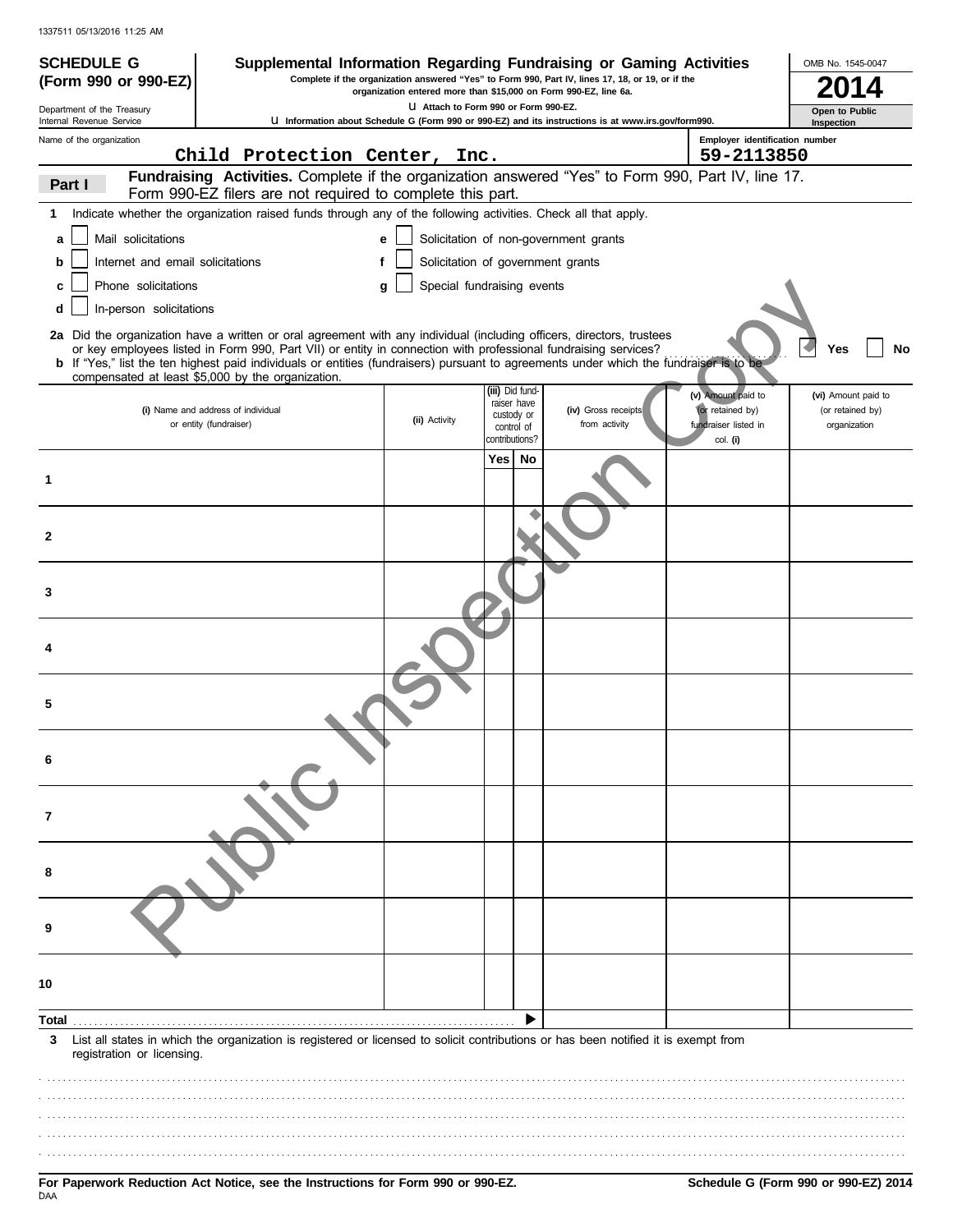| 1337511 05/13/2016 11:25 AM |  |
|-----------------------------|--|
|                             |  |

|                        |          |                              |                                                                                                                                    | Schedule G (Form 990 or 990-EZ) 2014 $\hbox{\bf Child Protection Center}$ , $\hbox{\bf Inc.}$               | 59-2113850        | Page 2                                              |
|------------------------|----------|------------------------------|------------------------------------------------------------------------------------------------------------------------------------|-------------------------------------------------------------------------------------------------------------|-------------------|-----------------------------------------------------|
|                        | Part II  |                              |                                                                                                                                    | Fundraising Events. Complete if the organization answered "Yes" to Form 990, Part IV, line 18, or reported  |                   |                                                     |
|                        |          |                              | events with gross receipts greater than \$5,000.                                                                                   | more than \$15,000 of fundraising event contributions and gross income on Form 990-EZ, lines 1 and 6b. List |                   |                                                     |
|                        |          |                              | (a) Event #1                                                                                                                       | (b) Event $#2$                                                                                              | (c) Other events  |                                                     |
|                        |          |                              |                                                                                                                                    |                                                                                                             |                   | (d) Total events                                    |
|                        |          |                              | Blue Ties Event                                                                                                                    | Men, Whiskey &                                                                                              | $\mathbf{2}$      | (add col. (a) through                               |
|                        |          |                              | (event type)                                                                                                                       | (event type)                                                                                                | (total number)    | col. (c)                                            |
| Revenue                |          | 1 Gross receipts             | 445,668                                                                                                                            | 122,629                                                                                                     | 59,824            | 628,121                                             |
|                        |          | 2 Less: Contributions        | 413,569                                                                                                                            | 117,053                                                                                                     | 59,824            | 590,446                                             |
|                        |          | 3 Gross income (line 1 minus |                                                                                                                                    |                                                                                                             |                   |                                                     |
|                        |          |                              | 32,099                                                                                                                             | 5,576                                                                                                       |                   | 37,675                                              |
|                        |          | 4 Cash prizes                |                                                                                                                                    |                                                                                                             |                   |                                                     |
|                        |          | 5 Noncash prizes             |                                                                                                                                    |                                                                                                             |                   |                                                     |
|                        |          |                              |                                                                                                                                    |                                                                                                             |                   |                                                     |
| <b>Direct Expenses</b> |          | 6 Rent/facility costs        | 2,635                                                                                                                              | 6,920                                                                                                       | 5,466             | 15,021                                              |
|                        |          | 7 Food and beverages         |                                                                                                                                    |                                                                                                             |                   |                                                     |
|                        |          | 8 Entertainment              |                                                                                                                                    |                                                                                                             |                   |                                                     |
|                        |          | 9 Other direct expenses      | 45,405                                                                                                                             | 28,318                                                                                                      | 10,615            | 84,338                                              |
|                        |          |                              |                                                                                                                                    |                                                                                                             |                   |                                                     |
|                        |          |                              | 10 Direct expense summary. Add lines 4 through 9 in column (d)<br>11 Net income summary. Subtract line 10 from line 3, column (d). | .                                                                                                           |                   | 99,359<br>$-61,684$                                 |
|                        | Part III |                              |                                                                                                                                    | Gaming. Complete if the organization answered "Yes" to Form 990, Part IV, line 19, or reported more         |                   |                                                     |
|                        |          |                              | than \$15,000 on Form 990-EZ, line 6a.                                                                                             |                                                                                                             |                   |                                                     |
|                        |          |                              | (a) Bingo                                                                                                                          | (b) Pull tabs/instant<br>ingo/progressive bingo                                                             | (c) Other gaming  | (d) Total gaming (add<br>col. (a) through col. (c)) |
| Revenue                |          |                              |                                                                                                                                    |                                                                                                             |                   |                                                     |
|                        |          | 1 Gross revenue              |                                                                                                                                    |                                                                                                             |                   |                                                     |
|                        |          | 2 Cash prizes                |                                                                                                                                    |                                                                                                             |                   |                                                     |
| Expenses               |          | 3 Noncash prizes             |                                                                                                                                    |                                                                                                             |                   |                                                     |
|                        |          |                              |                                                                                                                                    |                                                                                                             |                   |                                                     |
| Direct                 |          | 4 Rent/facility costs        |                                                                                                                                    |                                                                                                             |                   |                                                     |
|                        |          | 5 Other direct expenses      |                                                                                                                                    |                                                                                                             |                   |                                                     |
|                        |          |                              | Yes<br>%                                                                                                                           | %<br>Yes                                                                                                    | %<br>Yes $\ldots$ |                                                     |
|                        |          | 6 Volunteer labor            | No                                                                                                                                 | No.                                                                                                         | No                |                                                     |
|                        |          |                              | 7 Direct expense summary. Add lines 2 through 5 in column (d)                                                                      |                                                                                                             |                   |                                                     |
|                        |          |                              |                                                                                                                                    |                                                                                                             |                   |                                                     |
|                        |          |                              |                                                                                                                                    |                                                                                                             |                   |                                                     |
| 9                      |          |                              |                                                                                                                                    |                                                                                                             |                   |                                                     |
|                        |          | <b>b</b> If "No," explain:   | a Is the organization licensed to conduct gaming activities in each of these states?                                               |                                                                                                             |                   | Yes<br>No                                           |
|                        |          |                              |                                                                                                                                    |                                                                                                             |                   |                                                     |
|                        |          | <b>b</b> If "Yes," explain:  |                                                                                                                                    |                                                                                                             |                   | Yes<br>No                                           |
|                        |          |                              |                                                                                                                                    |                                                                                                             |                   |                                                     |
|                        |          |                              |                                                                                                                                    |                                                                                                             |                   |                                                     |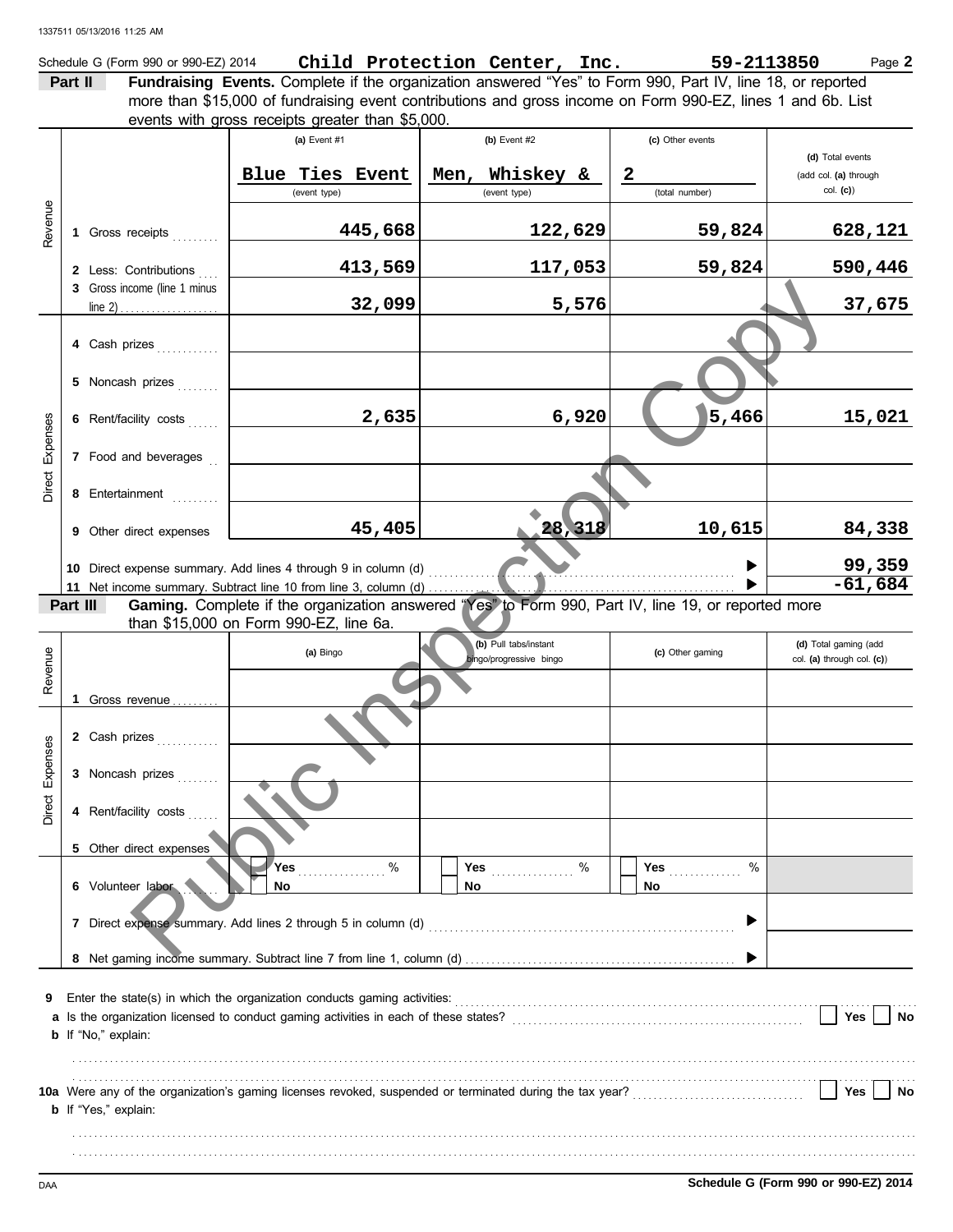|         | Schedule G (Form 990 or 990-EZ) 2014    Child Protection Center, Inc.                                                                                                                                                                                                                                                                            |          |                        |  | 59-2113850      | Page 3    |
|---------|--------------------------------------------------------------------------------------------------------------------------------------------------------------------------------------------------------------------------------------------------------------------------------------------------------------------------------------------------|----------|------------------------|--|-----------------|-----------|
| 11      | Does the organization conduct gaming activities with nonmembers?                                                                                                                                                                                                                                                                                 |          |                        |  |                 | No<br>Yes |
| 12      | Is the organization a grantor, beneficiary or trustee of a trust or a member of a partnership or other entity                                                                                                                                                                                                                                    |          |                        |  |                 |           |
|         |                                                                                                                                                                                                                                                                                                                                                  |          |                        |  |                 | Yes<br>No |
| 13      | Indicate the percentage of gaming activity conducted in:                                                                                                                                                                                                                                                                                         |          |                        |  | 13а             |           |
| a<br>b  | The organization's facility encouragement and the organization's facility encouragement of the organization's                                                                                                                                                                                                                                    |          |                        |  | 13 <sub>b</sub> | %<br>$\%$ |
| 14      | An outside facility <b>contained a set of the contract of the contract of the contract of the contract of the contract of the contract of the contract of the contract of the contract of the contract of the contract of the co</b><br>Enter the name and address of the person who prepares the organization's gaming/special events books and |          |                        |  |                 |           |
|         | records:                                                                                                                                                                                                                                                                                                                                         |          |                        |  |                 |           |
|         |                                                                                                                                                                                                                                                                                                                                                  |          |                        |  |                 |           |
|         | Address <b>u</b>                                                                                                                                                                                                                                                                                                                                 |          |                        |  |                 |           |
| 15a     | Does the organization have a contract with a third party from whom the organization receives gaming<br>revenue?                                                                                                                                                                                                                                  |          |                        |  |                 | No<br>Yes |
| b       |                                                                                                                                                                                                                                                                                                                                                  |          |                        |  |                 |           |
|         |                                                                                                                                                                                                                                                                                                                                                  |          |                        |  |                 |           |
|         | If "Yes," enter name and address of the third party:                                                                                                                                                                                                                                                                                             |          |                        |  |                 |           |
|         |                                                                                                                                                                                                                                                                                                                                                  |          |                        |  |                 |           |
|         |                                                                                                                                                                                                                                                                                                                                                  |          |                        |  |                 |           |
|         | Address <b>u</b>                                                                                                                                                                                                                                                                                                                                 |          |                        |  |                 |           |
| 16      | Gaming manager information:                                                                                                                                                                                                                                                                                                                      |          |                        |  |                 |           |
|         |                                                                                                                                                                                                                                                                                                                                                  |          |                        |  |                 |           |
|         |                                                                                                                                                                                                                                                                                                                                                  |          |                        |  |                 |           |
|         |                                                                                                                                                                                                                                                                                                                                                  |          |                        |  |                 |           |
|         | Director/officer                                                                                                                                                                                                                                                                                                                                 | Employee | Independent contractor |  |                 |           |
| 17      | Mandatory distributions:                                                                                                                                                                                                                                                                                                                         |          |                        |  |                 |           |
| a       | Is the organization required under state law to make charitable distributions from the gaming proceeds to                                                                                                                                                                                                                                        |          |                        |  |                 |           |
|         | retain the state gaming license?                                                                                                                                                                                                                                                                                                                 |          |                        |  |                 | Yes<br>No |
| b       | Enter the amount of distributions required under state law to be distributed to other exempt organizations or                                                                                                                                                                                                                                    |          |                        |  |                 |           |
|         | spent in the organization's own exempt activities during the tax year $\mathbf{u}$ \$                                                                                                                                                                                                                                                            |          |                        |  |                 |           |
| Part IV | Supplemental Information. Provide the explanations required by Part I, line 2b, columns (iii) and (v), and<br>Part III, lines 9, 9b, 10b, 15b, 15c, 16, and 17b, as applicable. Also provide any additional information (see<br>instructions).                                                                                                   |          |                        |  |                 |           |
|         |                                                                                                                                                                                                                                                                                                                                                  |          |                        |  |                 |           |
|         |                                                                                                                                                                                                                                                                                                                                                  |          |                        |  |                 |           |
|         |                                                                                                                                                                                                                                                                                                                                                  |          |                        |  |                 |           |
|         |                                                                                                                                                                                                                                                                                                                                                  |          |                        |  |                 |           |
|         |                                                                                                                                                                                                                                                                                                                                                  |          |                        |  |                 |           |
|         |                                                                                                                                                                                                                                                                                                                                                  |          |                        |  |                 |           |
|         |                                                                                                                                                                                                                                                                                                                                                  |          |                        |  |                 |           |
|         |                                                                                                                                                                                                                                                                                                                                                  |          |                        |  |                 |           |
|         |                                                                                                                                                                                                                                                                                                                                                  |          |                        |  |                 |           |
|         |                                                                                                                                                                                                                                                                                                                                                  |          |                        |  |                 |           |
|         |                                                                                                                                                                                                                                                                                                                                                  |          |                        |  |                 |           |
|         |                                                                                                                                                                                                                                                                                                                                                  |          |                        |  |                 |           |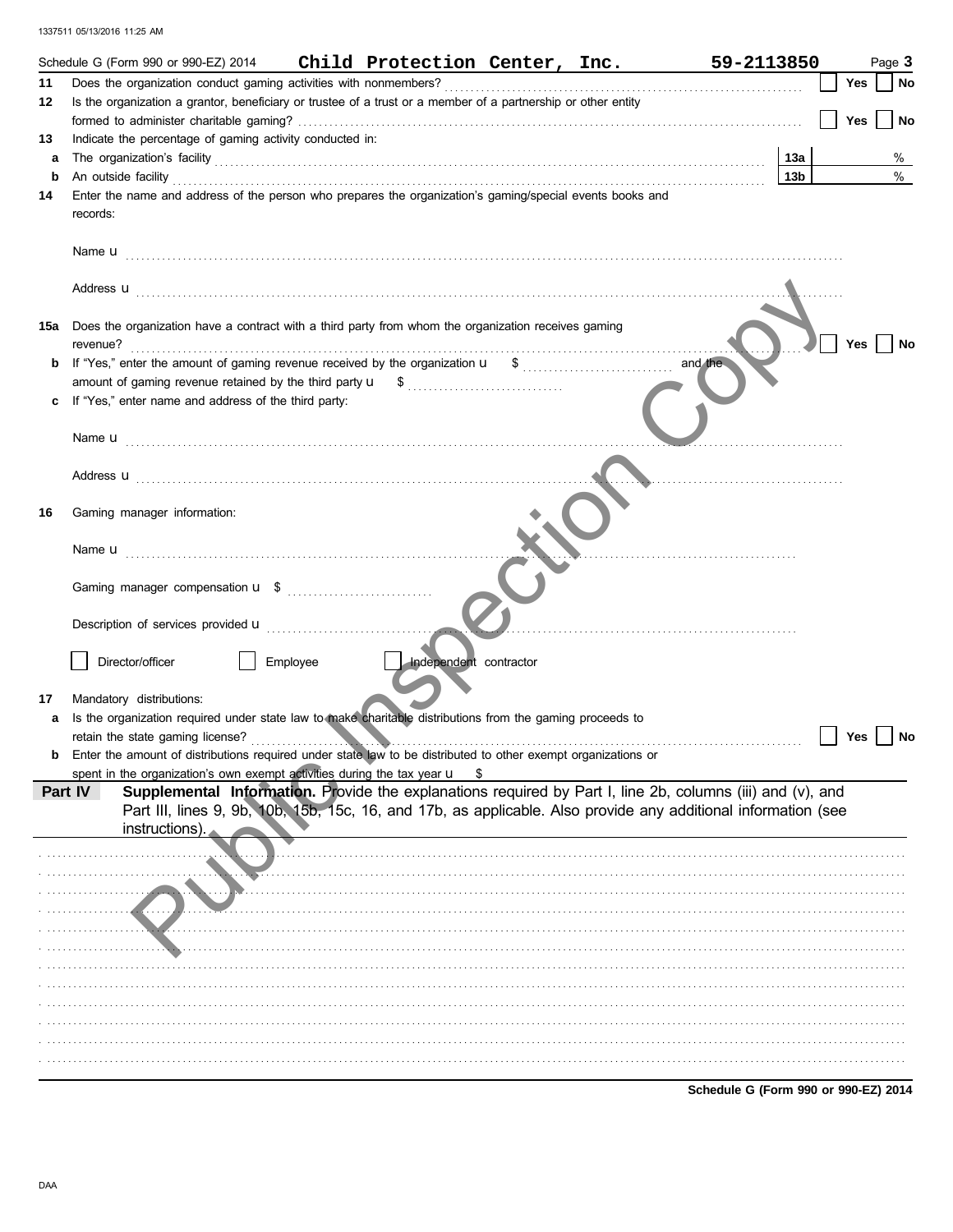|  | 1337511 05/13/2016 11:25 AM |  |  |
|--|-----------------------------|--|--|
|--|-----------------------------|--|--|

|              | 1337511 05/13/2016 11:25 AM                    |                                                                                       |                                                                                             |                                                                                                                     |                           |                       |                                |            |    |
|--------------|------------------------------------------------|---------------------------------------------------------------------------------------|---------------------------------------------------------------------------------------------|---------------------------------------------------------------------------------------------------------------------|---------------------------|-----------------------|--------------------------------|------------|----|
|              | <b>SCHEDULE M</b><br>(Form 990)                |                                                                                       |                                                                                             | <b>Noncash Contributions</b>                                                                                        |                           |                       | OMB No. 1545-0047              |            |    |
|              |                                                | La Complete if the organizations answered "Yes" on Form 990, Part IV, lines 29 or 30. |                                                                                             |                                                                                                                     |                           |                       |                                | 2014       |    |
|              | Department of the Treasury                     | <b>U</b> Attach to Form 990.                                                          |                                                                                             |                                                                                                                     |                           |                       | <b>Open To Public</b>          |            |    |
|              | Internal Revenue Service                       |                                                                                       |                                                                                             | La Information about Schedule M (Form 990) and its instructions is at www.irs.gov/form990.                          |                           |                       |                                | Inspection |    |
|              | Name of the organization                       |                                                                                       |                                                                                             |                                                                                                                     |                           |                       | Employer identification number |            |    |
|              |                                                |                                                                                       | Child Protection Center, Inc.                                                               |                                                                                                                     |                           |                       | 59-2113850                     |            |    |
|              | <b>Types of Property</b><br>Part I             |                                                                                       |                                                                                             |                                                                                                                     |                           |                       |                                |            |    |
|              |                                                | (a)                                                                                   | (b)                                                                                         | (c)<br>Noncash contribution                                                                                         |                           | (d)                   |                                |            |    |
|              |                                                | Check if                                                                              | Number of contributions or                                                                  | amounts reported on                                                                                                 |                           | Method of determining |                                |            |    |
|              |                                                | applicable                                                                            | items contributed                                                                           | Form 990, Part VIII, line 1g                                                                                        |                           |                       | noncash contribution amounts   |            |    |
| 1.           | Art - Works of art                             |                                                                                       |                                                                                             |                                                                                                                     |                           |                       |                                |            |    |
| $\mathbf{2}$ | Art - Historical treasures                     |                                                                                       |                                                                                             |                                                                                                                     |                           |                       |                                |            |    |
| 3            | Art - Fractional interests                     |                                                                                       |                                                                                             |                                                                                                                     |                           |                       |                                |            |    |
| 4            | Books and publications                         |                                                                                       |                                                                                             |                                                                                                                     |                           |                       |                                |            |    |
| 5            | Clothing and household                         |                                                                                       |                                                                                             |                                                                                                                     |                           |                       |                                |            |    |
|              |                                                | X                                                                                     | 1                                                                                           | 7,500                                                                                                               | Fair market               |                       | value                          |            |    |
| 6            | Cars and other vehicles                        |                                                                                       |                                                                                             |                                                                                                                     |                           |                       |                                |            |    |
| 7            | Boats and planes                               |                                                                                       |                                                                                             |                                                                                                                     |                           |                       |                                |            |    |
| 8<br>9       | Securities - Publicly traded                   |                                                                                       |                                                                                             |                                                                                                                     |                           |                       |                                |            |    |
| 10           | Securities - Closely held stock                |                                                                                       |                                                                                             |                                                                                                                     |                           |                       |                                |            |    |
| 11           | Securities - Partnership, LLC,                 |                                                                                       |                                                                                             |                                                                                                                     |                           |                       |                                |            |    |
|              | or trust interests                             | x                                                                                     | $\mathbf{2}$                                                                                |                                                                                                                     | 409,945 Fair market value |                       |                                |            |    |
| 12           | Securities - Miscellaneous                     |                                                                                       |                                                                                             |                                                                                                                     |                           |                       |                                |            |    |
| 13           | Qualified conservation                         |                                                                                       |                                                                                             |                                                                                                                     |                           |                       |                                |            |    |
|              | contribution - Historic                        |                                                                                       |                                                                                             |                                                                                                                     |                           |                       |                                |            |    |
|              |                                                |                                                                                       |                                                                                             |                                                                                                                     |                           |                       |                                |            |    |
| 14           | Qualified conservation                         |                                                                                       |                                                                                             |                                                                                                                     |                           |                       |                                |            |    |
|              | contribution - Other                           |                                                                                       |                                                                                             |                                                                                                                     |                           |                       |                                |            |    |
| 15           | Real estate - Residential                      |                                                                                       |                                                                                             |                                                                                                                     |                           |                       |                                |            |    |
| 16           | Real estate - Commercial                       |                                                                                       |                                                                                             |                                                                                                                     |                           |                       |                                |            |    |
| 17           | Real estate - Other                            |                                                                                       |                                                                                             |                                                                                                                     |                           |                       |                                |            |    |
| 18           |                                                |                                                                                       |                                                                                             |                                                                                                                     |                           |                       |                                |            |    |
| 19           | Food inventory                                 |                                                                                       |                                                                                             |                                                                                                                     |                           |                       |                                |            |    |
| 20           | Drugs and medical supplies                     |                                                                                       |                                                                                             |                                                                                                                     |                           |                       |                                |            |    |
| 21           | Taxidermy                                      |                                                                                       |                                                                                             |                                                                                                                     |                           |                       |                                |            |    |
| 22           | Historical artifacts                           |                                                                                       |                                                                                             |                                                                                                                     |                           |                       |                                |            |    |
| 23           | Scientific specimens                           |                                                                                       |                                                                                             |                                                                                                                     |                           |                       |                                |            |    |
| 24           | Archeological artifacts                        |                                                                                       |                                                                                             |                                                                                                                     |                           |                       |                                |            |    |
| 25           | Other u( Auction Items                         | $\mathbf{x}$                                                                          | $\mathbf 1$                                                                                 |                                                                                                                     | 6,000 Fair market value   |                       |                                |            |    |
| 26           |                                                |                                                                                       |                                                                                             |                                                                                                                     |                           |                       |                                |            |    |
| 27           | Other $\mathbf{u}$ (                           |                                                                                       |                                                                                             |                                                                                                                     |                           |                       |                                |            |    |
| 28           | Other $\mathbf{u}$ (                           |                                                                                       |                                                                                             |                                                                                                                     |                           |                       |                                |            |    |
| 29           |                                                |                                                                                       | Number of Forms 8283 received by the organization during the tax year for contributions for |                                                                                                                     |                           |                       |                                |            |    |
|              |                                                |                                                                                       | which the organization completed Form 8283, Part IV, Donee Acknowledgement                  |                                                                                                                     | 29                        |                       |                                |            |    |
|              |                                                |                                                                                       |                                                                                             |                                                                                                                     |                           |                       |                                | Yes        | No |
| 30a          |                                                |                                                                                       |                                                                                             | During the year, did the organization receive by contribution any property reported in Part I, lines 1 through      |                           |                       |                                |            |    |
|              |                                                |                                                                                       |                                                                                             | 28, that it must hold for at least three years from the date of the initial contribution, and which is not required |                           |                       |                                |            | x  |
|              |                                                |                                                                                       |                                                                                             |                                                                                                                     |                           |                       | 30a                            |            |    |
| b            | If "Yes," describe the arrangement in Part II. |                                                                                       |                                                                                             | Does the organization have a gift acceptance policy that requires the review of any non-standard                    |                           |                       |                                |            |    |
| 31           | contributions?                                 |                                                                                       |                                                                                             |                                                                                                                     |                           |                       | 31                             | х          |    |
| 32a          |                                                |                                                                                       |                                                                                             | Does the organization hire or use third parties or related organizations to solicit, process, or sell noncash       |                           |                       |                                |            |    |
|              | contributions?                                 |                                                                                       |                                                                                             |                                                                                                                     |                           |                       | 32a                            |            | x  |
| b            | If "Yes," describe in Part II.                 |                                                                                       |                                                                                             |                                                                                                                     |                           |                       |                                |            |    |

**33** If the organization did not report an amount in column (c) for a type of property for which column (a) is checked, describe in Part II.

**For Paperwork Reduction Act Notice, see the Instructions for Form 990. Schedule M (Form 990) (2014)**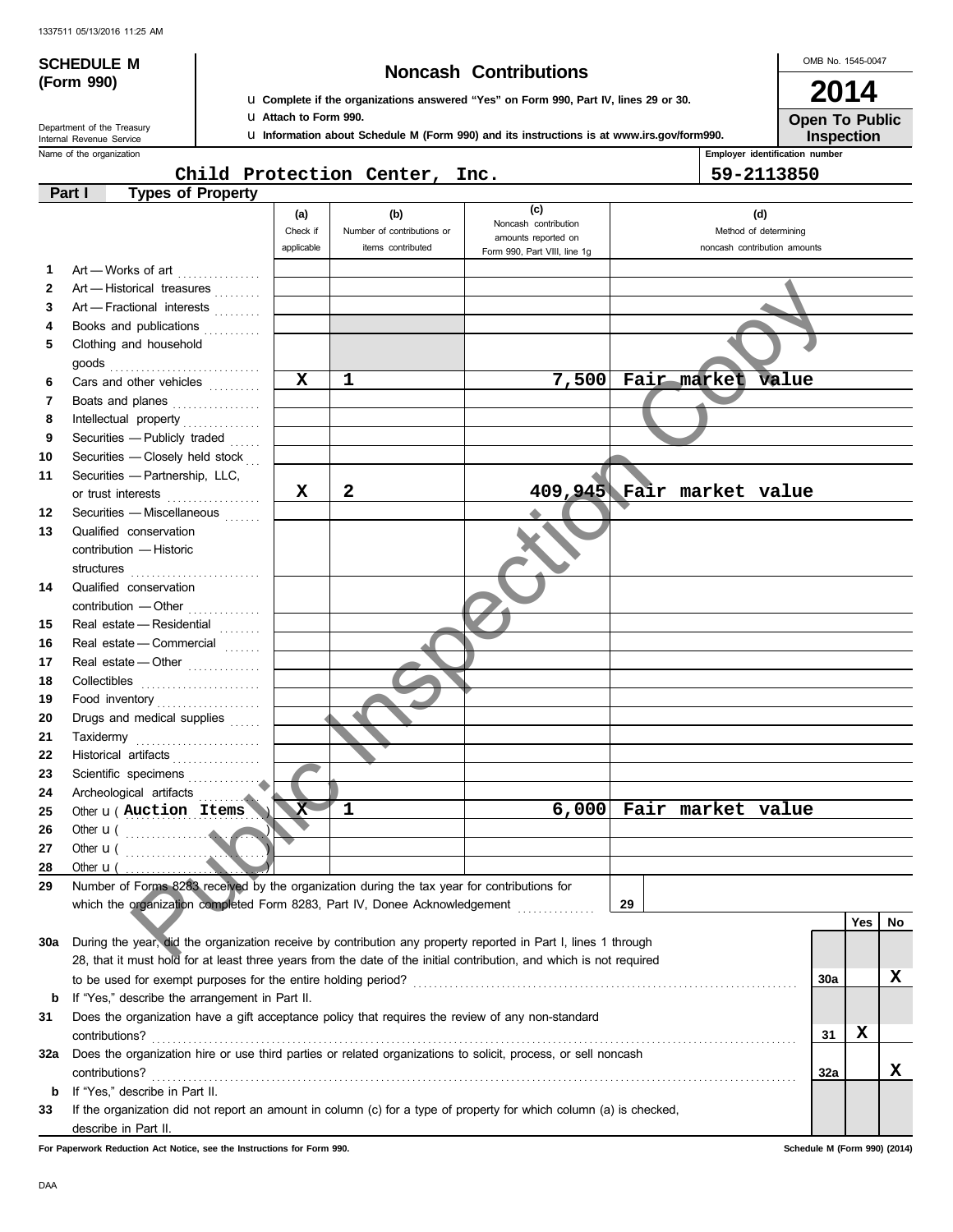| Schedule M (Form 990) (2014) |  |  |                                                                                                                                                                                                                                                                                             | Page 2 |
|------------------------------|--|--|---------------------------------------------------------------------------------------------------------------------------------------------------------------------------------------------------------------------------------------------------------------------------------------------|--------|
| Part II                      |  |  | $\frac{100}{2014}$ Child Protection Center, Inc. 59-2113850<br>Supplemental Information. Provide the information required by Part I, lines 30b, 32b, and 33, and whether<br>the organization is reporting in Part I, column (b), the number of contributions, the number of items received, |        |
|                              |  |  | or a combination of both. Also complete this part for any additional information.                                                                                                                                                                                                           |        |
|                              |  |  |                                                                                                                                                                                                                                                                                             |        |
|                              |  |  |                                                                                                                                                                                                                                                                                             |        |
|                              |  |  |                                                                                                                                                                                                                                                                                             |        |
|                              |  |  |                                                                                                                                                                                                                                                                                             |        |
|                              |  |  |                                                                                                                                                                                                                                                                                             |        |
|                              |  |  |                                                                                                                                                                                                                                                                                             |        |
|                              |  |  |                                                                                                                                                                                                                                                                                             |        |
|                              |  |  |                                                                                                                                                                                                                                                                                             |        |
|                              |  |  |                                                                                                                                                                                                                                                                                             |        |
|                              |  |  |                                                                                                                                                                                                                                                                                             |        |
|                              |  |  |                                                                                                                                                                                                                                                                                             |        |
|                              |  |  |                                                                                                                                                                                                                                                                                             |        |
|                              |  |  |                                                                                                                                                                                                                                                                                             |        |
|                              |  |  |                                                                                                                                                                                                                                                                                             |        |
|                              |  |  |                                                                                                                                                                                                                                                                                             |        |
|                              |  |  |                                                                                                                                                                                                                                                                                             |        |
|                              |  |  |                                                                                                                                                                                                                                                                                             |        |
|                              |  |  |                                                                                                                                                                                                                                                                                             |        |
|                              |  |  |                                                                                                                                                                                                                                                                                             |        |
|                              |  |  |                                                                                                                                                                                                                                                                                             |        |
|                              |  |  |                                                                                                                                                                                                                                                                                             |        |
|                              |  |  |                                                                                                                                                                                                                                                                                             |        |
|                              |  |  |                                                                                                                                                                                                                                                                                             |        |
|                              |  |  |                                                                                                                                                                                                                                                                                             |        |
|                              |  |  |                                                                                                                                                                                                                                                                                             |        |
|                              |  |  |                                                                                                                                                                                                                                                                                             |        |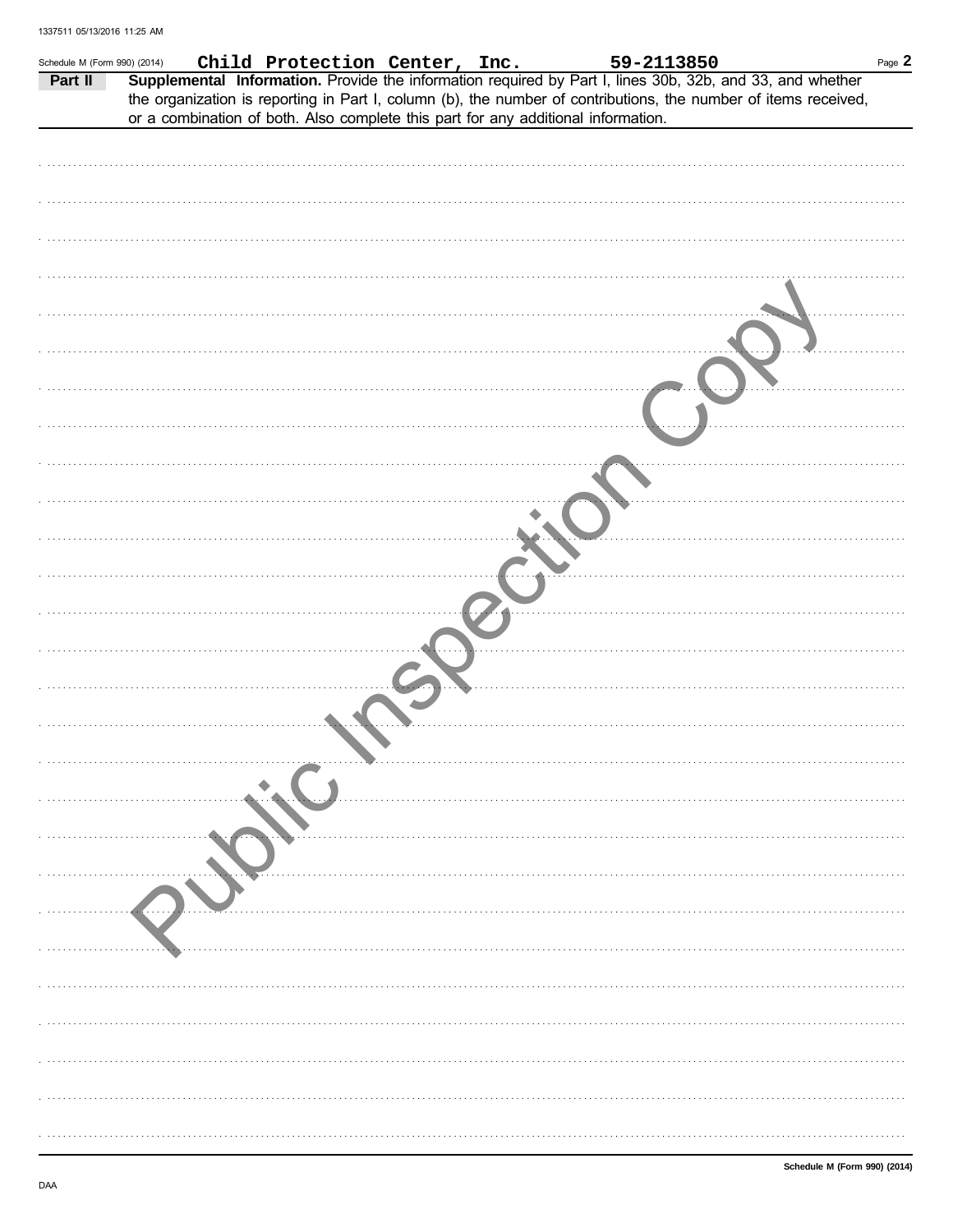### **SCHEDULE O Supplemental Information to Form 990 or 990-EZ**

**Form 990 or 990-EZ or to provide any additional information. (Form 990 or 990-EZ) Complete to provide information for responses to specific questions on**

**2014 Open to Public**

OMB No. 1545-0047

u **Attach to Form 990 or 990-EZ.**

**Inspection** u **Information about Schedule O (Form 990 or 990-EZ) and its instructions is at www.irs.gov/form990.**

Name of the organization **Employer identification** number Internal Revenue Service Department of the Treasury

**Child Protection Center, Inc. 59-2113850**

Form 990 - Organization's Mission (1999) - Contract Contract Contract Mission (1990 - Contract Mission (1990)

The mission of the Child Protection Center, Inc, (CPC) is the prevention, intervention, and treatment of child abuse. Founded in 1980, CPC initially only provided child abuse intervention services through the Child Protection Team (CPT). CPT works with the Florida Department of Children and Families (DCF) and law enforcement in the investigation of child abuse cases and also coordinates community-wide services for affected children. In 1986, CPC developed the Sexual Abuse Treatment Program (SATP) to provide psychotherapy for children and families suffering from the traumas of abuse. In 1991, CPT and SATP services were extended to children abused by a non-caregiver, a population previously underserved. In 1992, the Personal Safety and Community Awareness Program was launched. In 1993, the Kid Kindness Program (KKP) began providing psychotherapy to children who exhibit aggressive behaviors and/or have abused other children. In 1995, the court ordered Children and Families Supervised Visitation Program (CFSVP) began to facilitate visits between children and their non-custodial parents. Our latest innovation is PAWS- Pet Advocates Working in Sarasotaan animal assisted advocacy program. The PAWS Program provides comfort and aid to children and families in time of trauma and crisis. CPC is the only organization in our community solely dedicated to protecting and positively affecting the lives of 30,000 children and families annually through prevention, intervention, and treatment of child abuse and education. ntion, and treatment of child abuse. Founded in 1980, CP2 initionided child abuse intervention services through the child<br>tion Team (CFT). CPT works with the Florida Department of Childrillies (DCF) and law enforcement in

Form 990, Part VI, Line 11b - Organization's Process to Review Form 990 The organization provides a copy of the tax return to each Board member for

. . . . . . . . . . . . . . . . . . . . . . . . . . . . . . . . . . . . . . . . . . . . . . . . . . . . . . . . . . . . . . . . . . . . . . . . . . . . . . . . . . . . . . . . . . . . . . . . . . . . . . . . . . . . . . . . . . . . . . . . . . . . . . . . . . . . . . . . . . . . . . . . . . . . . . . . . . . . . . . . . . . . . .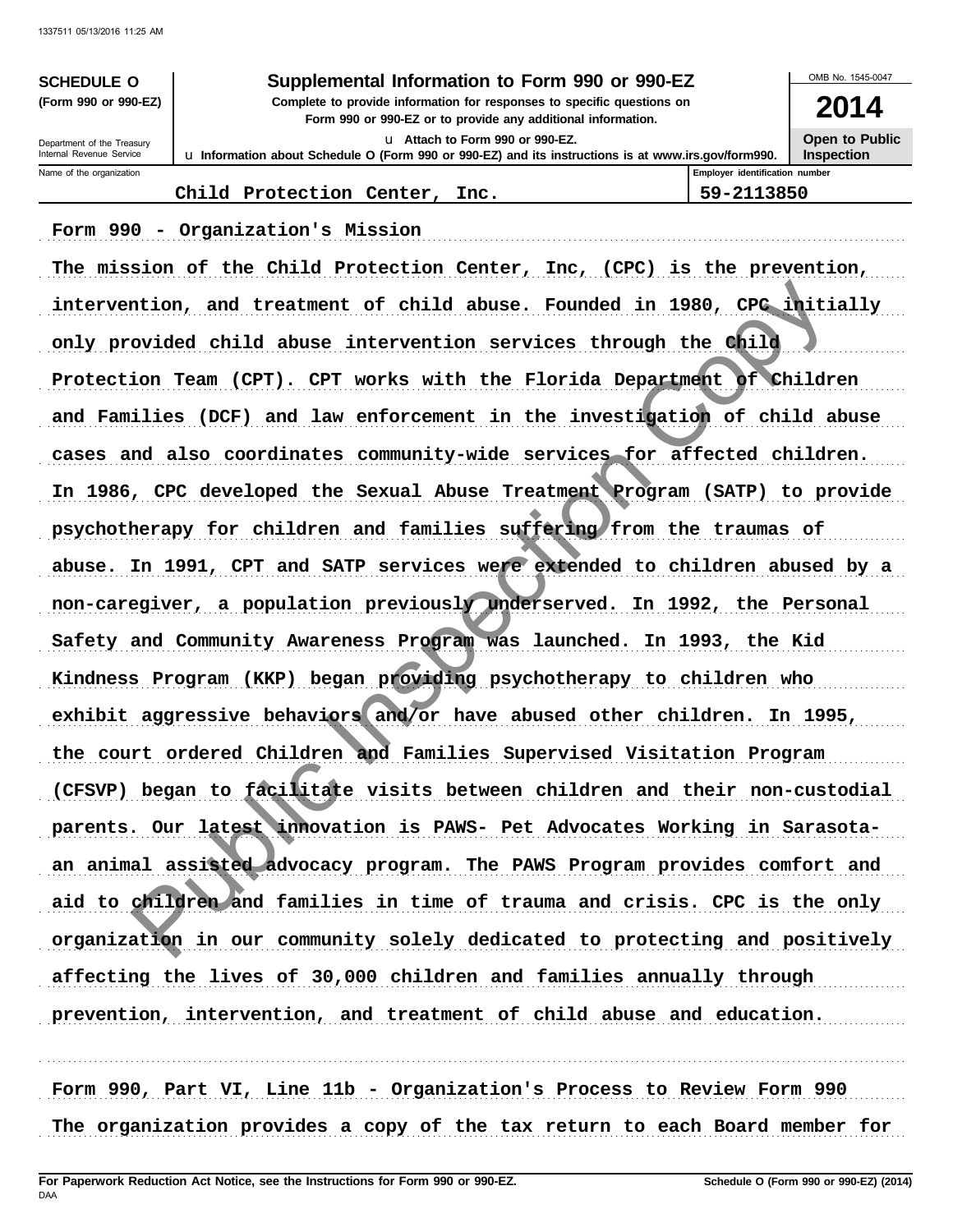| 1337511 05/13/2016 11:25 AM                                                  |                                          |
|------------------------------------------------------------------------------|------------------------------------------|
| Schedule O (Form 990 or 990-EZ) (2014)<br>Name of the organization           | Page 2<br>Employer identification number |
| Child Protection Center, Inc.                                                | 59-2113850                               |
| review and comment prior to filing.                                          |                                          |
| Form 990, Part VI, Line 12c - Enforcement of Conflicts Policy                |                                          |
| As part of the annual board meeting, the Board reviews conflict of interest  |                                          |
| policy and reports any to the auditors.                                      |                                          |
|                                                                              |                                          |
| Form 990, Part VI, Line 15a - Compensation Process for Top Official          |                                          |
| The Board uses comparability data to determine the CEO's and key employees'  |                                          |
| The Organization hired Smith Compensation Consulting out of<br>compensation. |                                          |
| Washington D.C which reviewed the Executive Director's salary along with     |                                          |
| Director of Operations, Director of Development, CFO, Clinical Director,     |                                          |
| and CPT Team Coordinator. Confidential report was reviewed by finance        |                                          |
| committee.                                                                   |                                          |
|                                                                              |                                          |
| Form 990, Part VI, Line 15b - Compensation Process for Officers              |                                          |
| The Board uses comparability data to determine the CEO's and key employees'  |                                          |
| The Organization hired Smith Compensation Consulting out of<br>compensation. |                                          |
| Washington D.C which reviewed the Executive Director's salary along with     |                                          |
| Director of Operations, Director of Development, CFO, Clinical Director,     |                                          |
| and CPT Team Coordinator. Confidential report was reviewed by finance        |                                          |
| committee.                                                                   |                                          |
| Form 990, Part VI, Line 19 - Governing Documents Disclosure Explanation      |                                          |
| The organization provides this information and documents available upon      |                                          |

request. Another website is used to make the financial statements available to the public. 

Page 1 of 2

Schedule O (Form 990 or 990-EZ) (2014)